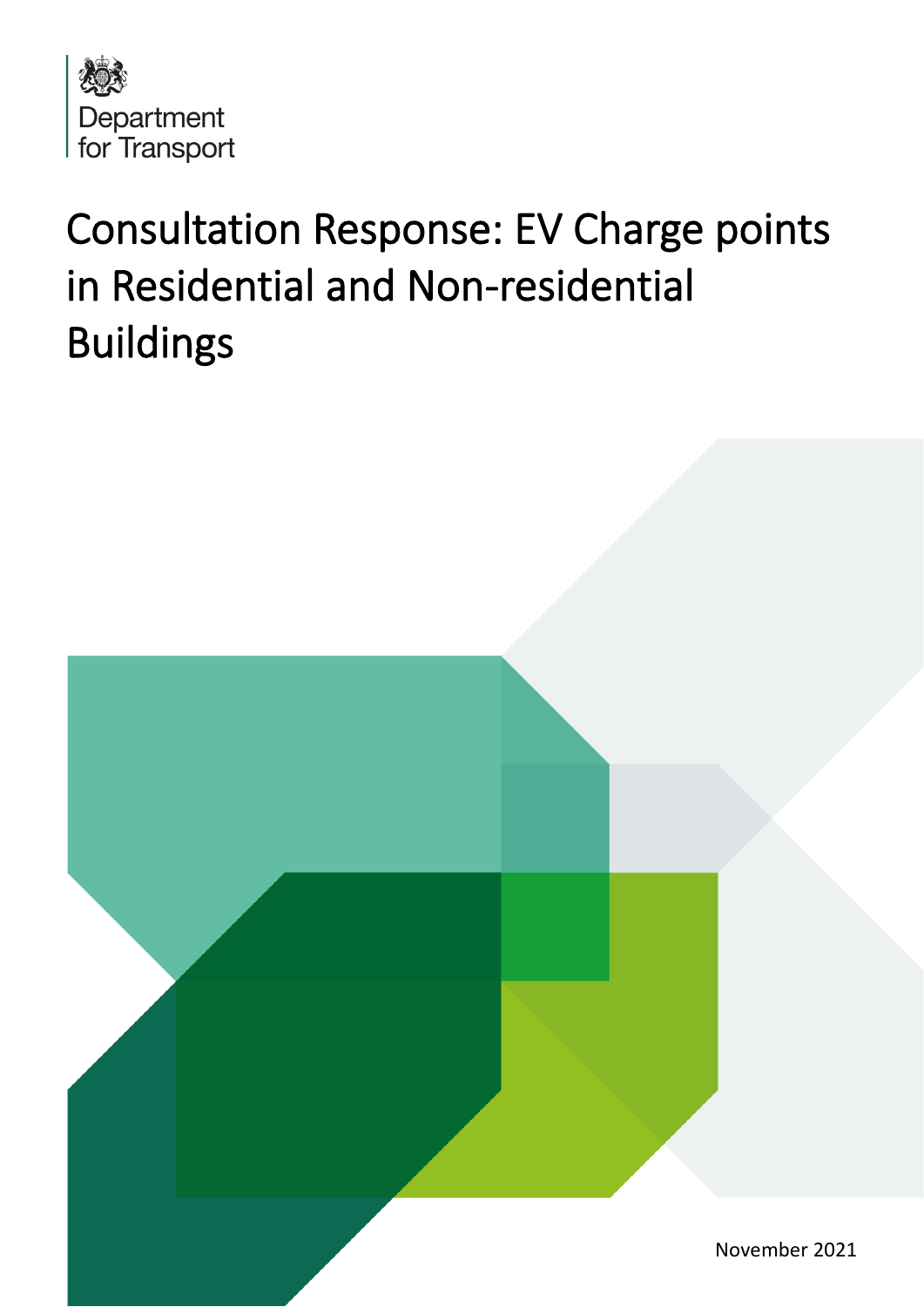Department for Transport Great Minster House 33 Horseferry Road London SW1P 4DR



This publication is licensed under the terms of the Open Government Licence v3.0 except where otherwise stated. To view this licence, visit [www.nationalarchives.gov.uk/doc/opengovernment](http://www.nationalarchives.gov.uk/doc/opengovernment-licence/version/3/)[licence/version/3/](http://www.nationalarchives.gov.uk/doc/opengovernment-licence/version/3/) or contact,

The National Archives at [www.nationalarchives.gov.uk/contact-us.](http://www.nationalarchives.gov.uk/contact-us)

Where we have identified any third party copyright information you will need to obtain permission from the copyright holders concerned.

This publication is also available on our website at [www.gov.uk/government/organisations/department-for-transport](http://www.gov.uk/government/organisations/department-for-transport)

Any enquiries regarding this publication should be sent to us at www.gov.uk/government/organisations/department-for-transport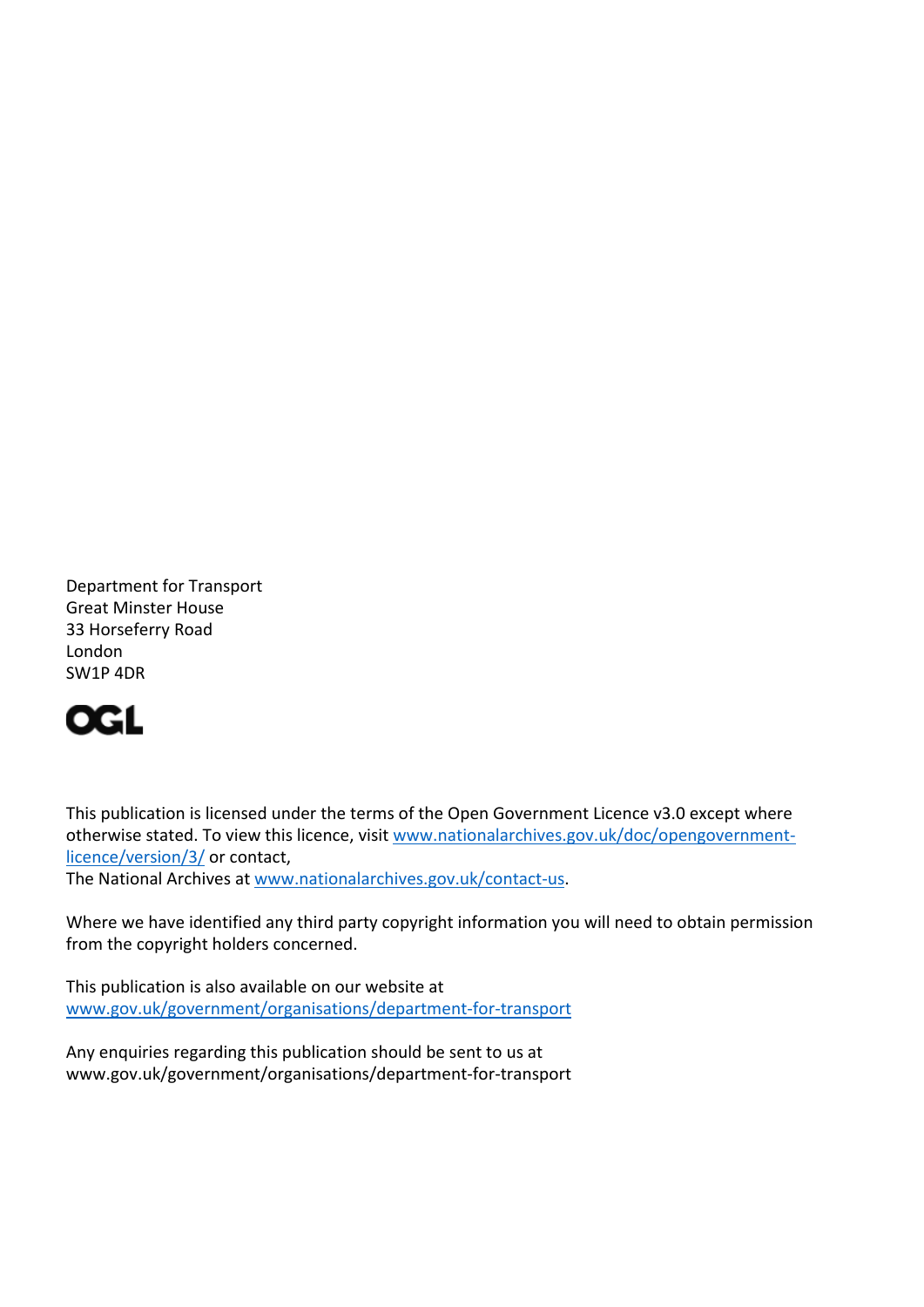# <span id="page-2-0"></span>Contents

| 1.                                                                                                 |
|----------------------------------------------------------------------------------------------------|
|                                                                                                    |
|                                                                                                    |
|                                                                                                    |
|                                                                                                    |
|                                                                                                    |
| Building Regulations changes: New residential buildings and residential buildings undergoing<br>2. |
|                                                                                                    |
|                                                                                                    |
|                                                                                                    |
|                                                                                                    |
|                                                                                                    |
| 4.                                                                                                 |
|                                                                                                    |
|                                                                                                    |
|                                                                                                    |
| 5.                                                                                                 |
|                                                                                                    |
| 6.                                                                                                 |
|                                                                                                    |
|                                                                                                    |
| 7.                                                                                                 |
|                                                                                                    |
|                                                                                                    |
| 8.                                                                                                 |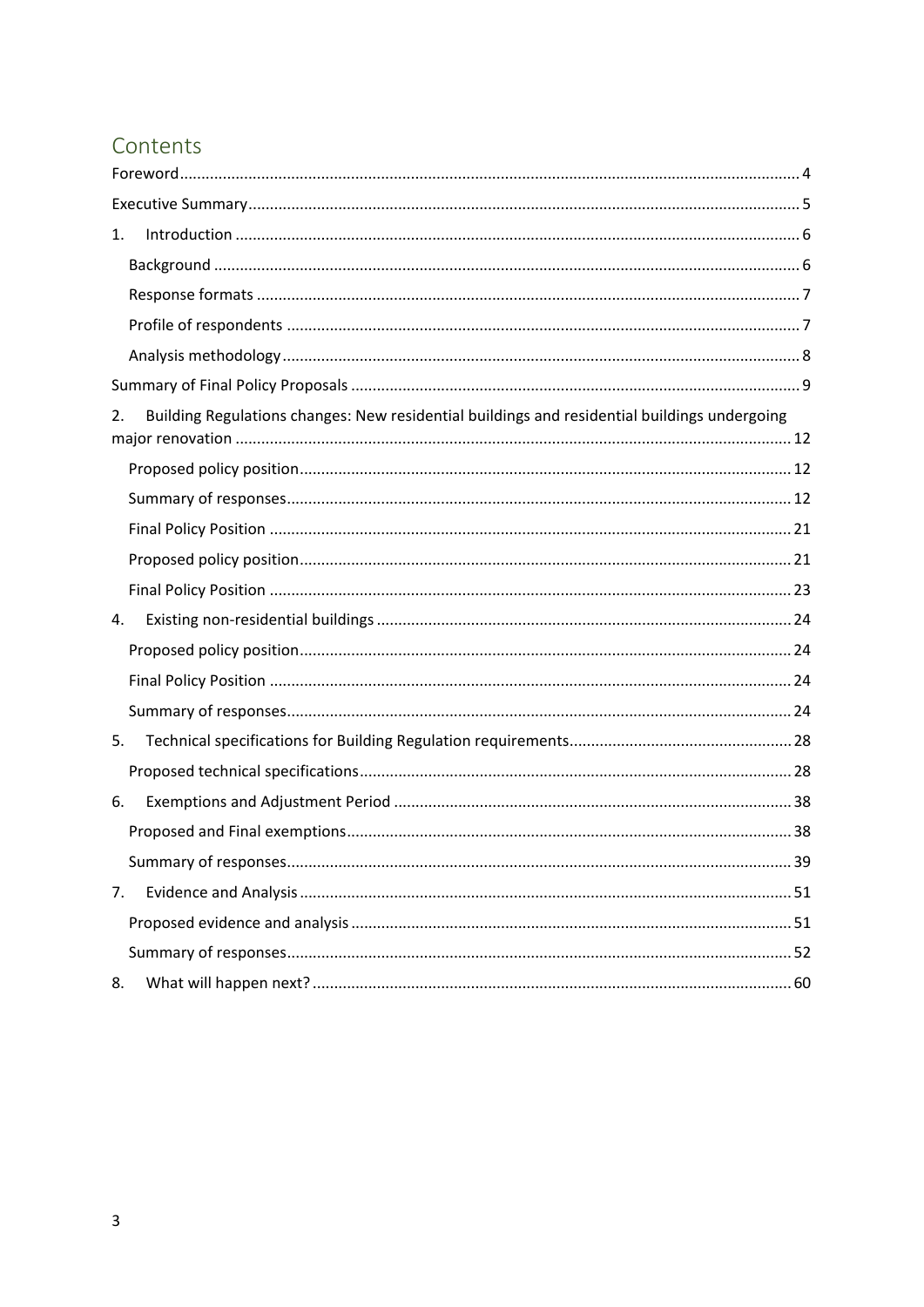# <span id="page-3-0"></span>Foreword

The UK is at the forefront of the global response to climate change. Our recent hosting of COP26 and the publication of the Net Zero Strategy have underlined this government's commitment to ending our contribution to climate change. Decarbonising our transport sector – which accounted for 27% of the UK's total emissions in 2019 – is a priority and electric vehicles are a key part of the solution.

We want to make switching to an electric vehicle easier than ever before. Alongside the £1.3bn of funding government has committed to electric vehicle charging infrastructure rollout, and an additional £620m committed at Spending Review 2021 to targeted vehicle grants and infrastructure, the government's vision is to put in place a regulatory framework for charging that supports a nationwide network of reliable, accessible and easy-to-use infrastructure. This will support further, sustained growth from the 650,000 plug-in vehicles already on our roads, the 250,000 home and workplace chargers the government has supported, and the 26,000 public charge points already available in the UK.

The regulations set out in the document help cement our position as a world leader in the transition to electric vehicles. England will lead the world by legislating for new homes to have charge points. This will future-proof residential buildings ensuring people buying or renting new homes can start every day with a fully charged vehicle. The regulations will also ensure drivers without off-street parking at home can charge conveniently as they go about their lives at new offices and shops, contributing to our rapidly expanding charging network. The regulations directly support our levelling up agenda, making electric vehicles increasingly accessible for all. We expect up to 145,000 charge points to be installed every year as a result of introducing these regulations.

These regulations are just one example of the government delivering on the promises of the Prime Minister's Ten Point Plan for a Green Industrial Revolution as we build back greener. We will continue to deliver world firsts, create green jobs and growth, and level up across the country.

mit Props

Unique him ancey

The RT Hon Grant Shapps MP The RT Hon Kwasi Kwarteng MP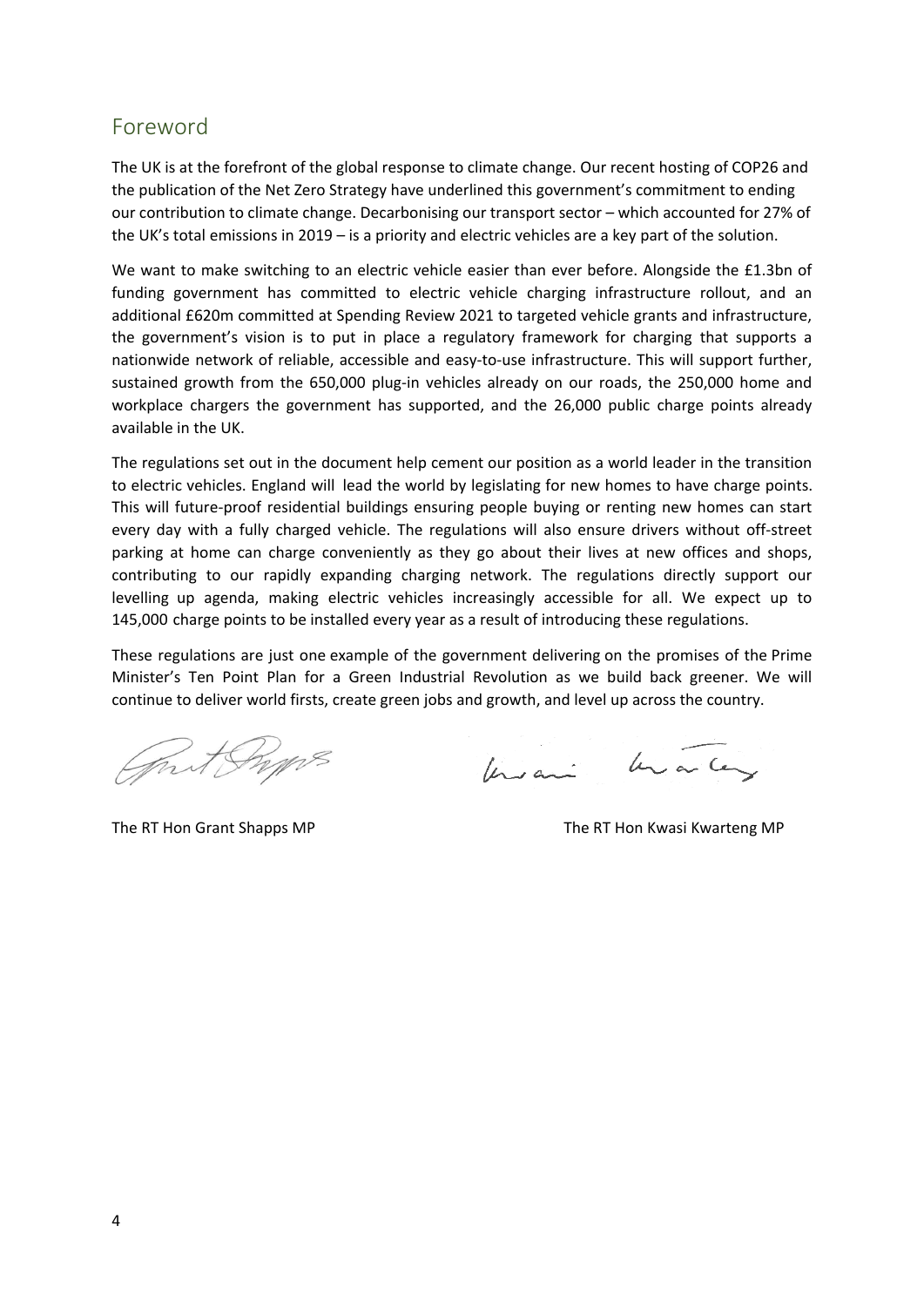# <span id="page-4-0"></span>Executive Summary

From July - October 2019, the UK Government consulted on proposals to introduce new building regulations, in England, which would mandate charge point infrastructure in new homes, new nonresidential buildings, and when some buildings are renovated. The Government has reflected on the diverse consultation responses and has decided to introduce new measures requiring:

- $\circ$  Every new home, including those created from a change of use, with associated parking within the site boundary to have an electric vehicle charge point;
- $\circ$  Residential buildings undergoing major renovation, which will have more than 10 parking spaces within the site boundary after the renovation is complete, to have at least one electric vehicle charge point for each dwelling with associated parking within the site boundary and cable routes in all spaces without charge points;
- o All new non-residential buildings, with more than 10 parking spaces within the site boundary of the building, to have a minimum of one charge point and in addition to this, cable routes for one in five of the total number of spaces;
- o All non-residential buildings, undergoing a major renovation, which will have more than 10 parking spaces within the site boundary after the renovation is complete, to have a minimum of one charge point and in addition to this, cable routes for one in five spaces.

This response document also details the Government's final policies on exemptions and technical details, such as charge point standards. The Government will not introduce the proposed requirement for one charge point in all existing non-residential properties with more than 20 parking spaces. We believe a more tailored approach is needed for existing non-residential properties and therefore we will work to introduce an alternative policy.

These decisions are in line with the majority of respondents who were supportive of the Government's proposals. We have reflected carefully on the comments made by respondents and have made several changes to the details of our proposed policies and the associated Approved Document and Impact Assessments. The Approved Document will be published alongside the regulations later this year.

The Government has faced delays in publishing this response due to the coronavirus pandemic and the need to ensure our final policies: reflect a full consideration of diverse consultation responses; are appropriate and enforceable; and meet Government ambitions. Despite this delay, we do not believe that there has been a material change in circumstances to warrant re-consultation and that the policies should be introduced as set out.

Overall, the Government believes these new measures are a vital step towards decarbonising England's transport system and will pave the way for the mass transition to zero emission vehicles. We would like to thank all stakeholders for their time taken in responding to this consultation.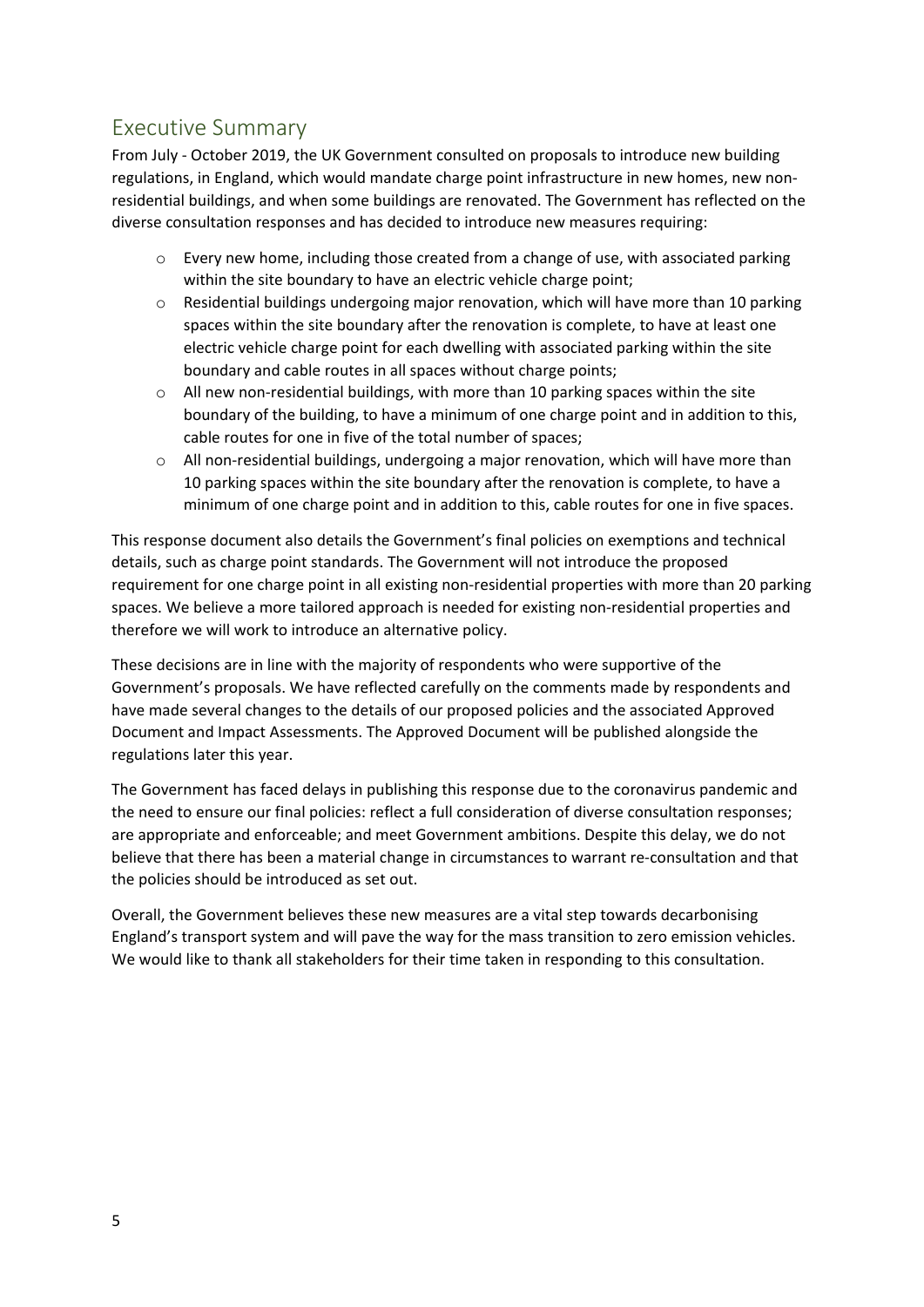# <span id="page-5-0"></span>1. Introduction

# <span id="page-5-1"></span>Background

In July 2018 the Government published the Road to Zero Strategy, which set out an initial package of support to achieve the mission of decarbonising car and van transport. Since the publication of the Strategy the UK was the first major economy in the world to pass a law to end its contribution to global warming by 2050. In June 2019 the UK set a target to bring all greenhouse gas emissions to net zero by 2050, compared with the previous target of at least 80% reduction from 1990 levels.

To reflect the new net zero target, in 2020 the Government announced a phase out date for the sale of new petrol and diesel cars and vans of 2030. From 2035, all new cars and vans must be zero emissions at the tailpipe and between 2030 and 2035, any new cars and vans sold that emit from the tailpipe must have significant zero emission capability, which would include some plug-in and full hybrids. To support this ambitious target, Government has also announced a £2.8 billion package of measures to support industry and consumers to make the switch to cleaner vehicles. This includes measures to incentivise the purchase of electric vehicles (EVs) and support for EV charging infrastructure rollout.

Charging cars at home overnight using a dedicated charge point is generally cheaper and more convenient for consumers and ensures that EVs can play a full part in our future smart and flexible energy system. Today the majority (around 80%) of all electric car charging happens at home, and we expect the home to be central to the future charging ecosystem. This is why the Road to Zero Strategy set out its intention for all new homes to be electric vehicle ready and committed to consult on requirements for every new home to have a charge point, where appropriate. During the public consultation, we sought the views of key stakeholders on the policy proposals set out to deliver this commitment alongside proposals to transpose the charge point infrastructure requirements from the European Union Energy Performance in Buildings Directive (EPBD)<sup>1</sup>. The United Kingdom has now left the European Union and is therefore no longer bound by EU law or the requirements of this Directive. However, the Government believes it is within England's interests to proceed with these policy measures to support the transition to electric vehicles in line with our ambitious commitments to address climate change. The EPBD set requirements for cable routes only in residential properties with more than ten parking spaces, and for one charge point and cable routes for at least one in every five parking spaces in non-residential properties with more than ten parking spaces. However, for residential properties, the Government has decided to adopt a more ambitious policy to meet our decarbonisation ambitions. Our final policy positions are detailed below.

Key stakeholder groups included charge point manufacturers and operators, property developers (incl. housing associations), distribution network operators (DNOs), local councils and the automotive sector. Officials also presented and discussed the proposals with the Building Regulations Advisory Committee for England.

<sup>&</sup>lt;sup>1</sup> Directive (EU) 2018/844 on the energy performance in buildings, 30 May 2018. [https://eur](https://eur-lex.europa.eu/legal-content/EN/TXT/?uri=uriserv%3AOJ.L_.2018.156.01.0075.01.ENG)[lex.europa.eu/legal-content/EN/TXT/?uri=uriserv%3AOJ.L\\_.2018.156.01.0075.01.ENG](https://eur-lex.europa.eu/legal-content/EN/TXT/?uri=uriserv%3AOJ.L_.2018.156.01.0075.01.ENG)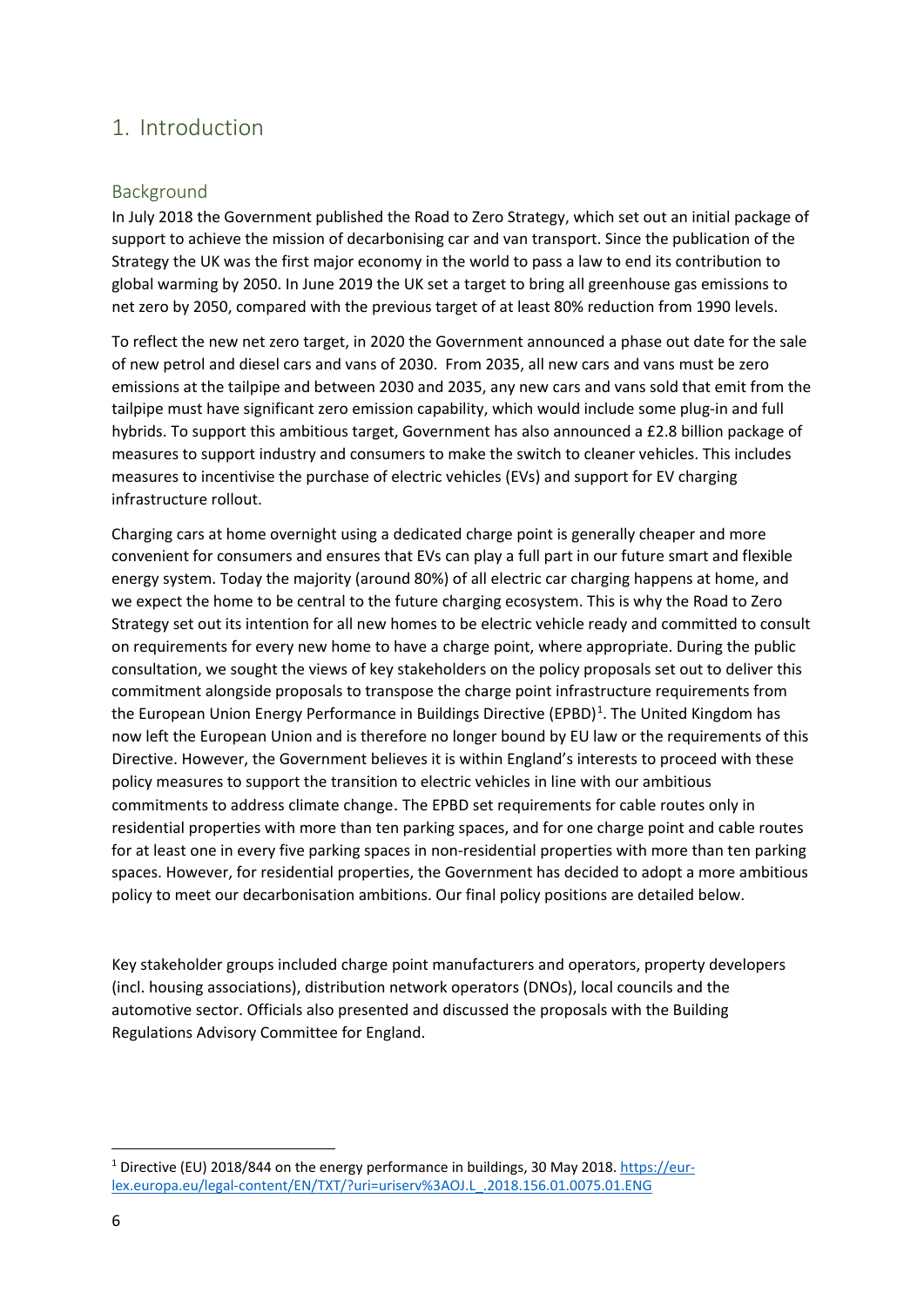The consultation document outlined the aims of the policy and the proposals put forward to achieve these aims, which was accompanied by draft impact assessments and draft technical guidance for building regulations requirements for electric vehicle charging.

#### <span id="page-6-0"></span>Response formats

The consultation document and supporting information was made available online via GOV.UK. Participants were invited to attend consultation events and/or read the consultation documents online. They were then able to share their views by either completing an online survey (also available in word format for those requiring alternative formats) or submit written responses by email or on paper. Accessible formats were available to participants if requested.

During the public consultation, the Department for Transport (DfT), in partnership with the Ministry of Housing, Communities & Local Government (MHCLG) and the Department for Business, Energy and Industrial Strategy (BEIS), delivered two consultation events which took place in London and York. Officials from the DfT, MHCLG and BEIS also presented the proposals and highlighted the consultation at industry events and conferences throughout the consultation period.

The Department for Transport delivered a communications campaign to support the launch of the consultation, raise awareness amongst the stakeholder community and encourage responses.

#### <span id="page-6-1"></span>Profile of respondents

In total 251 responses were received. Questions 1 to 3 asked for details about the respondent and the organisation they represented, if applicable.

Respondents were categorised into 11 main groups. The groups reflected the industry sector that respondents belonged to.

The highest proportion of respondents to the public consultation (32%) came from private individuals, as seen in Graph 1 below.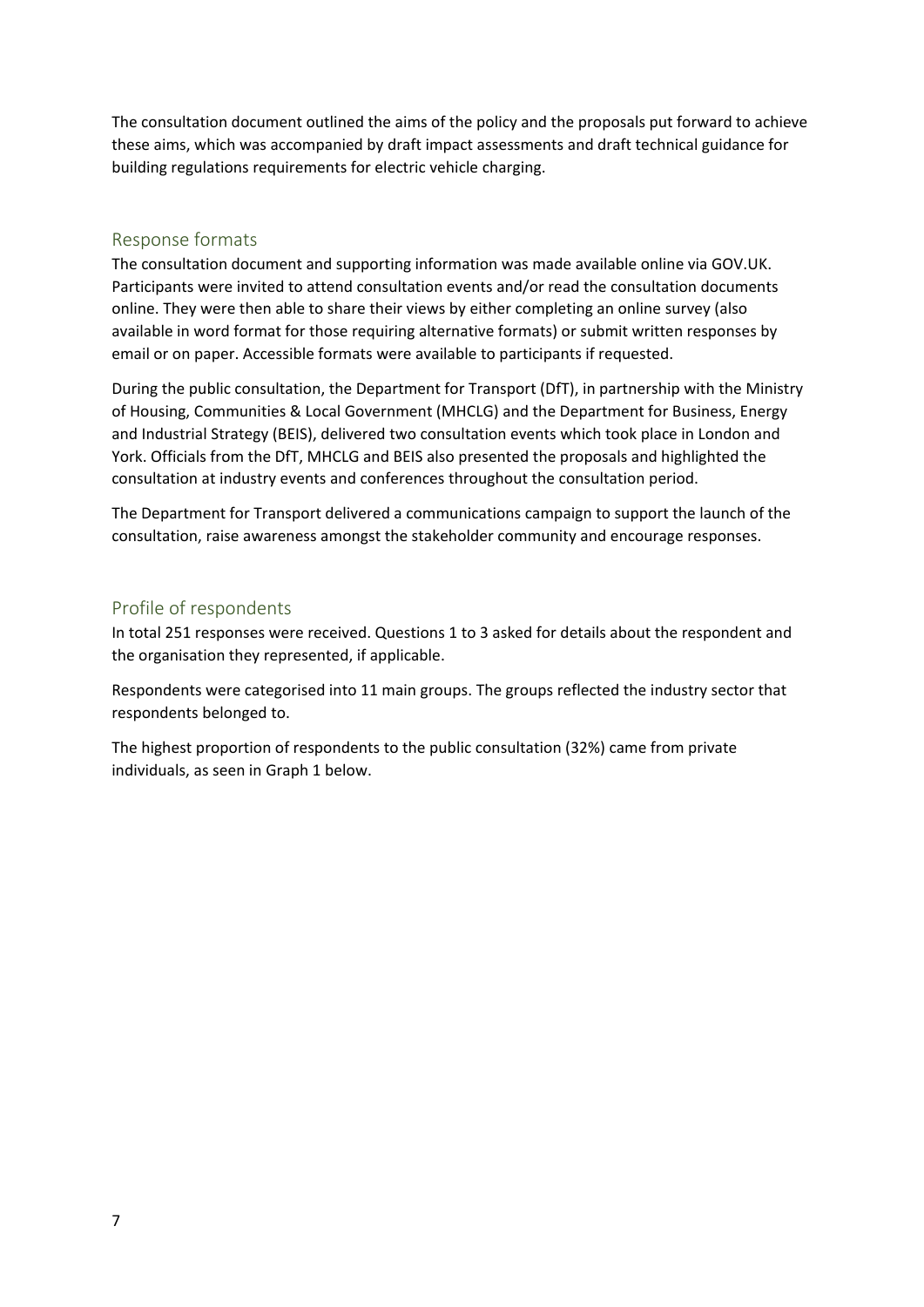# Graph 1



*A pie chart showing a breakdown of responses by type:*

*Private individual (32%); Local Authority (25%); Property Developer (incl. Housing Associations) (11%); Energy (excl. DNO/IDNO/ICP) (7%); Estate Management (5%); Automotive (4%) Charge point Operator / Manufacturer (4%); DNO/IDNO/ICP (3%); Emergency Services (1%); Architect (1%); Other (7%)*

# <span id="page-7-0"></span>Analysis methodology

The consultation document, online survey and pro forma set out questions covering the following topics:

- Proposed amendments to the Building Regulations;
- Transposition of the EPBD;
- Technical guidance for Building Regulation requirements;
- Impact Assessments for residential and non-residential buildings.

**Although covering the same themes, the questions on the online questionnaire and MS Word pro forma differed slightly and appeared in a different order to those in the consultation document published on GOV.UK. All responses were collated and taken into account during consultation processing.** 

**This consultation response will follow the question wording and numbering of the online questionnaire and MS Word pro forma as this was the format in which most responses were received. Note, questions 1 – 3 collated respondent personal information, including the sector they represent.**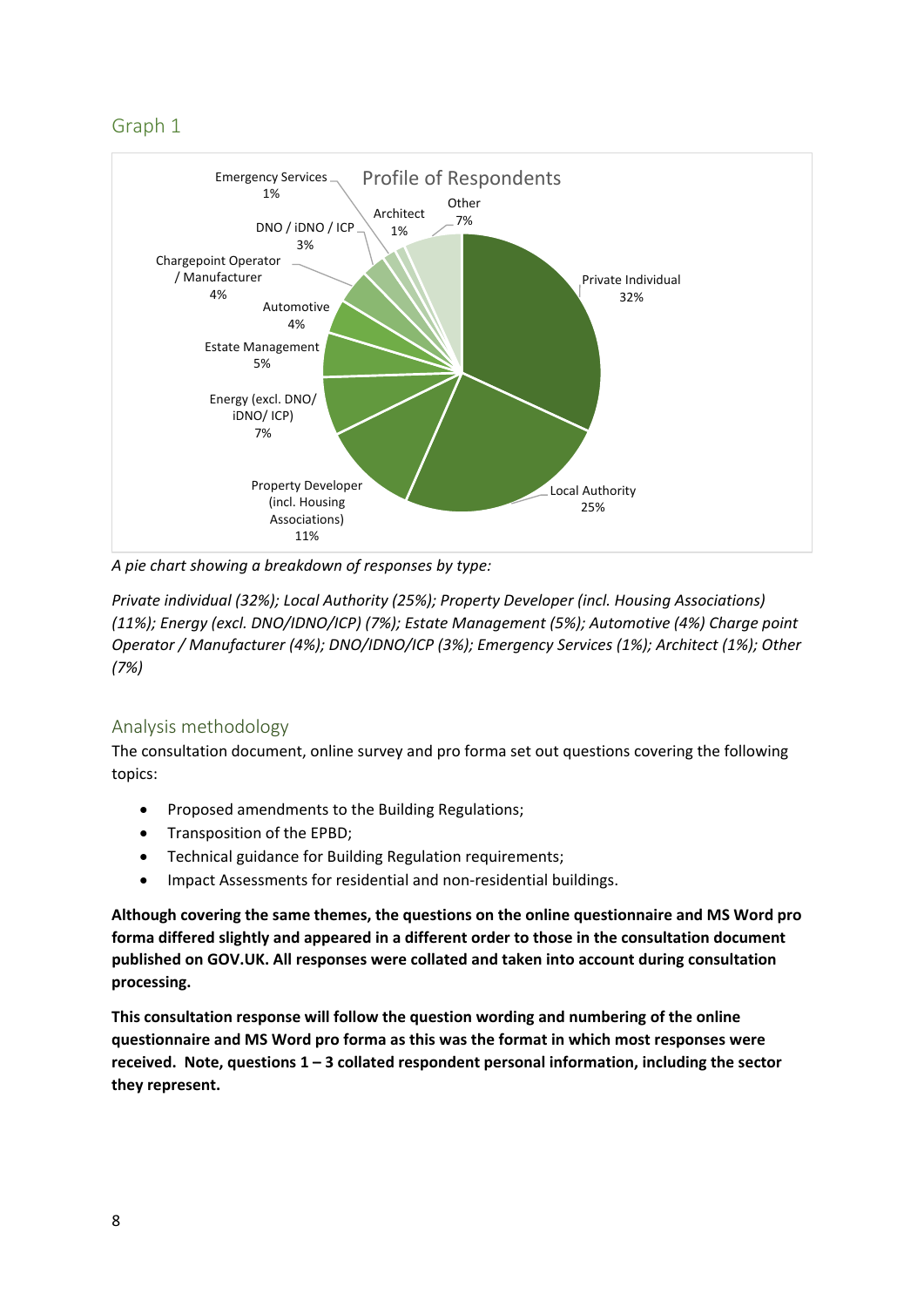The analysis of the consultation included:

- Reviewing responses to all the questions in the consultation;
- Full thematic analysis of the key themes for each of the consultation questions based on the final online responses; and,
- Sentiment analysis, which looked at the differences in the emotional tone (negative and positive) of responses to each theme.

# <span id="page-8-0"></span>Summary of Final Policy Proposals

*Full details of the final policy positions will be included in the Approved Document, which will be published with the laying of the regulations.* 

The table below sets out the Government's final policy proposals, to require buildings to have electric vehicle charging infrastructure. These proposals will be instrumental in supporting the transition to electric vehicles by ensuring the majority of new homes, where most people prefer to charge, will have a charge point and that infrastructure will also be available at destinations such as shops and workplaces.

The table also sets out the exemptions from the requirements that the Government will introduce. These exemptions are largely intended to ensure that developments remain viable, where installations would be disproportionately difficult or costly. The table also details the adjustment period between the laying and coming into force of the regulations where the requirement will not apply. This period will allow industry to prepare for the introduction of the regulations.

Since the original consultation, Government has conducted a further targeted consultation proposing an exemption for residential properties undergoing major renovation for the purposes of fire safety remediation due to historical fire safety deficiencies (i.e. cladding remediation). Following this consultation, Government has decided to introduce this exemption as this will ensure that homeowners facing challenging circumstances due to remediation works do not face further costs. Government has also reflected on consultation responses calling for further research on appropriate safety measures in enclosed or open-sided car parks to mitigate and manage fires, on the rare occasion one might occur. The Government is not aware of any EV fires in enclosed or open-sided car parks in the UK, though they have occurred in other countries. Government believes it is right to take a precautionary approach and has decided that the charge points requirements will not apply in enclosed or open-sided car parks, while research is conducted into appropriate safety measures in these locations. Cable routes will be required in their place. Government will produce interim guidance for those responsible for enclosed or open-sided car parks.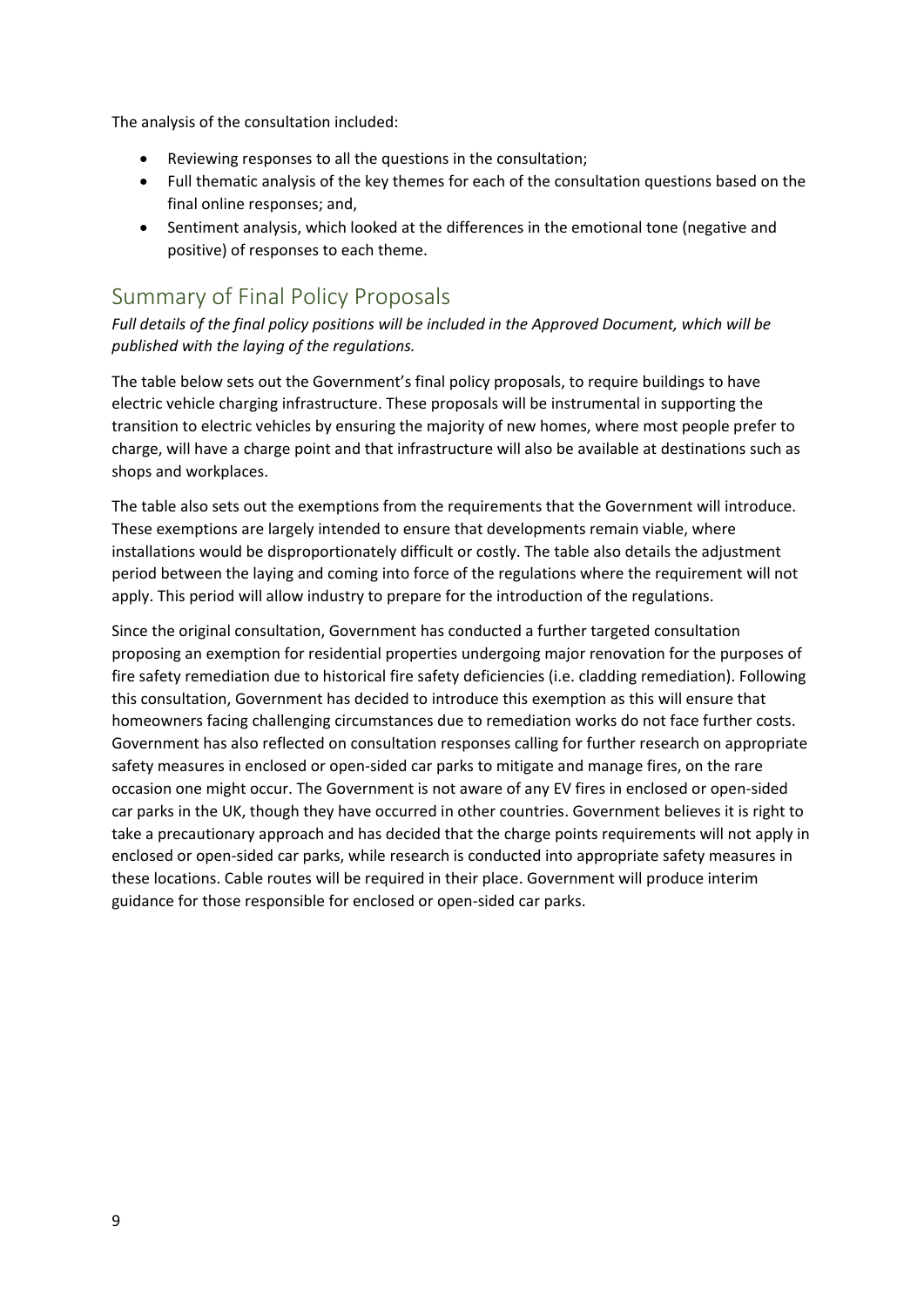| <b>Building Type</b>                                                                                                                                                                                    | <b>Final Policy Positions</b>                                                                                                                                                                             | Unless                                                                                                                                                                                                                                                                                                                                                                                                                                                                 |
|---------------------------------------------------------------------------------------------------------------------------------------------------------------------------------------------------------|-----------------------------------------------------------------------------------------------------------------------------------------------------------------------------------------------------------|------------------------------------------------------------------------------------------------------------------------------------------------------------------------------------------------------------------------------------------------------------------------------------------------------------------------------------------------------------------------------------------------------------------------------------------------------------------------|
| New dwellings (including<br>flats), with associated parking<br>within the site boundary<br>(e.g. a house or flat with an<br>associated parking space)                                                   | At least one electric vehicle<br>$\bullet$<br>charge point per dwelling                                                                                                                                   | The installation of a<br>$\bullet$<br>charge point would<br>increase grid connection<br>costs by more than<br>£3,600                                                                                                                                                                                                                                                                                                                                                   |
| New residential properties<br>with more than 10 parking<br>spaces                                                                                                                                       | Cable routes in every space<br>without charge points.                                                                                                                                                     | In which case not all<br>requirements will apply.                                                                                                                                                                                                                                                                                                                                                                                                                      |
| (e.g. a block of flats or housing<br>development with parking)                                                                                                                                          |                                                                                                                                                                                                           |                                                                                                                                                                                                                                                                                                                                                                                                                                                                        |
| Buildings undergoing material<br>change of use to create<br>dwellings.<br>(e.g. a disused warehouse<br>being developed into flats with<br>parking)                                                      | At least one electric vehicle<br>$\bullet$<br>charge point for each new<br>dwelling with associated<br>parking within the site<br>boundary.                                                               | The buildings are listed<br>$\bullet$<br>buildings, in<br>conservation areas or in<br>schedule of monuments<br>which charge point<br>installation would<br>unacceptably alter<br>Existing power supply is<br>insufficient to install all<br>charge points                                                                                                                                                                                                              |
|                                                                                                                                                                                                         |                                                                                                                                                                                                           | In which case not all<br>requirements will apply.                                                                                                                                                                                                                                                                                                                                                                                                                      |
| <b>Residential buildings</b><br>undergoing major renovation<br>(e.g. a block of flats<br>undergoing largescale<br>renovation of over 25% of the<br>building's surface area,<br>including parking areas) | Have at least one electric<br>$\bullet$<br>vehicle charge point for<br>each dwelling with<br>associated parking within<br>the site boundary; and<br>Cable routes in every space<br>without charge points. | Building will not have<br>$\bullet$<br>more than 10 parking<br>spaces within the site<br>boundary after the<br>renovation is complete<br>Infrastructure costs<br>$\bullet$<br>exceeds 7 % of the total<br>cost of the major<br>renovation of the<br>building<br>Existing power supply is<br>٠<br>insufficient to install all<br>charge points<br>Property is undergoing<br>major renovation for the<br>purposes of fire safety<br>remediation<br>In which case not all |
|                                                                                                                                                                                                         |                                                                                                                                                                                                           | requirements will apply.                                                                                                                                                                                                                                                                                                                                                                                                                                               |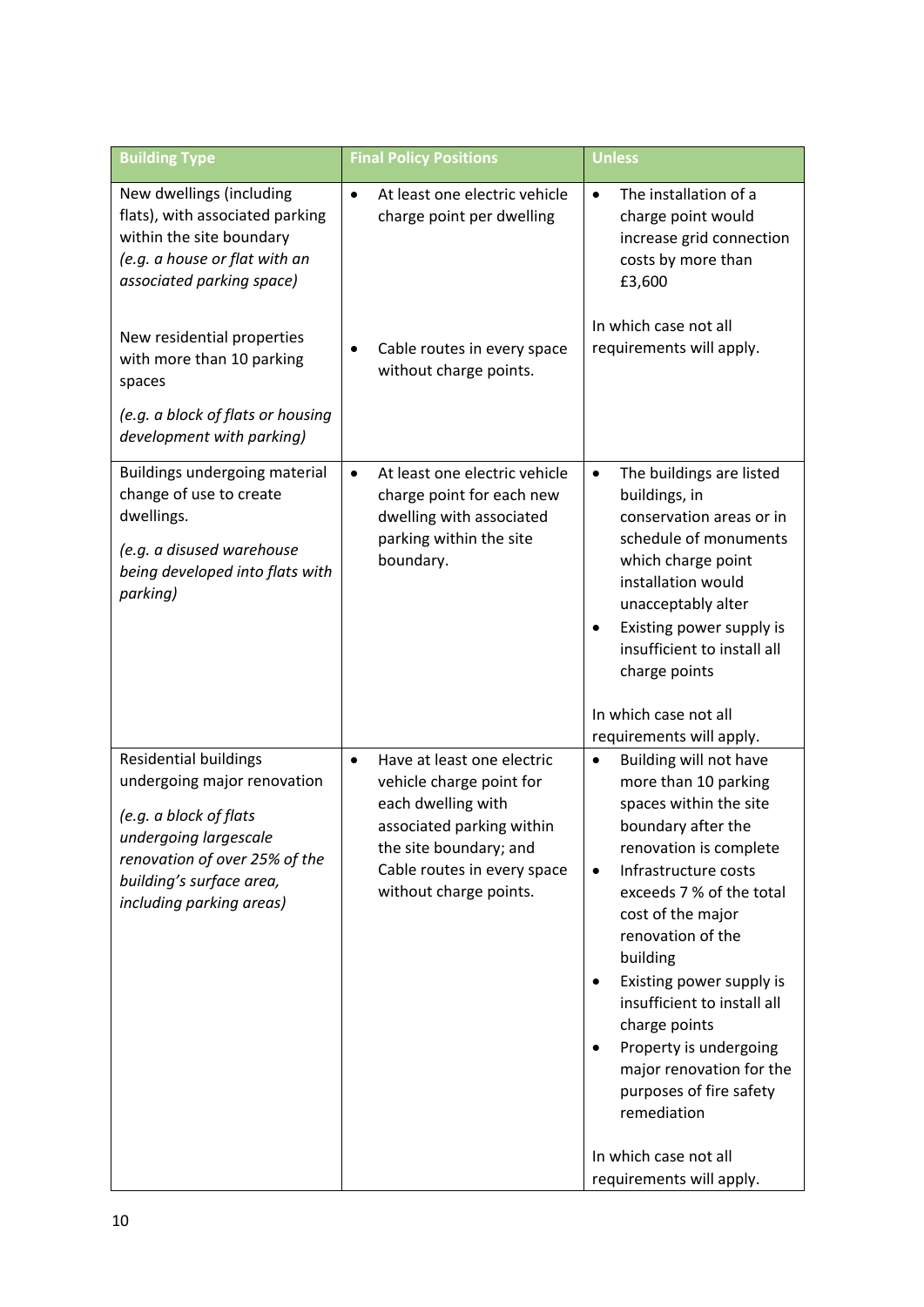| New non-residential building<br>(e.g. a newly built cinema<br>complex with parking)                                                                                                                              | Minimum of one charge<br>$\bullet$<br>point; and<br>Cable routes for one in five<br>$\bullet$<br>of the total number of<br>spaces.                                                             | Building will not have<br>$\bullet$<br>more than 10 parking<br>spaces within the site<br>boundary of the<br>building.                                                                                                                                                                                             |
|------------------------------------------------------------------------------------------------------------------------------------------------------------------------------------------------------------------|------------------------------------------------------------------------------------------------------------------------------------------------------------------------------------------------|-------------------------------------------------------------------------------------------------------------------------------------------------------------------------------------------------------------------------------------------------------------------------------------------------------------------|
| Non-Residential buildings<br>undergoing major renovation<br>(e.g. a commercial shopping<br>centre undergoing largescale<br>renovation of over 25% of the<br>building's surface area,<br>including parking areas) | Minimum of one charge<br>$\bullet$<br>point; and<br>Cable routes for one in five<br>$\bullet$<br>of the total number of<br>spaces.                                                             | Building will not have<br>$\bullet$<br>more than 10 parking<br>spaces within the site<br>boundary after the<br>renovation is complete<br>Infrastructure costs<br>$\bullet$<br>exceeds 7 % of the total<br>cost of the major<br>renovation of the<br>building<br>In which case not all<br>requirements will apply. |
| <b>Mixed Use Developments</b><br>(e.g. a skyscraper building<br>with office space as well as<br>flats, with parking)                                                                                             | In mixed-use developments,<br>$\bullet$<br>requirements for residential<br>and non-residential<br>buildings will apply as per<br>the number of allocated<br>spaces for different use<br>types. |                                                                                                                                                                                                                                                                                                                   |
| Charge point requirements<br>under regulations                                                                                                                                                                   | Minimum power rating of<br>$\bullet$<br>7kW<br>Minimum of Mode 3 or<br>$\bullet$<br>equivalent<br>Type 2 plug (where<br>$\bullet$<br>applicable)<br>Untethered (where<br>applicable.           |                                                                                                                                                                                                                                                                                                                   |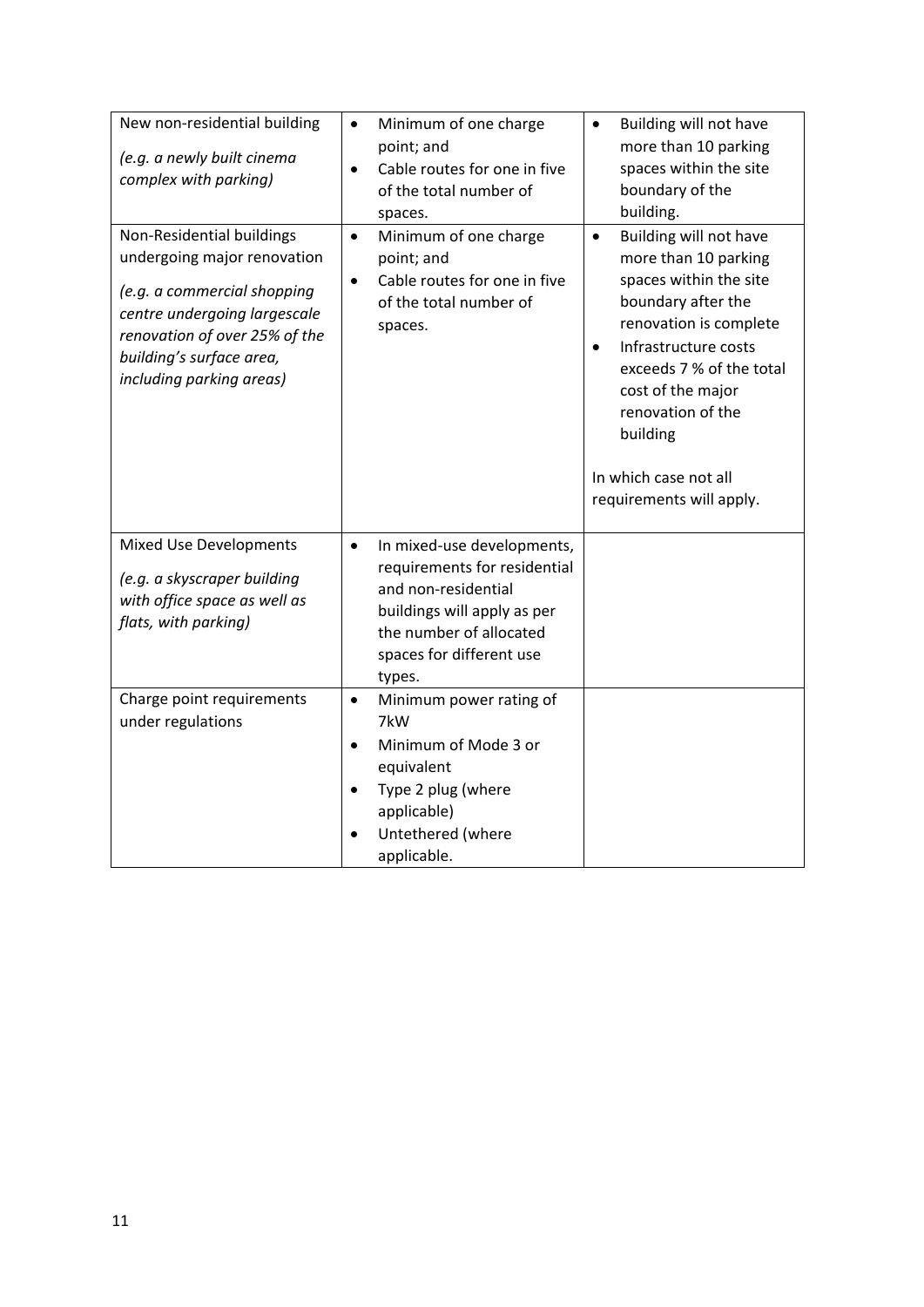# <span id="page-11-0"></span>2. Building Regulations changes: New residential buildings and residential buildings undergoing major renovation

# <span id="page-11-1"></span>Proposed policy position

The Government proposed that new regulations would mandate that the following properties should have a charge point:

- New dwellings with associated parking within the site boundary of the building.
- New dwellings created through a material change of use, which have associated parking within the site boundary of the building.

For residential buildings undergoing major renovations, with more than 10 parking spaces after the renovation is complete, we consulted on two options:

- Transposing the minimum requirements of the EPBD, requiring properties within the site boundary of the building to have cable routes for electric vehicle charge points in every space.
- An extended approach, requiring a charge point per dwelling and cable routes in all further spaces.

# <span id="page-11-2"></span>Summary of responses

### **Question: 4**

Do you agree with our proposed policy position to require a charge point in new dwellings?

# **Question: 5**

Why not, including what requirement you think would be suitable (include any evidence you may have)?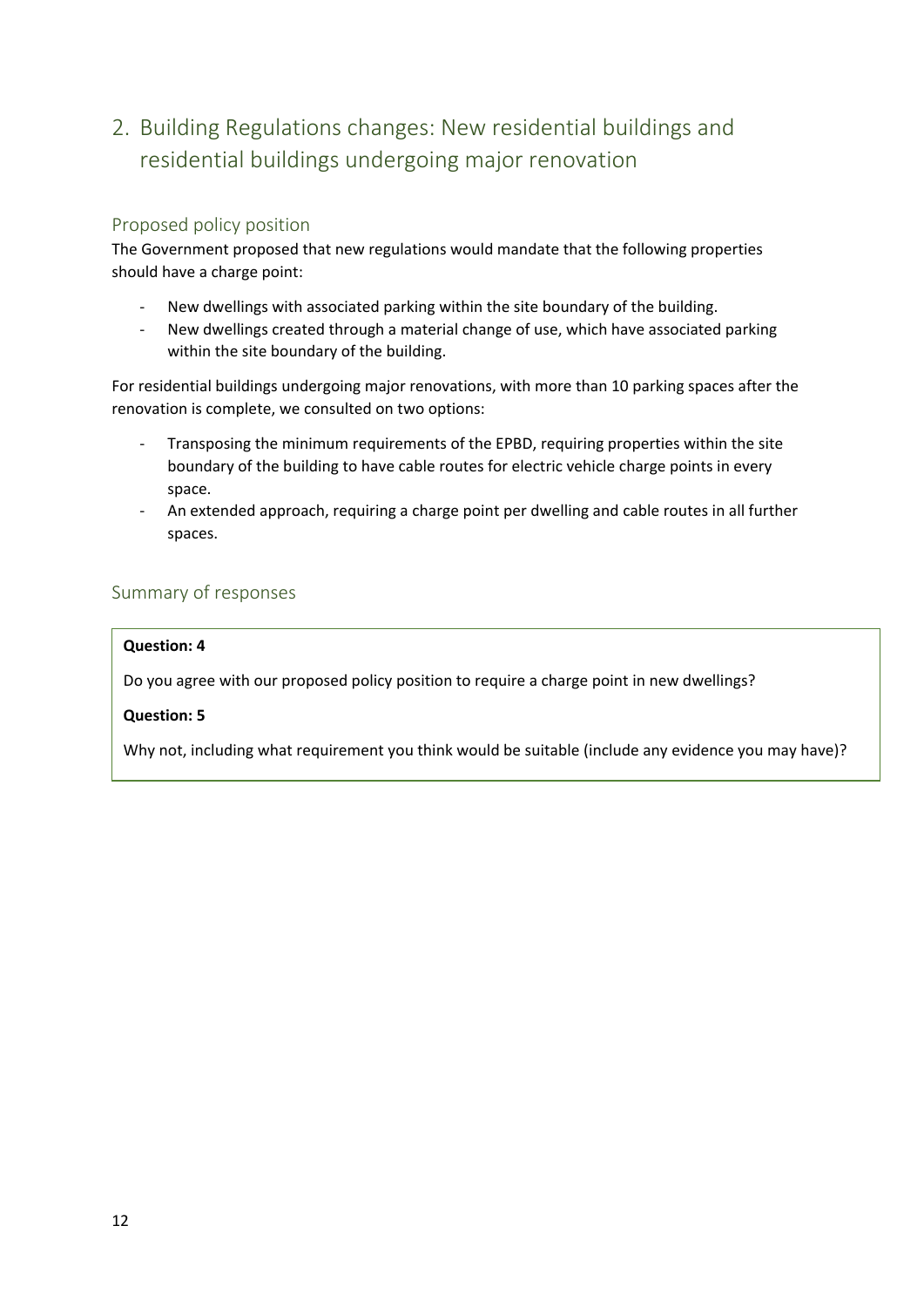

*A pie chart showing a breakdown of responses by type:*

*Yes for all dwellings (77%); Yes for multi-dwelling buildings only (0%); Yes for single-dwelling buildings only (2%); No (18%); Don't know (3%)*

The majority of respondents (77%) supported the policy and agreed that charge point requirements should apply to all new dwellings. Some respondents agreed with the policy intent, but suggested that the policy should:

- Be more ambitious by extending the policy to all parking spaces associated with residential dwellings including multi-dwelling buildings;
- Be future-proofed by ensuring electrical infrastructure is capable of handling innovations such as vehicle-to-grid.

Some respondents agreed with our proposed policy but wanted to highlight areas they felt needed additional investigation to allow for the policy to be effectively implemented. These areas included considerations around ownership of parking spaces, charging for L-category vehicles and combining electric vehicle charging with other low carbon technologies.

Respondents who did not agree with the policy position cited two key themes for their opposition:

- That requirements should be set to require cable routes only; and
- That requirements should include both cable routes and cabling.

The most commonly cited reasons for these views were that:

- Homeowners should be able to decide which charge point they would like to be installed, rather than a developer;
- Unknown future technological developments may lead to charge points becoming redundant;
- The policy may lead to the overprovision and underutilisation of charging infrastructure.

Concerns were raised that the requirements would increase build costs for developments, with some posing a solution of incrementally increasing charge point provision requirements as demand rises.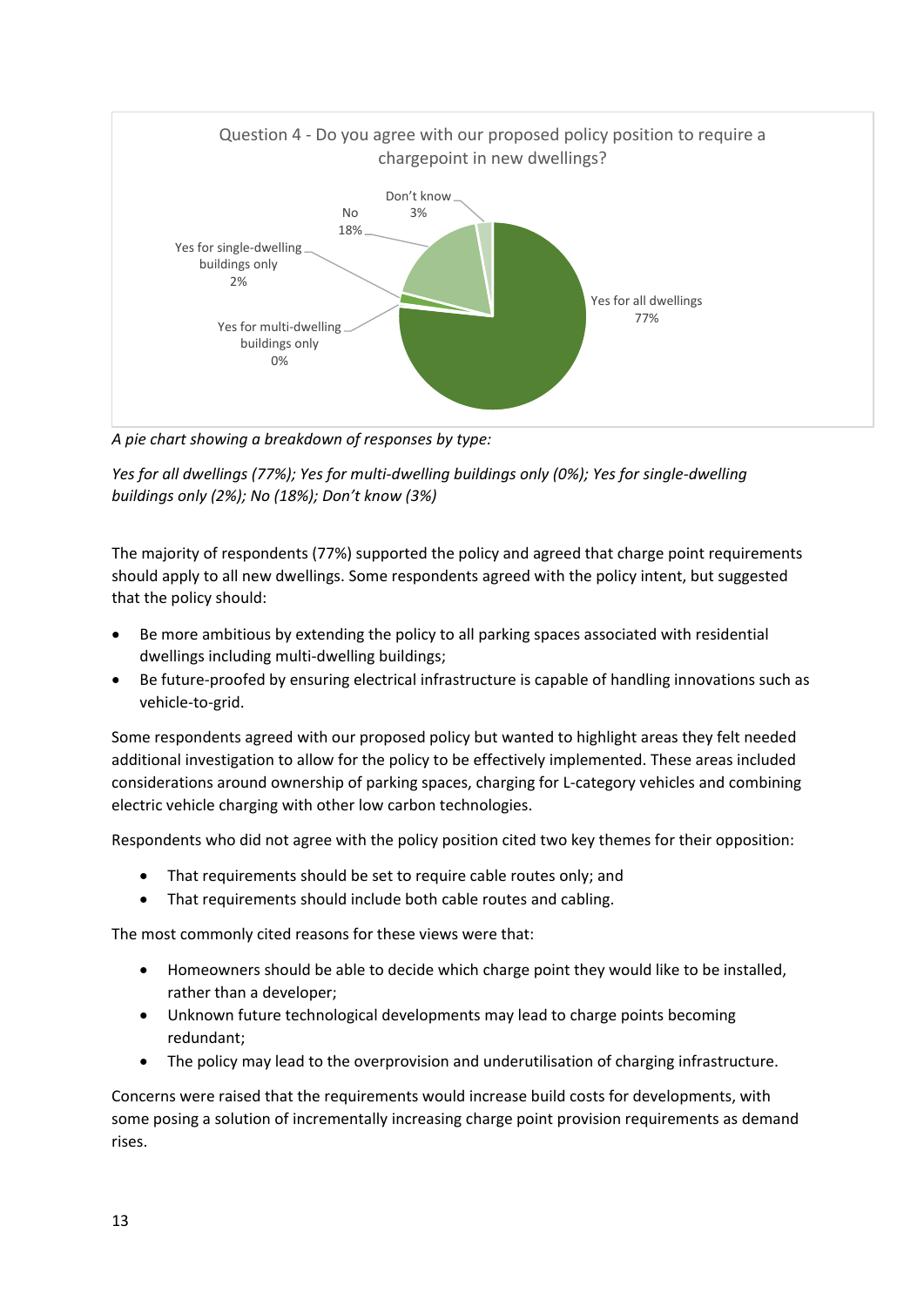### Government response

**The Government will progress its proposal to mandate, subject to the exemptions set out in table 02 and section 6, for every new dwelling which has associated parking within the site boundary to have a charge point.** This was supported by the majority of respondents.

The Government has considered the points raised regarding the benefits of requiring only the installation of cable routes and/or cabling. While there are some advantages to these options (namely allowing residents to choose their charge point), requiring charge points will encourage and make it easier for more people to buy and own an electrical vehicle. Particularly those who do not own their home and may struggle to retrofit a charge point. Likewise, developers benefit from economies of scale in the purchasing of charge points and will likely be able to provide charge points at a cost saving, compared to individual consumers.

The provision of charge points will act as a catalyst towards consumers making the transition to electric vehicles, supporting the Government's ambitions to decarbonise the transport sector and reach net zero.

To ensure that the charge points that are installed are future-proofed, we will be seeking to set standards for the charge points required by these regulations, including setting minimum charge powers and plug type. More detail is provided in part 5 of this document. In October 2021, Government laid the Electric Vehicles (Smart Charge Points) Regulations in Parliament to mandate that most new private (domestic and workplace) chargepoints sold in Great Britain must be smart and meet minimum device-level requirements to protect consumers and the electricity grid. These regulations are expected to come into force from 30 June 2022, except for the cyber security requirements which are expected to come into force from 30 December 2022. https://www.gov.uk/government/consultations/electric-vehicle-smart-charging

The Government recognises the comments raised on extending the requirements to all parking spaces in residential properties. While there may be benefits in exploring this, cost constraints must be considered to ensure that housing projects remain viable and that the UK continues to build the housing stock it needs. The Government also believes the provision of one charge point in all new homes will be adequate for the majority of households. However, in residential properties with more than 10 parking spaces, cable routes will need to be installed in any parking spaces without charge points. This will ensure that charge points can be installed easily and cheaply in the future, if they are required.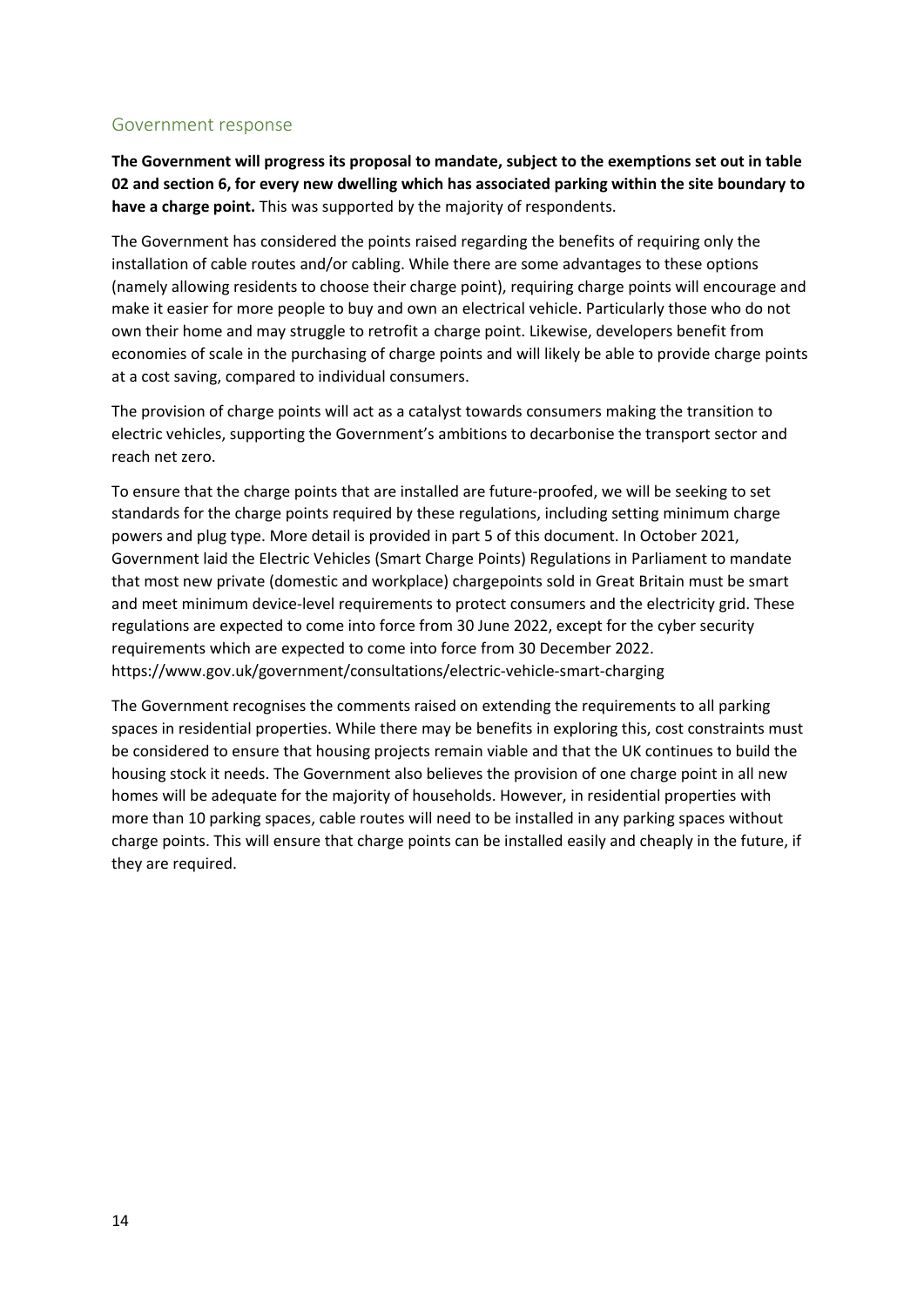# **Question: 6**

Should we require the installation of an electric vehicle charge points in the car park of buildings converted into a new dwelling?

#### **Question: 7**

Why not (including any evidence you have)?

Question 6 - Should we require the installation of an electric vehicle chargepoint in the car park of buildings converted into a new dwelling?



*A pie chart showing a breakdown of responses by type:*

*Yes (85%) ; No (11%); Don't know (4%)*

The majority of respondents agreed that the requirement to install an electric vehicle charge point for every dwelling with associated parking should also apply when a building undergoes a change of use, and is converted into one or more dwellings. This included most developers and charge point operators / manufacturers and all but one local council.

The main reasons provided in opposition to the proposal included:

- Not every dwelling with a parking space may have a plug-in vehicle or vehicle at all;
- Concerns those carrying out the works would install the cheapest available charge point rather than the most appropriate;
- That if electricity capacity upgrades were required, this may make the works unviable.

Common concerns and arguments for requiring cable routes and cabling infrastructure only were raised.

# Government response

**The Government will mandate the installation of electric vehicle charge points in buildings which are converted into new homes.** Properties will need to have one charge point for every new dwelling with associated parking within the site boundary of the building. This will ensure that there is consistency across all new homes and electric vehicle uptake is encouraged, further supporting the UK's transition to zero emission vehicles.

The Government recognises concerns on electricity capacity upgrades making housing projects unviable and takes seriously the need to safeguard new housing developments. That is why we are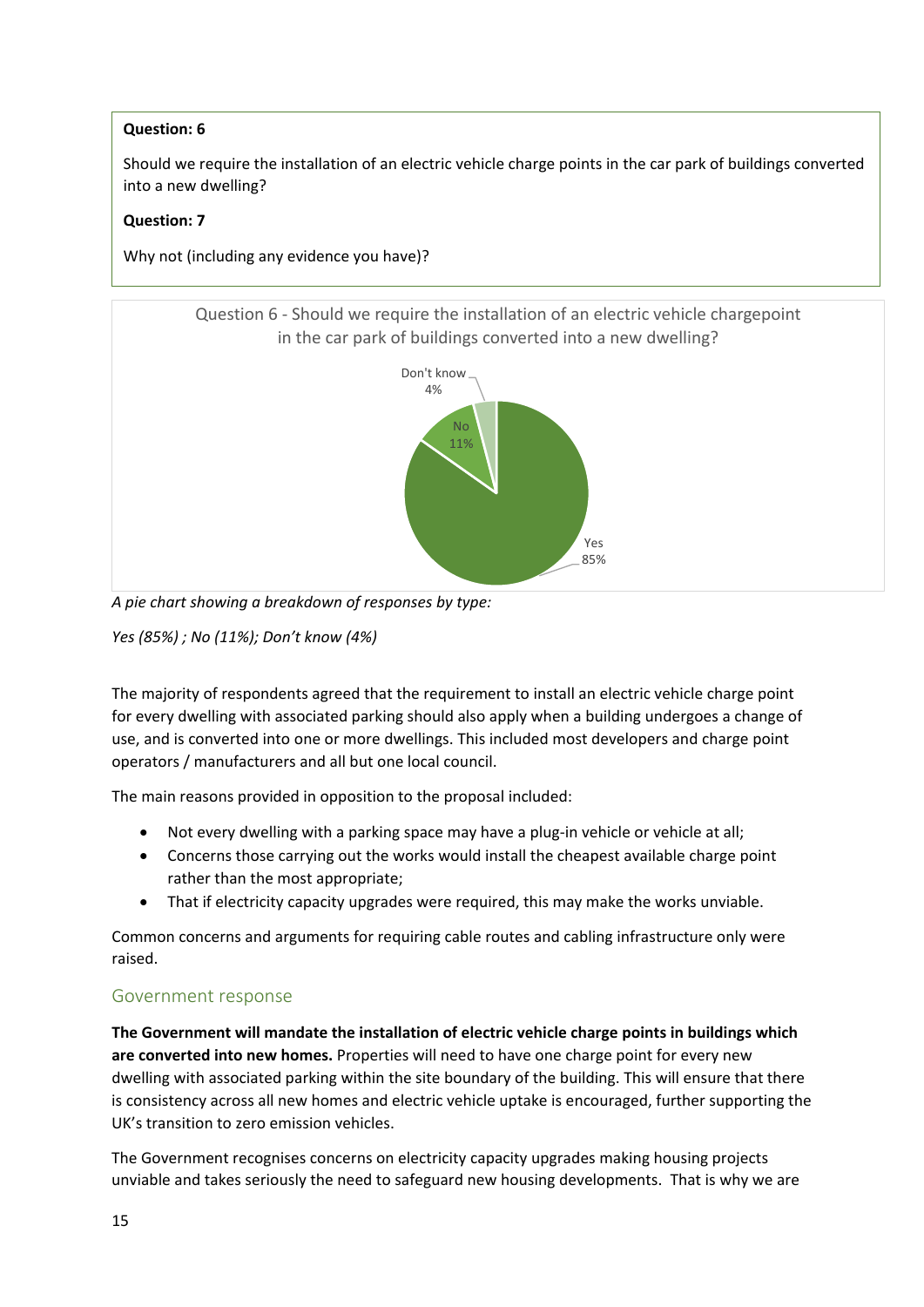proposing the introduction of exemptions for these properties, which will only require the installation of the number of charge points which can be accommodated within the existing power supply (see section 6). Likewise, recognising concerns about the quality of the installed charge points, we will be seeking to set standards for all charge points required under these regulations, as set out in part 5 of this document.

#### **Question: 8**

Do you agree not to apply the charge point requirement to residential buildings undergoing major renovations?

#### **Question: 9**

Why, including any evidence you have, and to which types of residential buildings you wish to apply the regulation to (such as residential buildings with more than 10 parking spaces only)?

As detailed at the beginning of this document, there were some inconsistencies in the questions posed in the consultation document published online and the questions in the online survey. In this instance, the consultation document set out that the Government was considering requiring properties undergoing major renovation, where there are more than 10 parking spaces after the renovation is complete, to have a charge point for every dwelling with an associated parking within the site boundary of the building. The consultation therefore asked if the Government **should** extend the requirement for properties undergoing major renovation and mandate charge points. However, the online survey, as above, asked respondents if they agreed **not** to extend the requirement.

Given this inconsistency, analysis of this proposal has focused on the supporting comments provided.

A large number of those that responded expressed that requirements should be the same across new build residential properties and those undergoing major renovation or change of use. Many of those who supported this view thought that the cost of installing a charge point would be minimal in comparison to the costs associated with a major renovation.

For those that thought that major renovations should be exempt from the requirement to install charge points, responses were consistent with other questions citing potential impacts on the viability of projects, the need for consumer choice and the risk of infrastructure that could be obsolete.

Some respondents thought that less stringent requirements could be implemented for major renovations, such as cable routes only for all parking spaces or cable routes and cabling for all parking spaces. Some suggested a threshold number of parking spaces for the requirements to come into force. Other comments provided included requests for a clearer definition of 'major renovation' and suggestions that guidance be made available and developers encouraged to install charge points where possible even if not a Building Regulations requirement.

#### Government response

**In light of the considerations above, the Government has decided to adopt the extended approach set out in the consultation document. We will require properties undergoing major renovation, which will have more than 10 parking spaces after the renovation is complete, to have a charge**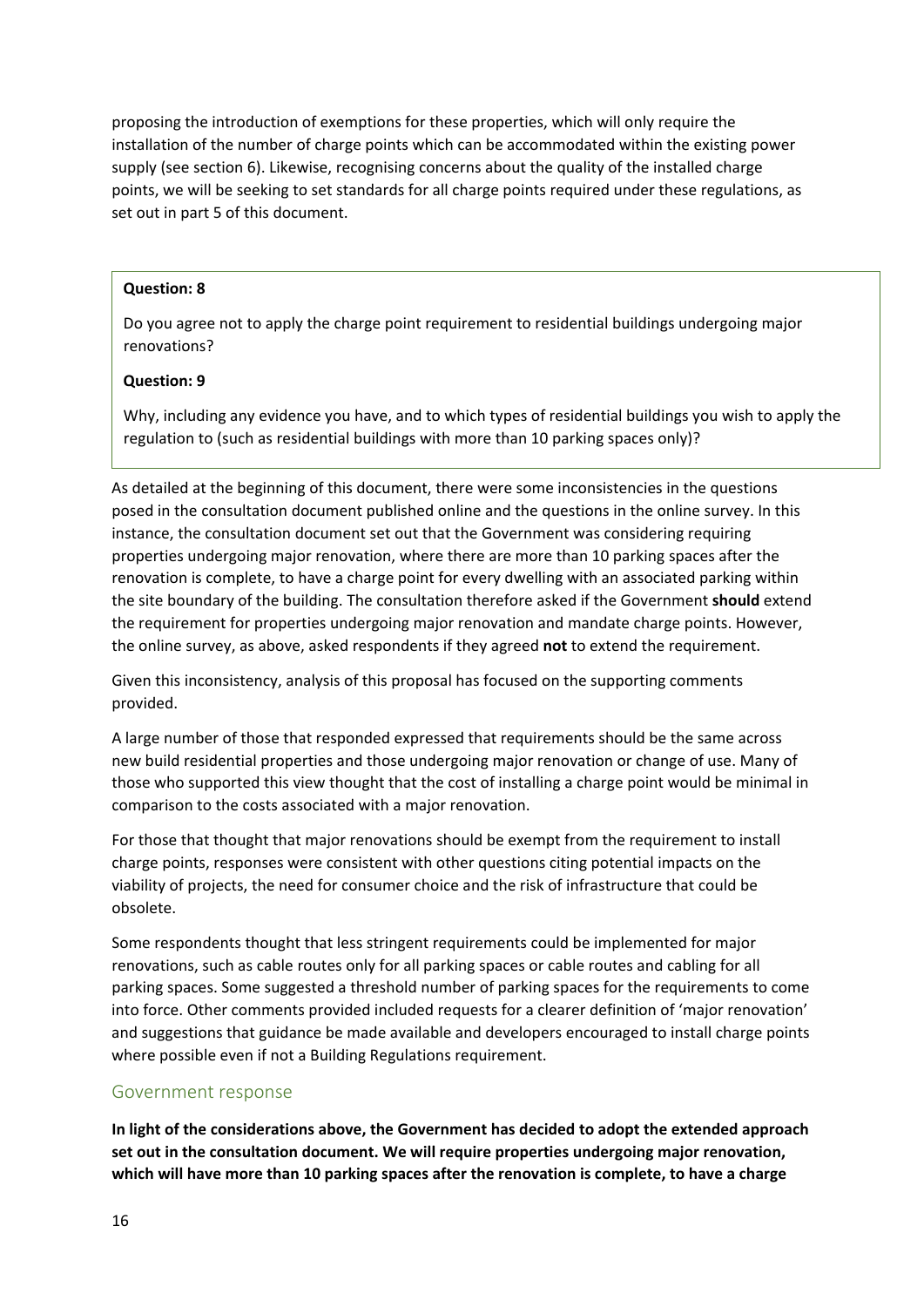**point for each dwelling with associated parking within the site boundary, and cable routes in all further spaces.** This will maintain consistency with new homes and will maximise the potential benefits of this policy. Again, recognising the concerns raised on the potential impact that these regulations may have on the viability of housing projects, we will introduce exemptions for these properties, which will:

- Only require the installation of the number of charge points which can be accommodated within the existing power supply;
- Exempt properties from the requirement to install charge points and/or cable routes, where infrastructure costs exceed 7 % of the total cost of the major renovation of the building. (see section 6).

The Government wants to ensure that these regulations are clear and industry is prepared for their introduction. As such, we have been engaging with stakeholders to provide guidance on the new requirements and to ensure the associated Approved Document is fit for purpose.

#### **Question: 10**

Do you agree the requirement should be for one charge point per dwelling rather than every parking space associated with the building?

#### **Question: 11**

Why not (including any evidence you may have?)

65% of respondents were supportive of the policy aim to require one charge point per dwelling rather than one per parking space associated with a building. Of those that supported the view that one charge point per property would be sufficient, several respondents highlighted that, due to the range of current batteries, those who have more than one electric vehicle are unlikely to need to charge them simultaneously.

Of those that disagreed with the proposal, reasons included:

- That developers should focus on installing enabling infrastructure rather than the charge point itself;
- That sharing charge points would be impractical;
- That charge points are not universally needed.

Some respondents felt the policy did not go far enough, as limiting charge points to one per dwelling would not encourage electric vehicle uptake or meet future demand. Some also wanted provision for charging of other EVs, including e-bikes. Respondents commented on a range of other issues that they felt the policy had not considered including: visitors to the property who may also need access to charge points, concerns that this policy could raise housing costs for non-car owning residents, and concerns around profiteering, or the installation of poor quality charge points. Many respondents raised concerns about the capacity of the energy grid and whether it could support widespread electric vehicle uptake, alongside multiple comments about the need to install solar panels as a priority to reduce carbon emissions.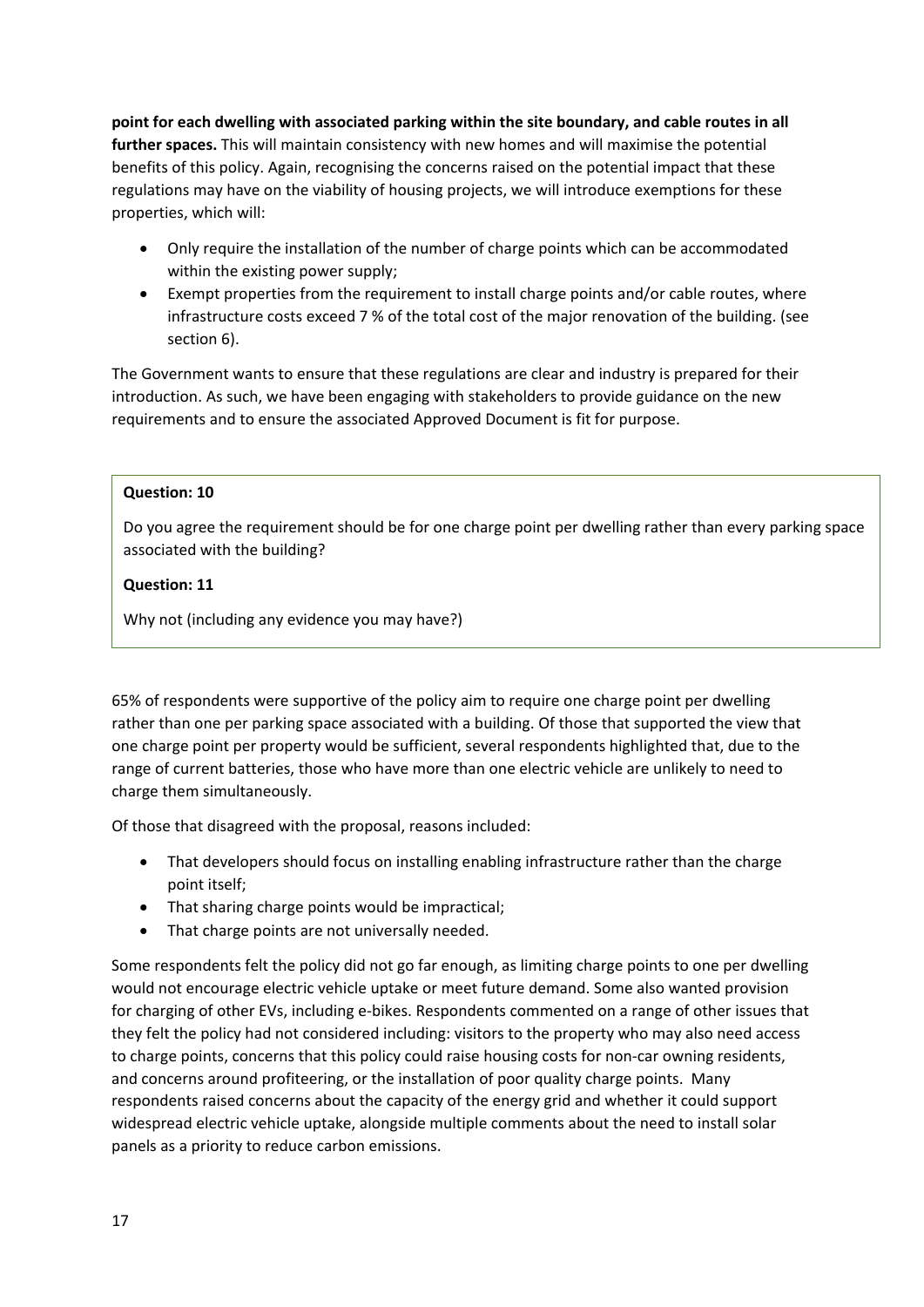#### Government response

**The Government believes that mandating one charge point per dwelling is the most balanced measure to take.** We expect that majority of charging will take place at home and believe that this will provide sufficient charging capacity for the majority of households, while ensuring housing developments remain viable. Of course, further charge points can be installed in a property if this is desired and feasible. The Government will set standards for the charge points which will be installed under these requirements (see section 5).

In relation to network capacity, we are confident that the grid will be able to cope with increased demand from electric vehicles. The electricity market is already set up to bring forward investment in generation capacity to meet demand and the government and Ofgem are working with stakeholders and industry to consider the implications of electric vehicle policy for networks. We also plan to introduce provisions that will exempt new dwellings from the requirement to have a charge point where the cost of installing a charge point leads to grid connection costs of more than £3,600 (though cable routes will still be required). This exemption formed part of the original consultation. Government expects developers to consider agile solutions to network capacity issues to manage grid capacity (e.g. introducing battery storage on housing sites or load management systems), working closely with network operators to ensure the policy requirements can be met in all but exceptional circumstances. In addition, Government laid legislation in October 2021 which mandates that most new private (domestic and workplace) chargepoints sold in Great Britain must be smart and meet minimum device-level requirements. Smart charging of EVs can help consumers save money on their energy bills and reduce the need for costly network reinforcement.

#### **Question: 12**

Do you agree we should set the requirement as mandatory rather than optional in the building regulations?

#### **Question: 13**

Why?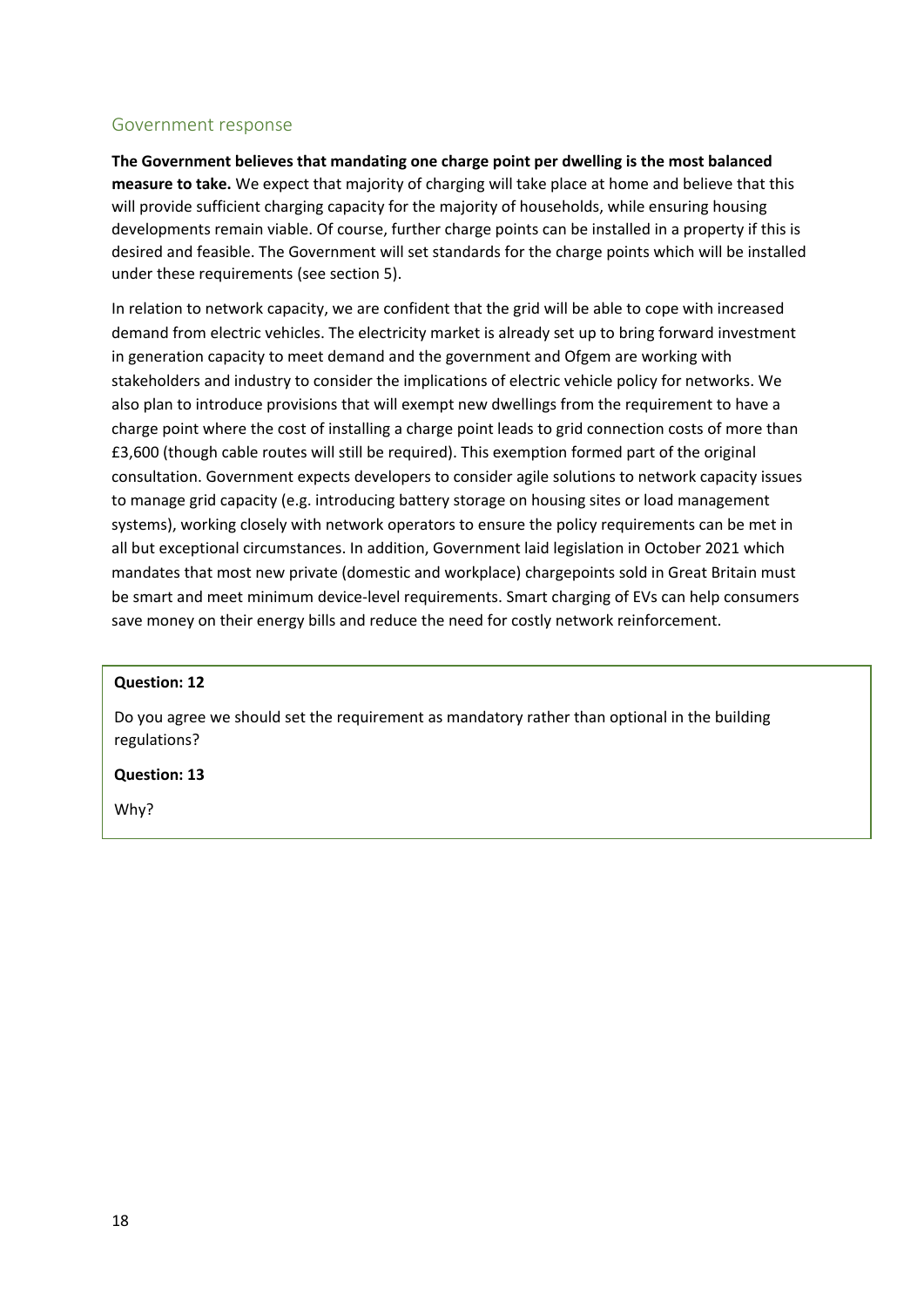# Question 12 - Do you agree we should set the requirement as mandatory rather than optional in the building regulations? Yes 87% No 11% Don't know 2%

*A pie chart showing a breakdown of responses by type: Yes (87%); No (11%); Don't know (2%)*

The large majority of respondents agreed that any requirement set should be mandatory rather than optional. Those that supported requirements being mandatory gave supporting reasons including:

- The UK's need to decarbonise transport and transition to electric vehicles;
- To encourage electric vehicle uptake;
- To reduce costs for homeowners, compared to retrofitting.

A national rather than local approach was considered important. Concerns were raised that an optional requirement would increase workload for local councils and be susceptible to delays or planning challenges. Some respondents agreed to the requirements being mandatory, subject to their concerns being addressed which included how to manage increased electricity demand, defining roles and responsibilities, and ensuring installer competence.

Respondents who disagreed voiced consistent arguments including:

- need for consumer choice;
- a lack of market demand;
- concern over quality; and
- the risk of charge points becoming obsolete.

Concerns were raised around the UK's technology readiness, citing insufficient electricity capacity variation, unreliable and not fully developed charging technologies, cyber and physical security risks, and lack of regulation in the retail of electricity.

There were arguments for a case-by-case approach, e.g. depending on the building type, the needs of its residents, local priorities and demand forecast. Some respondents supported a mandatory requirement for electric vehicle charge point infrastructure (e.g. wiring, cables) but not the charge point itself. Other respondents suggested mandating new buildings to have electric vehicle charging capability without mandating how this is achieved, e.g. mandating access to a charge point (rather than one per dwelling).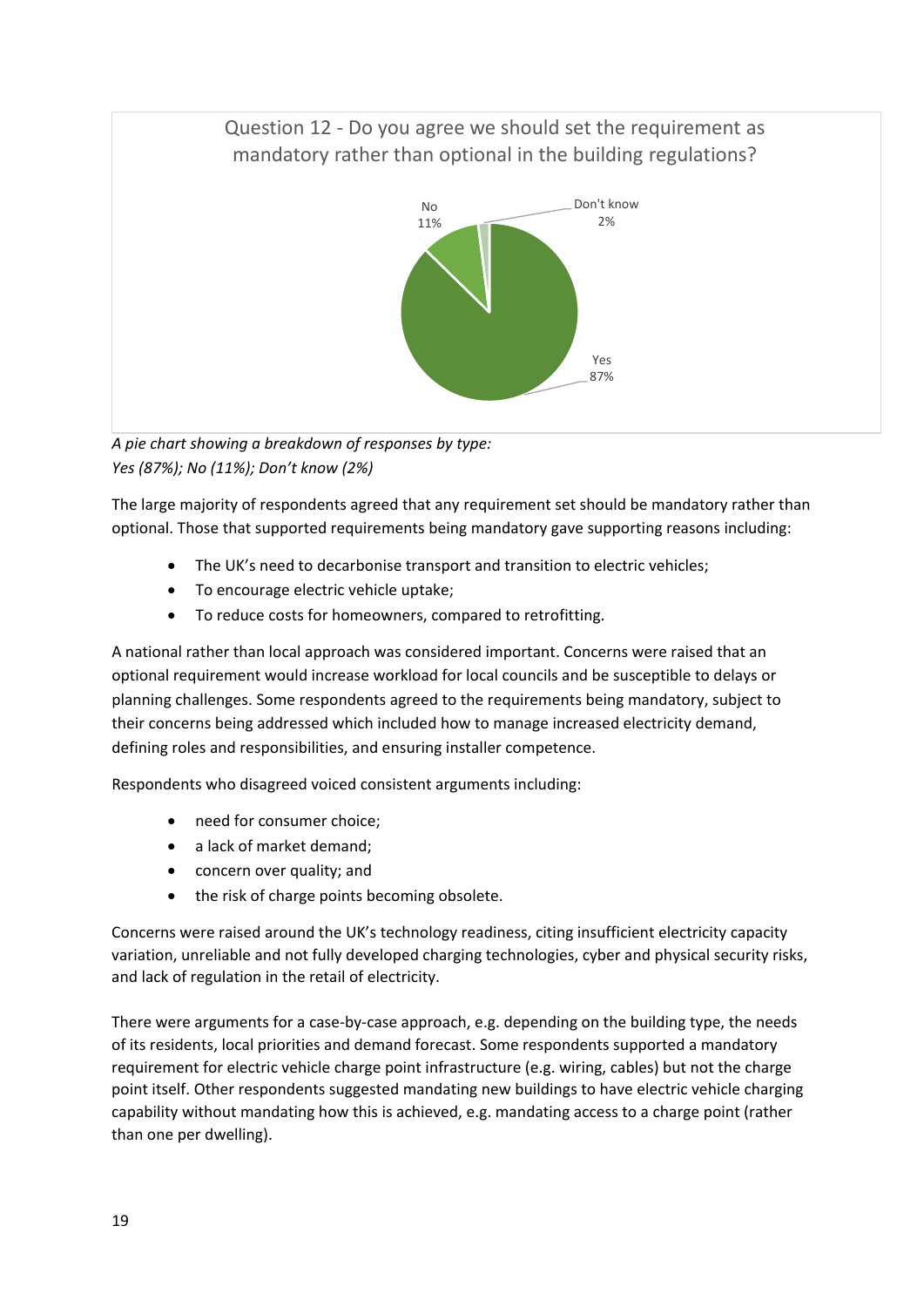Some respondents recommended reviewing other relevant areas of regulation at the same time, such as:

- Wider Building Regulations,
- DNO capacity offer time limits,
- Sale of electricity through charge points and more widely the whole retail market.

# Government response

The Government is committed to the need to decarbonise transport, in order to reach net-zero carbon emissions by 2050. In order to achieve this, it is imperative that people across the country have consistent levels of infrastructure in order to transition to zero emission vehicles. **In light of this, the Government will make the requirement to install electric vehicle infrastructure mandatory in the building regulations.** 

These regulations will ensure that, where appropriate, new buildings will be future-proofed for the electric vehicle transition more efficiently and at a lower cost than retrofitting a charge point at a later date. As the Government expects home charging to fulfil the majority of charging needs, this requirement is a vital measure to provide the required infrastructure and demonstrate readiness for the electric vehicle transition.

The Government has considered wider points, such as the request to make clearer links to other related building regulations (e.g. fire and electrical safety) in the Approved Document (see section 6).

#### **Question: 14**

What other issues do you think, relevant to using building regulations to set standards for the provision and safety of electric vehicle charge point, we should consider?

There were a number of recurring themes that respondents felt we should consider including:

- Minimum charge point standards and ensuring these are future proofed.
- Health & safety, with suggestions including: adhering to current safety standards and regulations; consideration of electrical earthing arrangements; measures to ensure the competence of charge point installers; and ensuring sufficient fire safety standards for electric vehicles, their batteries and charge points.
- Accessibility, ensuring the charge point should be easily accessible, irrespective of vehicle type, size, location of charging port, or user – including ensuring access and provision for disabled users. Some respondents also noted charge points should be physically secure to prevent unauthorised use.
- Provision across different areas/ building types, particularly ensuring sufficient provision of charge points for residents and visitors, including access for residents in shared buildings or without off-street parking. Other recommendations included provision for public spaces and for multiple users at one dwelling.
- Electrical capacity, particularly ensuring the national grid can cope with increased demand from electric vehicle charging. Points related to the responsibility for network reinforcement costs, electric meter requirements, billing users of shared charge points, load management, and optimising energy consumption across buildings were also raised.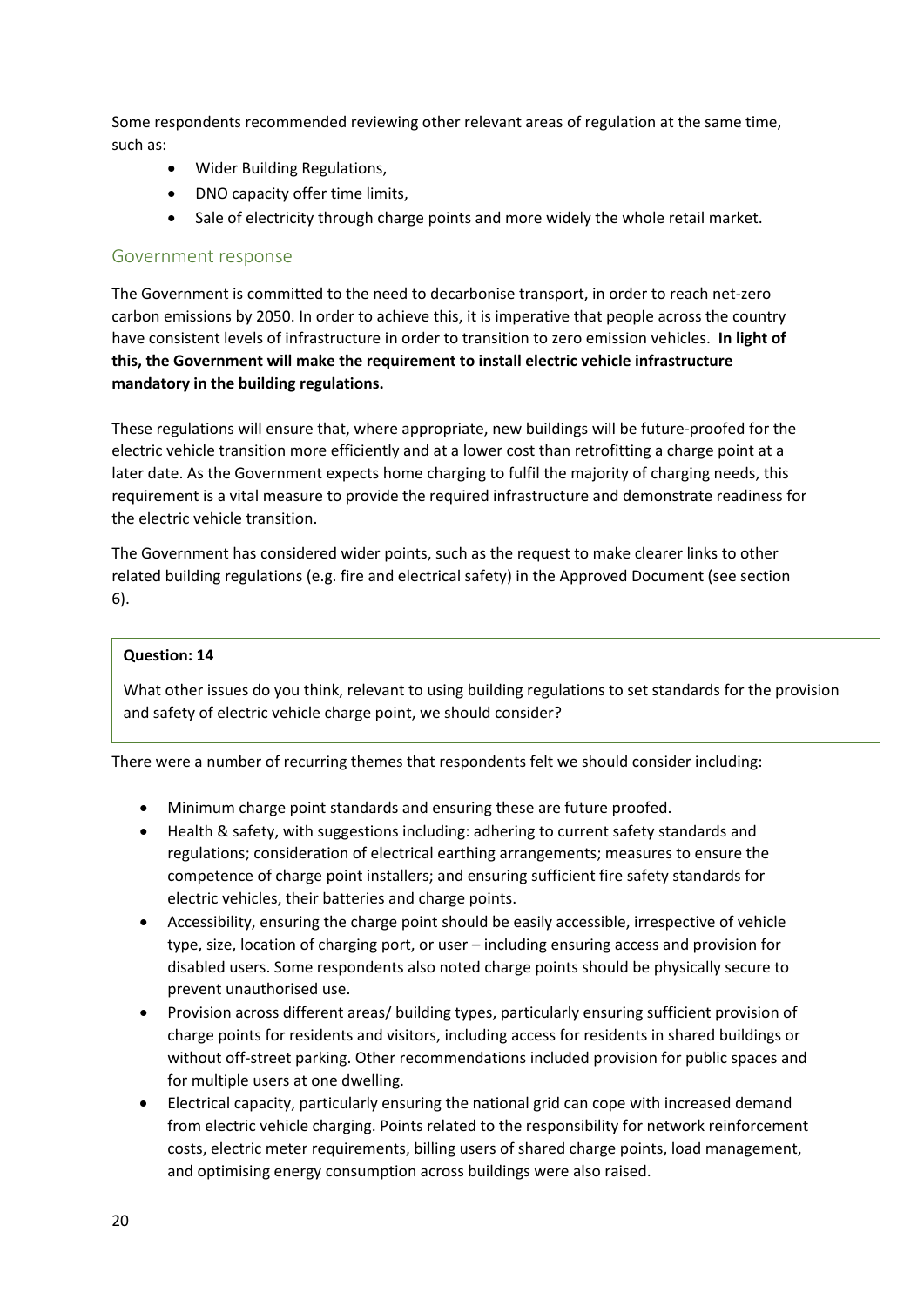• Costs for installation and long-term maintenance of charge points and their infrastructure. Financial contributions or grants from Government, industry and/or developers to support the policy were suggested.

There were varied suggestions around how to implement and support charge point requirements. Respondents noted the need for there to be clarity over requirements for non-standard scenarios, clear procedures around exemptions, strong enforcement measures, and alignment with other regulations and policies.

# Government response

**The Government has considered the points raised by respondents and has made several changes to our policies and the associated Approved Document**. This includes changes to reflect fire and electrical safety requirements, accessibility requirements and enforcement regimes for these policies and the proposed exemptions. These points are covered in further detail in sections 5 and 6.

# <span id="page-20-0"></span>Final Policy Position

In light of the considerations above and in line with our consultation proposal, Government will take forward regulations to ensure that new residential properties and those undergoing major renovations are future proofed to meet our electric vehicle transition ambitions. This course of action will ensure greater cost savings in comparison to retrofitting of charge points, greater efficiencies due to economies of scale and provide confidence in the availability of electric vehicle charging equipment. The Government is also proposing the introduction of a number of exemptions to mitigate the concerns raised on grid capacity and project viability (see Table 02 and Section 6).

Specifically, in 2021 Government will take forward regulations requiring that:

- New dwellings (including flats) with associated parking within the site boundary to have an electric vehicle charge point. Residential properties with more than 10 parking spaces will also require cable routes in every space without charge points.
- Buildings undergoing material change of use to create new dwellings, to have one charge point for every new dwelling with associated parking within the site boundary of the building.
- 3. Residential buildings undergoing major renovations, with more than 10 parking spaces within the site boundary of the building after the renovation is complete, to have an electric vehicle charge point per dwelling with associated parking and cable routes in all further parking spaces.Building Regulations changes: New non-residential buildings and non-residential buildings undergoing major renovation

# <span id="page-20-1"></span>Proposed policy position

The Government proposed requiring every new non-residential building, and every non-residential building undergoing major renovation, with more than 10 parking spaces within the site boundary of the building, to install at least one charge point and in addition to this, cable routes for electric vehicle charge point cabling in one in five of the total number of spaces.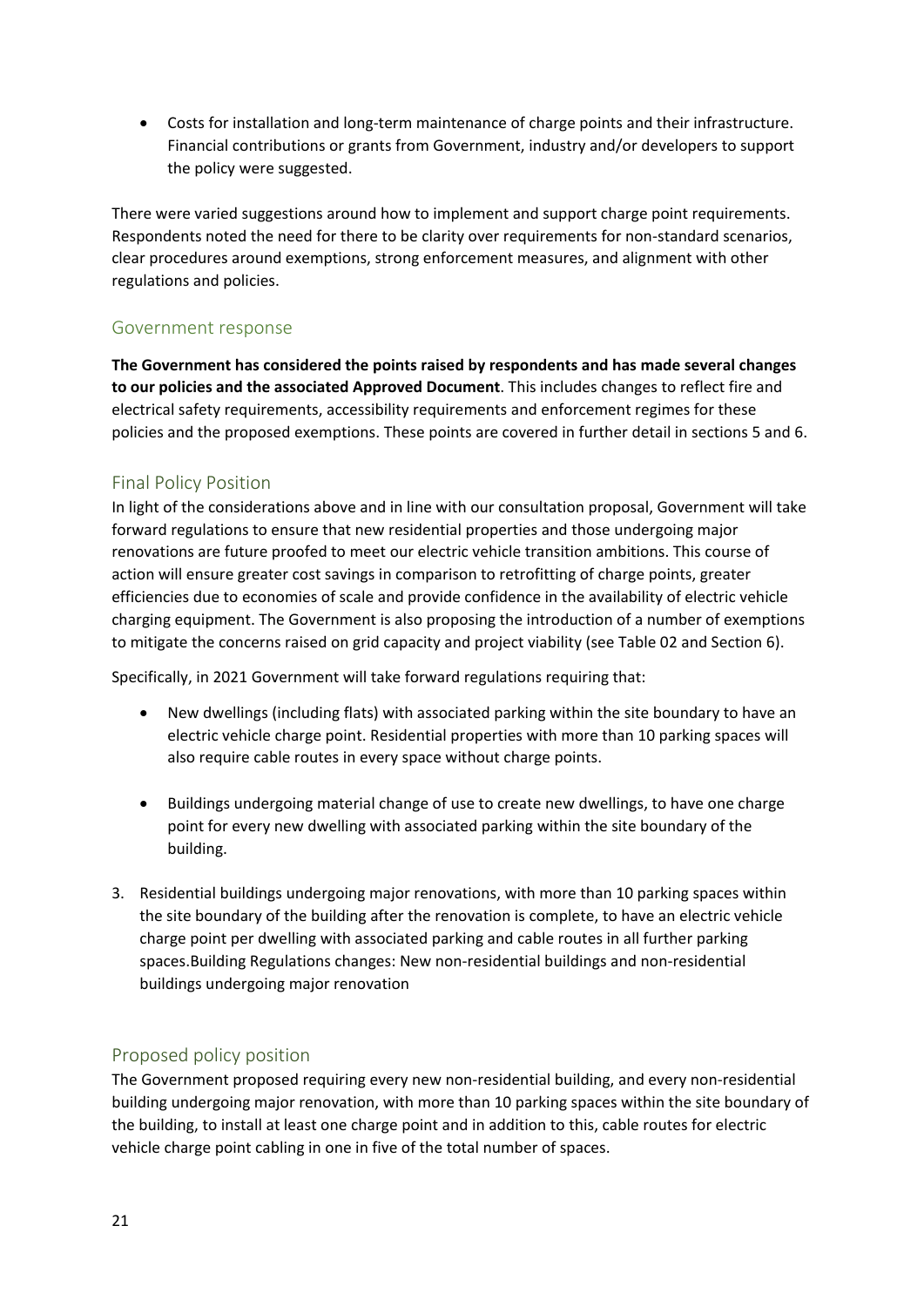### **Question: 15**

Do you agree with our proposed policy position for new non-residential buildings and non-residential buildings undergoing major renovation?

#### **Question: 16**

Why, including what alternative requirement you think would be suitable (note we are obliged under the EPBD to transpose the requirements as a minimum)



*A pie chart showing a breakdown of responses by type:*

*Yes (58%); No (36%); Don't know (8%)*

# Summary of response

The majority of respondents (58%) agreed with our proposal for new non-residential buildings and non-residential properties undergoing major renovation.

The majority of those who disagreed with the proposal did so on the basis that they believed a single charge point for car parks with more than 10 spaces (and cable routes for 1 in 5 spaces) was not sufficient to support electric vehicle uptake ambitions. A number of respondents (including almost half of local council respondents) suggested that the Government should seek more ambitious provisions.

Respondents proposed more ambitious requirements based on percentage (i.e. 10% or 20% of spaces should have charge point provision) or requirements that differed depending on the type of car park being discussed and the average dwell times for that car park. Some suggested that all new non-residential car parks should be required to have a charge point regardless of size.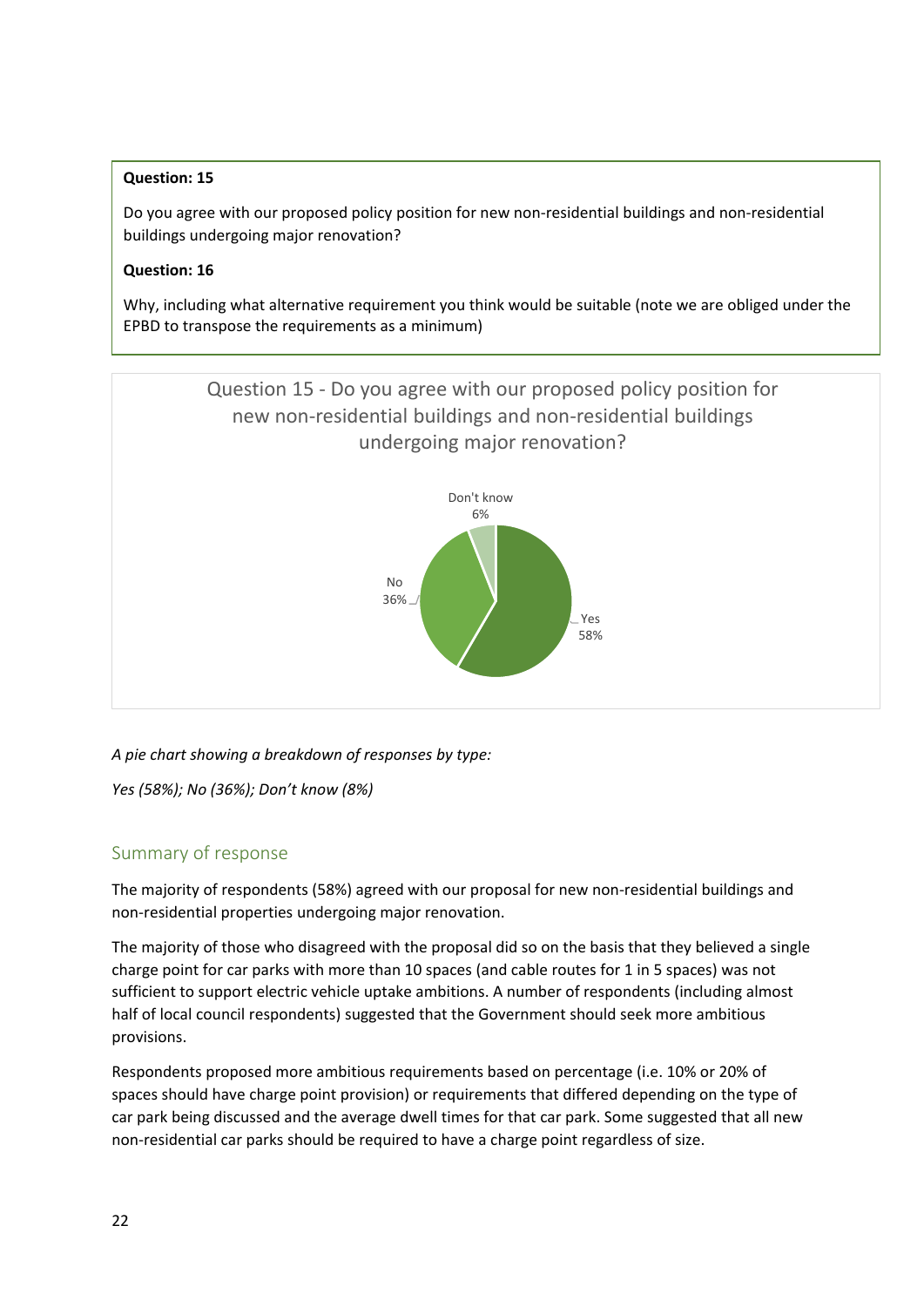Another major theme to come out of this question was the view that requirements for charge point provision should be tailored to how different car parks are used. For example, a supermarket car park should have a few higher powered charge points whereas a train station should have many standard chargers, reflecting the dwell times in those locations.

# Government response

**The Government will mandate that every new non-residential building (with more than 10 parking spaces in the site boundary), and every non-residential building undergoing major renovation, (which will have more than 10 parking spaces within the site boundary after the renovation is complete), should have at least one charge point and in addition to this, cable routes for electric vehicle charge point cabling in one in five of the total number of spaces.**

The Government wants to ensure there is adequate 'destination' charging capacity for the transition to zero emission vehicles. As the UK moves into the early mass market for electric vehicles, the Government believes that one charge point per new non-residential building will be sufficient. However, these are minimum standards and developers and property owners can choose to install further charge points if they wish. We wish to encourage and support the market in providing additional charge points when needed and the requirements for cable routes for 1 in every 5 spaces will help facilitate the easy installation of future charge points. Requiring cable routes at the point of construction represents a significant cost saving in comparison to retrofitting and is more convenient (for example, preventing car parks being closed in order to install cable routes).

The consultation suggested that these requirements would apply to crown buildings and statutory undertakers (e.g. airports and train stations). These building types are normally exempt from the requirements of the Building Regulations, as set out in the Building Act 1984. Applying the requirements to these building types would require new primary legislation. We have chosen not to apply the requirements to crown buildings and statutory undertakers. OZEV will consider how best to ensure adequate EV charging provision at these locations separately to this Government response.

# <span id="page-22-0"></span>Final Policy Position

The Government will take forward regulations to ensure that new non-residential buildings, and those undergoing major renovation, with more than 10 parking spaces are future proofed to meet our electric vehicle transition ambitions.

Specifically, in 2021 Government will introduce new provisions setting the following standards:

- New non-residential buildings with more than 10 parking spaces within the site boundary of the building to have a minimum of one charge point and in addition, cable routes for electric vehicle charge points in one in five of the total number of spaces.
- Every non-residential building undergoing a major renovation, with more than 10 parking spaces within the site boundary of the building after the renovation is complete, to have a minimum of one charge point and in addition, cable routes for electric vehicle charge points in one in five of the total number of spaces.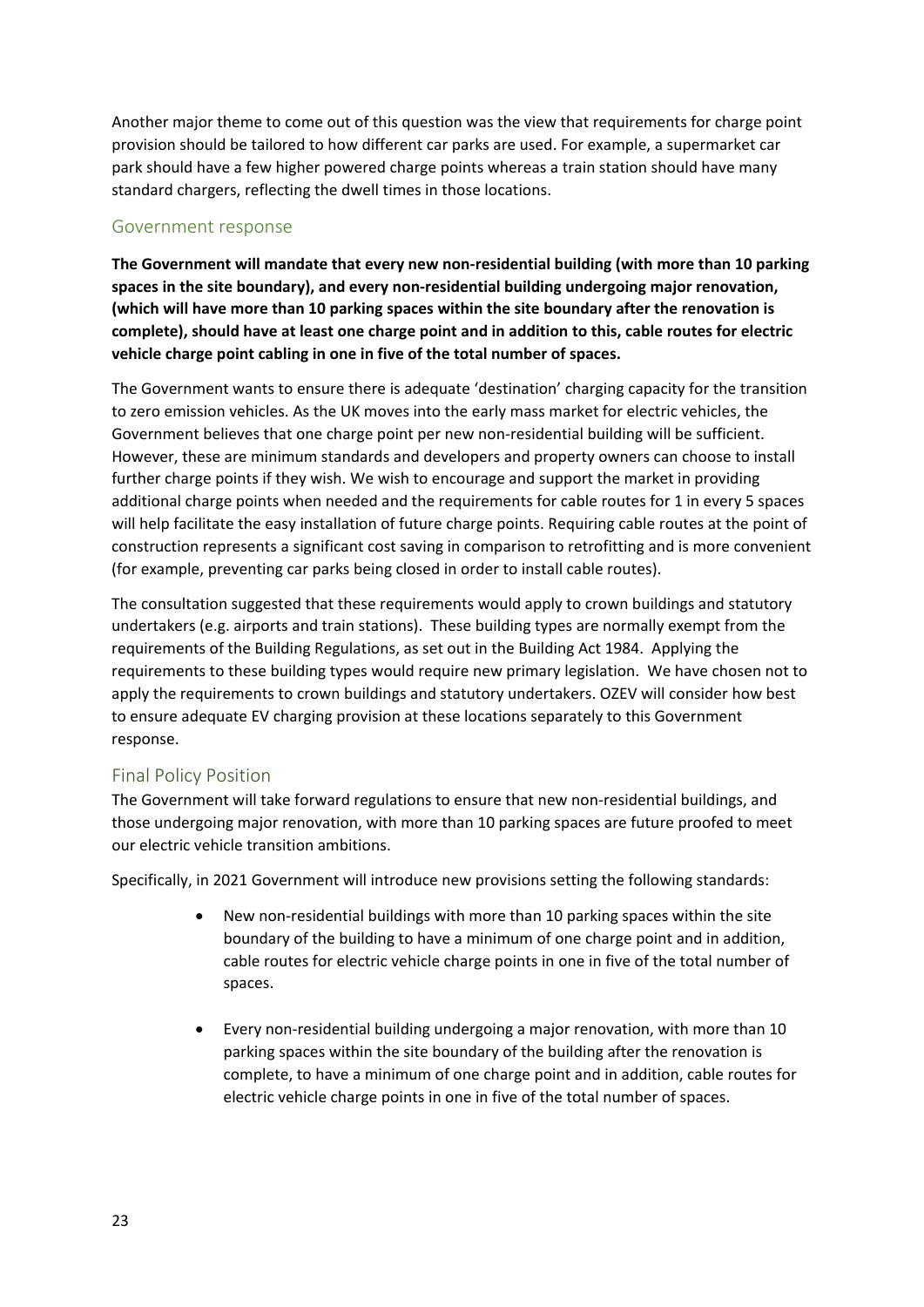# <span id="page-23-0"></span>4. Existing non-residential buildings

# <span id="page-23-1"></span>Proposed policy position

The Government proposed transposing the requirements set out in the EPBD, requiring one charge point in existing non-residential buildings with more than 20 parking spaces.

The Government proposed identifying an appropriate enforcement body, which could operate at a local level, to monitor the implementation of the regulations. We proposed that the enforcement body would able to apply a sliding scale of penalties.

# <span id="page-23-2"></span>Final Policy Position

For this section, the final policy position has been brought to the front and summarises the response to all of the questions related to our proposals for existing non-residential properties. This is because, unlike the proposals put forward at consultation for new residential and non-residential buildings, the responses to the proposal to require charge points in existing non-residential buildings were significantly less supportive. There were concerns about the blanket approach of the policy and the impacts this would have on small existing non-residential premises such as charities and small businesses. Conversely, a high proportion of stakeholders argued that the requirements were not ambitious enough for larger premises.

In light of these responses, the government we will reflect on the comments that were raised in this consultation and take these into account as we develop an alternative policy, to ensure it is fit for purpose. This process will not impact the wider proposals and the Government will introduce the building regulations for new residential and non-residential properties, and those undergoing major renovation, in 2021.

# <span id="page-23-3"></span>Summary of responses

#### **Question: 17**

Do you agree that one charge point per existing building with more than 20 parking spaces is a suitable minimum requirement to transpose the EPBD?

# **Question: 18**

If you disagree, please explain why.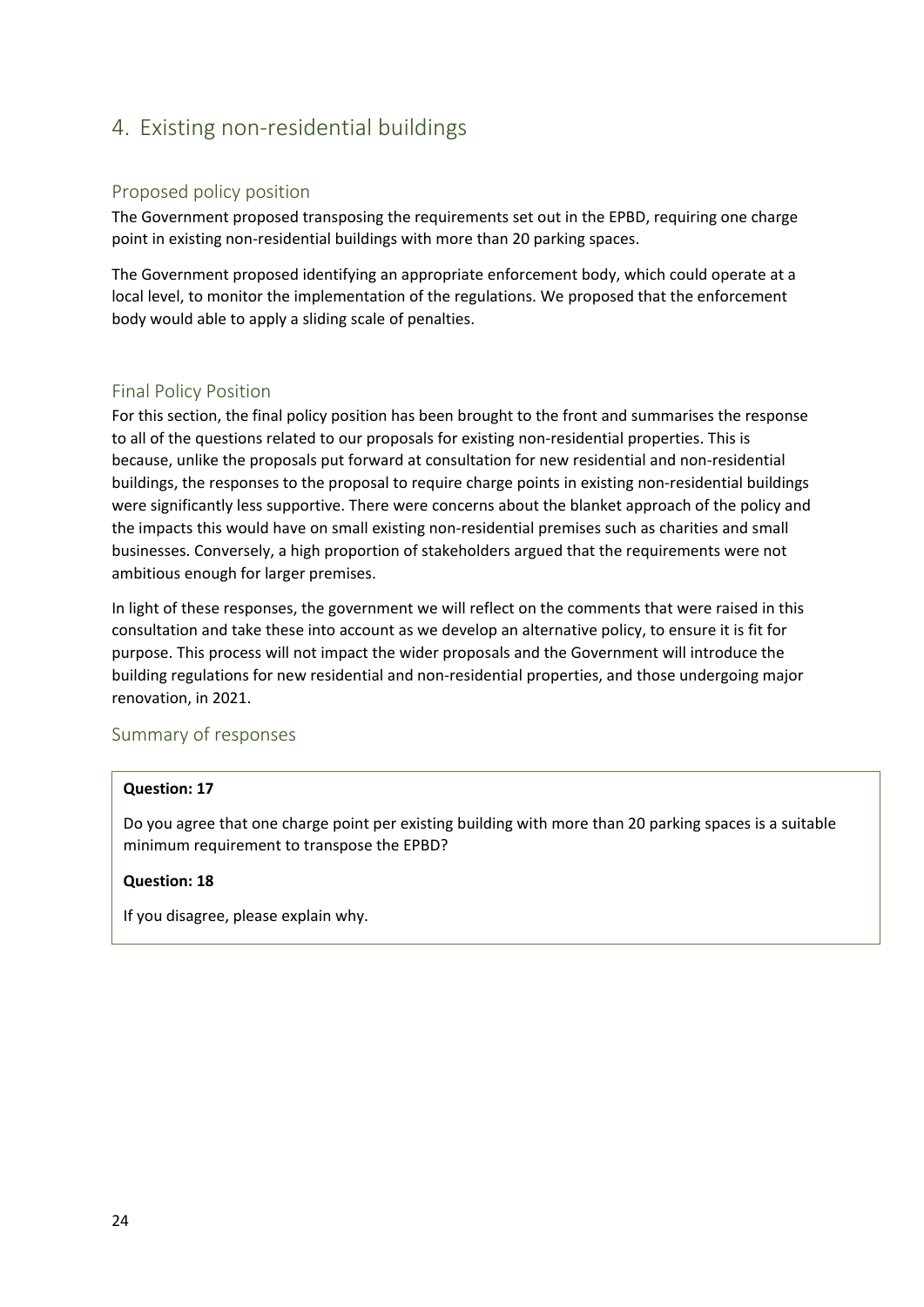

*A pie chart showing a breakdown of responses by type:*

*Yes (43%); No (49%); Don't know (8%)*

The majority of respondents disagreed with the proposed policy of one charge point per existing building with more than 20 parking spaces as a suitable minimum for transposing the EU Energy Performance of Buildings Directive.

The most commonly cited argument for this was that one charge point per existing building with more than 20 parking spaces was too low a requirement. In particular, the idea of a sliding scale (where the number of charge points installed changes depending on the number of spaces in the car park or the demand of the car park) was popular, as was charge point coverage by percentage (10% of spaces etc). A few respondents also argued that the proposal should be made the same as those for new residential properties.

A small number of respondents raised concerns about who would pay for the installation of charge points and pointed out the possible negative impact on landlords and small businesses. It was suggested that businesses should be exempt from complying if the cost of installing a charge point was unaffordable or that Government funding should be made available.

A few respondents cited additional areas for consideration, including: changing the target date, guidance on choosing the right charge point, how to avoid obsolete infrastructure and how these regulations would apply in buildings with multiple owners.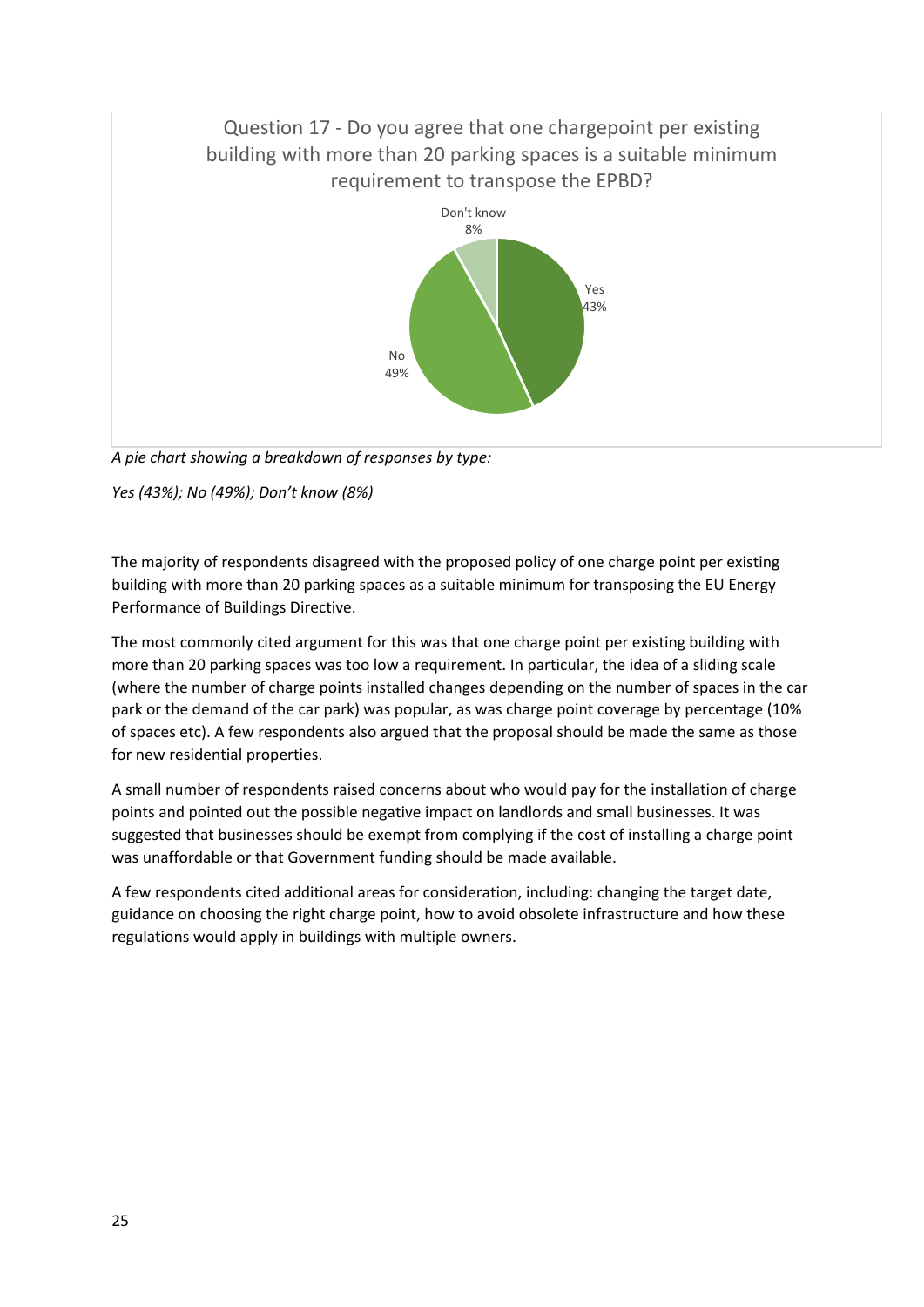#### **Question: 19**

How can the Government apply these regulations in a way which balances the benefit to electric vehicle drivers and the requirements of the EPBD, with the burden on landowners?

There were differing opinions from respondents on this question.

Many respondents thought that the installation of charge points should be incentivised. Suggested incentives included:

- A grant scheme to subsidise cost of purchase and installation of a charge point;
- Offsetting installation costs against taxes;
- Making installations and equipment required for compliance VAT free.

Some respondents expressed the view that charge points would make buildings more attractive to tenants or customers, and therefore would add value to the landowner's property which would balance the burden.

Another widely supported view was landowners could balance the burden of provision by using the charge points to create a revenue stream to pay for costs of the charge point. The overall benefits of reducing emissions and combatting climate change were viewed by some as outweighing the costs of charge points.

Access to advice including lists of approved suppliers and installers was also cited as reducing the burden being placed on landowners of delivering the policy.

#### **Question: 20**

Do you agree that the appropriate enforcement regime for this power should see a sliding scale of penalties for non-compliance?

#### **Question: 21**

Why, including what alternative enforcement regime you think is suitable?

Most respondents agreed that an appropriate enforcement regime for requirements on existing car parks should be a sliding scale of penalties for non-compliance. Some respondents' comments suggested encouragement and assistance to comply would be more appropriate then penalties, whereas others favoured fixed penalties that could be readily enforced to ensure a behaviour change is made.

Respondents also suggested that any penalty should consider the feasibility and suitability of installing a charge point, as different locations could face different barriers to compliance.

Several comments were left in respect to enforcement of requirements on new build properties. There is already an enforcement regime for building regulations which will cover these requirements.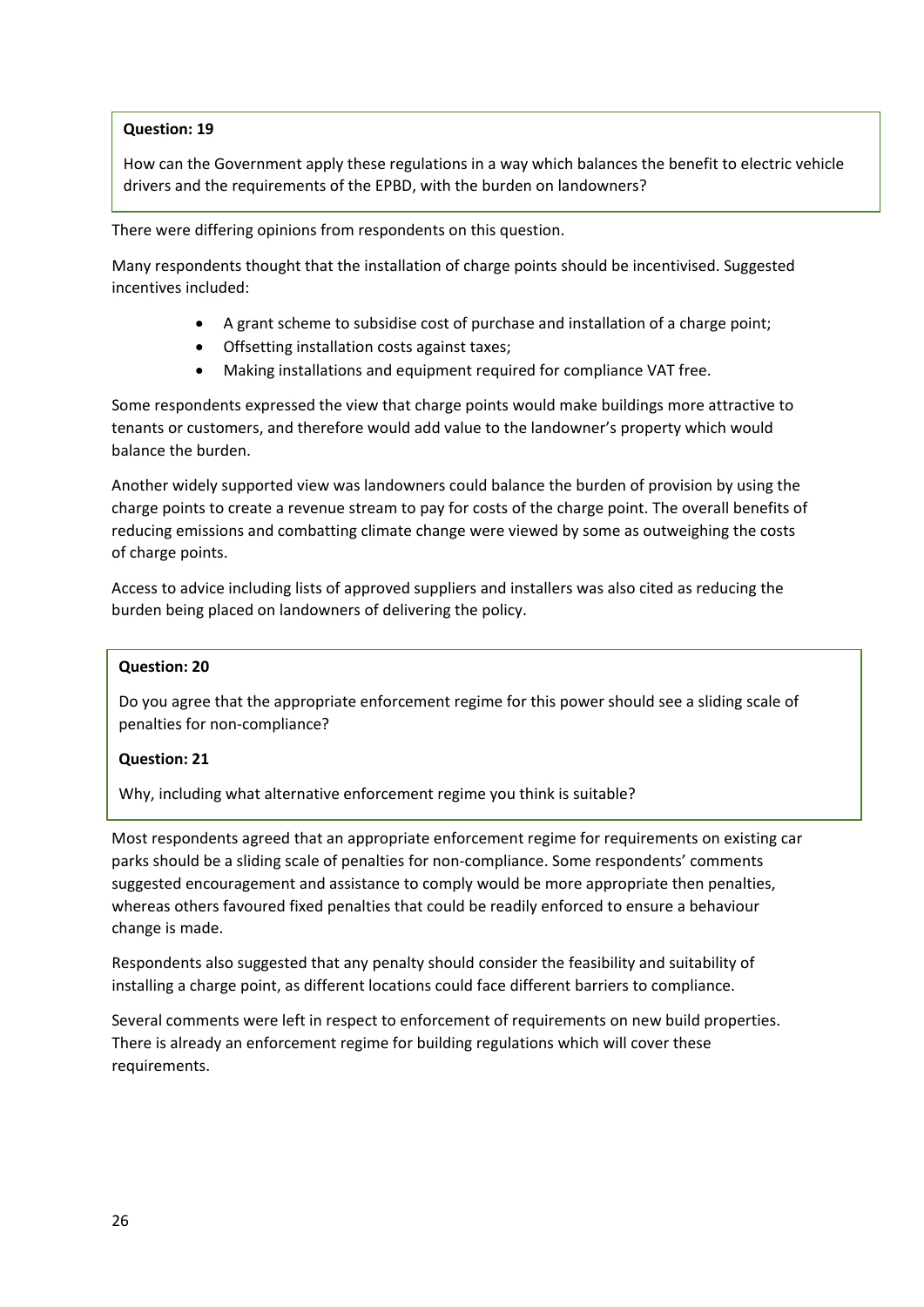#### **Question: 22**

In your opinion which organisation should be defined as the enforcement body for compliance with new regulations for electric vehicle charging infrastructure?

Just over 55% of respondents, including over half the local councils who responded to the question, thought that Local Authority Building Control should be the enforcement body for requirements for existing non-residential building car parks with more than 20 spaces. Few thought that the Local Weights and Measures Authorities was an appropriate body and 40% were either unsure of who the enforcement body should be or suggested other alternatives.

A key theme from many respondents was that whichever body was chosen to enforce the regulations would need appropriate resourcing to carry out its duty correctly. The importance of the chosen body having appropriate powers to enforce was also fed back by respondents. Other bodies suggested included: an independent regulator, the Office for Product Safety and Standards and Local Planning Authorities.

#### **Question: 23**

What steps do you think we should take to mitigate against any potential negative impact of the implementation of these regulations?

A quarter of those who responded to this question suggested that central funding, by grants or other financial incentives, could be used to help with compliance and mitigate any additional financial burden the regulations would pose.

An effective enforcement body which is appropriately funded with the correct knowledge and expertise was cited as important in delivering the policy objectives. Some respondents mentioned Local Authority Building Control and their enforcement of building regulations in new build and major renovation properties.

Other suggestions that were supported by a number of respondents across a range of sectors were:

- Public education and promotion of electric vehicles and their charging infrastructure;
- Considerations around an appropriate lead in time to allow for industry to respond but also ensure we are moving towards our net zero by 2050 target;
- Charge points being installed under the regulations should be required to be smart to help mitigate impacts of increased load on the grid,
- A clear communication strategy to ensure all obligated parties understand the regulations on what they are required to do to be compliant.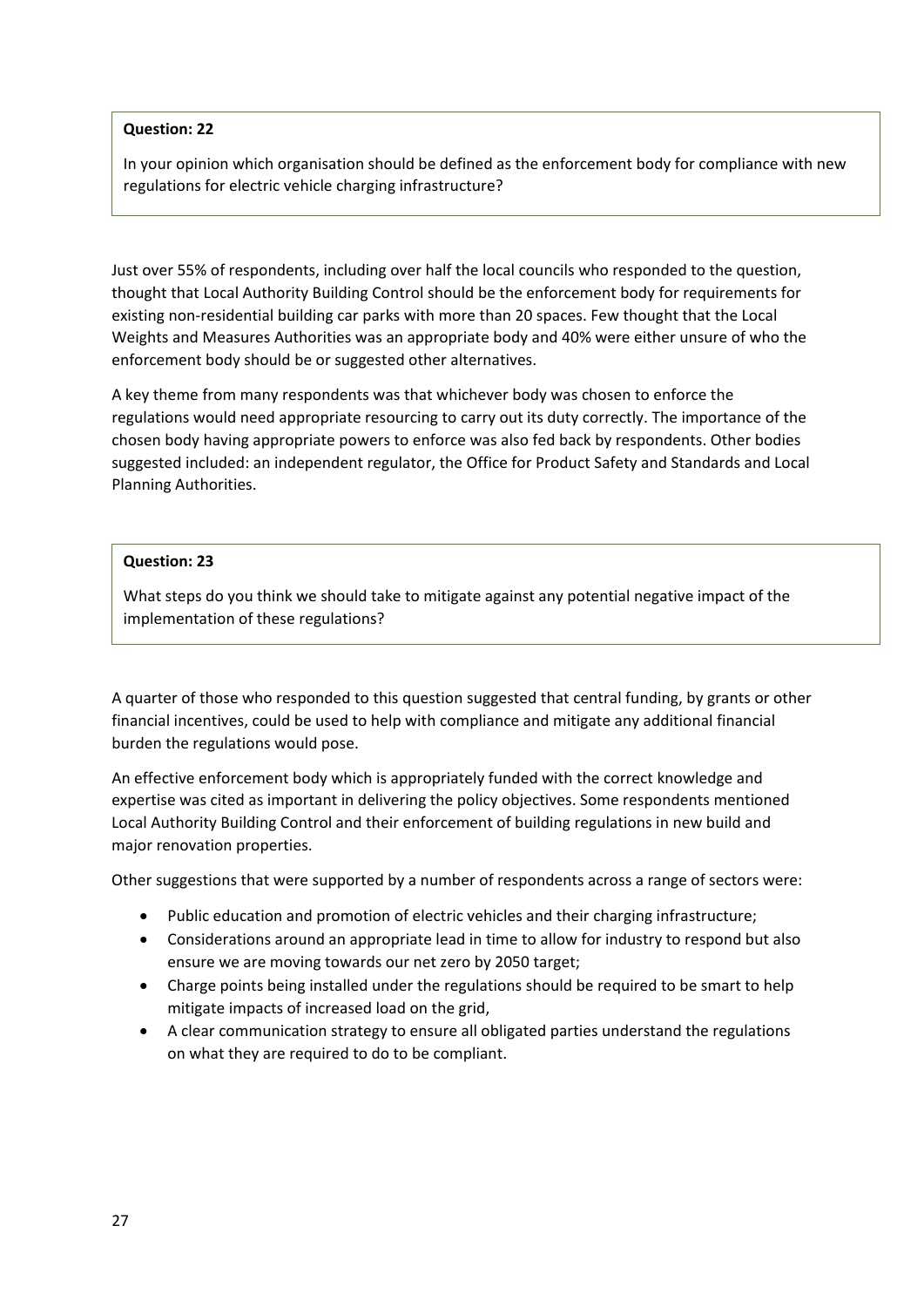# <span id="page-27-0"></span>5. Technical specifications for Building Regulation requirements

# <span id="page-27-1"></span>Proposed technical specifications

Approved documents are provided alongside the Building Regulations to provide statutory guidance about how the regulations can be complied with. The Government published [a draft version](https://assets.publishing.service.gov.uk/government/uploads/system/uploads/attachment_data/file/816913/Annex_C_-_Draft_Technical_Guidance.pdf) of the Approved Document text alongside the consultation.

The Approved Document provides a list of key terms and their definitions, including "within the site boundary", and specifies a minimum power rating, mode and connector type for charge points mandated under the proposed regulations. The Approved Document also covers location, accessibility and safety requirements.

#### **Question: 24**

Are the definitions in the draft Approved Document accurate and provide their intended meaning?

#### **Question: 25**

How, in your opinion, could the definitions be improved?

#### **Question: 26**

Do you agree with using the concept "within the site boundary" to define which parking spaces are in scope of the regulations?

#### **Question: 27**

Why not and what do you think an appropriate definition would be?



*A pie chart showing a breakdown of responses by type: Yes (47%); No (19%); Don't know (34%)*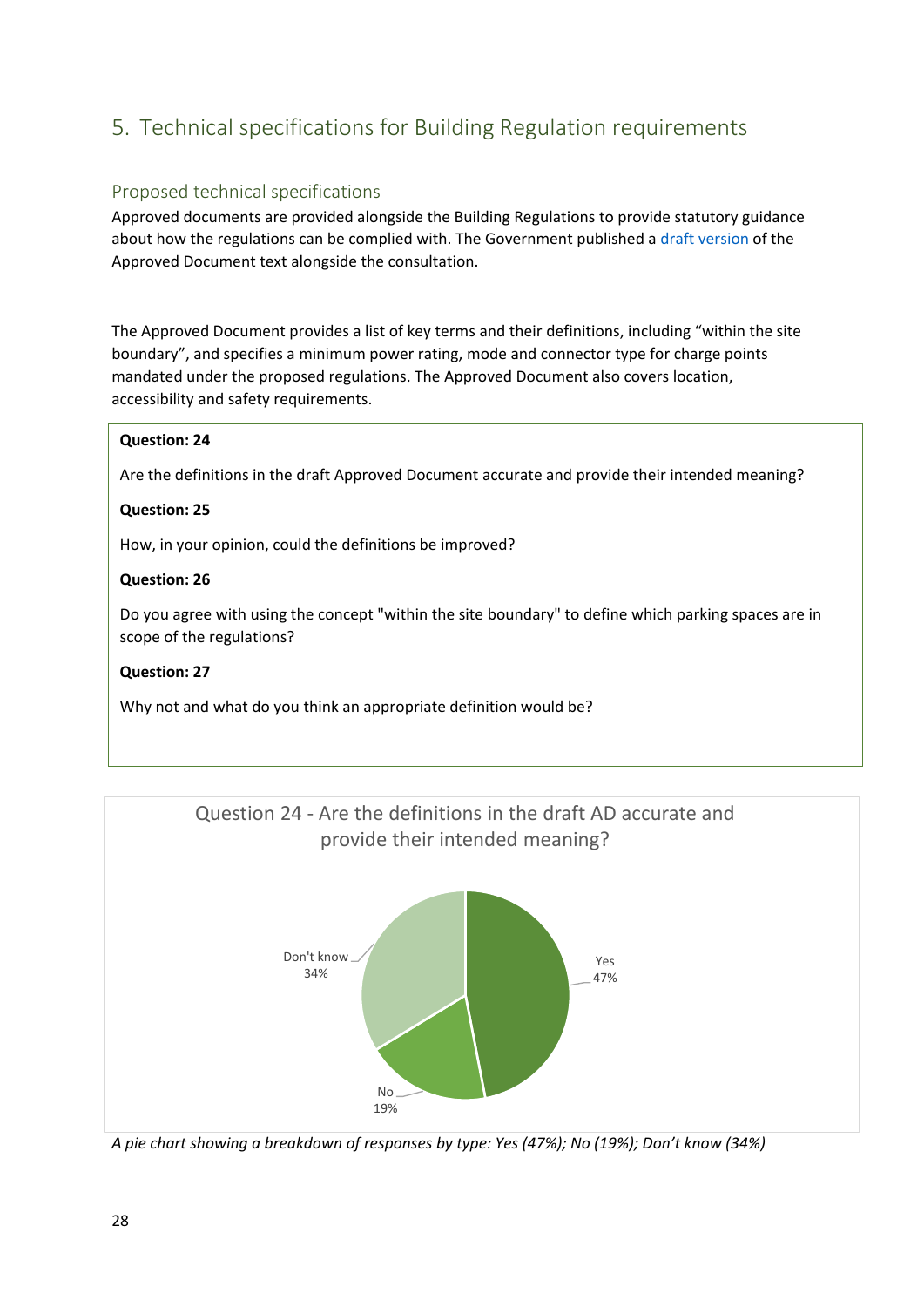# Summary of responses

While a greater number of respondents thought the definitions in the Approved Document were accurate than those who didn't, a significant proportion of the respondents stated that they didn't know.

Four main themes came through in the comments on how the definitions could be improved:

- Definition of a 'parking space', its size and how it could include other electrified vehicles, not just cars;
- Definition of 'site boundary' and the diagrams supporting its definition;
- Definition of 'major renovation' to be clearer and remove ambiguity;
- Definition of 'technical feasibility' in relation to exemptions.

While respondents argued the definition of 'site boundary' could be improved, the large majority (73%) agreed with using the concept to define which parking spaces are in scope of the regulations.

Respondents suggested it was open to interpretation and may result in sites being split up to avoid complying with the requirements. Respondents also called for clarity regarding multi-unit sites (such as an industrial estate) and for mixed use buildings.

Alternative suggestions included "curtilage", "associated with the development" and proposed all parking associated with a dwelling, including on-street, should be within scope. Some respondents also commented that some designated or associated parking may not be under the same ownership as the building.

Alongside these main themes there were comments with improved wording suggestions within the Approved Document and requests for the document to be regularly reviewed and updated as required.

# Government response

**The Government has reflected on the comments and will make a number of changes to the Approved Document, to ensure it is fit for purpose.** This includes providing more clarity, through text and the aid of diagrams where appropriate, on the definitions of 'technical feasibility', 'parking space', 'major renovation' and 'site boundary' in the Approved Document or the relevant legislation. However, it should be made clear that the objective of the Approved Document is not to specify the provisions for parking space dimensions.

The Approved Document will also now provide more clarity on provisions for the application of these regulations in mixed-use settings as detailed in table 1 of this document.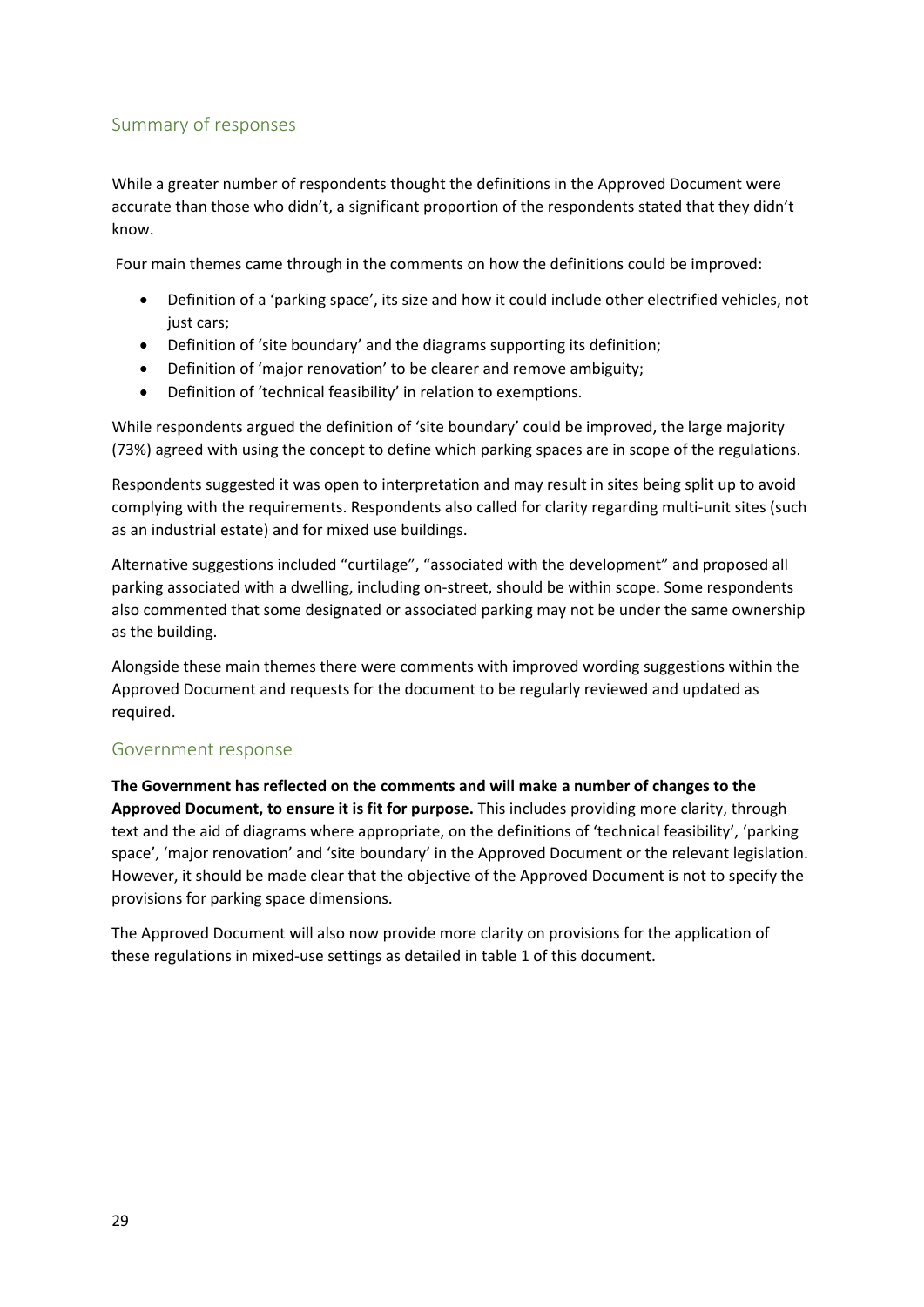### **Question: 28**

Do you agree that the Government should specify a minimum charging power of 7 kW?

#### **Question: 29**

Why, including any evidence you have, and specify what specification would be suitable?

#### **Question: 30**

Do you agree that we should specify that charge points installed under the building regulations should be at least Mode 3 or equivalent?

#### **Question: 31**

Why, including any evidence you have, and specify what specification would be suitable?

#### **Question: 32**

Do you agree that we should specify that charge points installed under the building regulations must be untethered?

#### **Question: 33**

Why, including any evidence you have, and specify what specification would be suitable?

70% of respondents agreed that the Government should specify a minimum charging power of 7kW for mandated charge points and the same percentage agreed that charge points should be at least Mode 3 or equivalent. 61% agreed that charge points should be untethered.

Respondents suggested there should be consideration to allow load managing devices to limit power output via smart charging though specifying 'minimum output of 7kW'. Others wanted further consideration of the appropriate minimum power rating for different location types and dwell time, specifically questioning if residential and non-residential charge points should have the same minimum power rating requirements.

There were suggestions that consideration should be given to how the electricity networks will be able to cope with the additional demand from the electrification of vehicles and the decarbonisation of heating and hot water in homes (due to the use of technologies such as heat pumps) and who will be paying to upgrade the networks.

Respondents raised some concerns that mandating Mode 3 charge points may not be flexible enough to allow for future technologies, such as wireless charging and vehicle-to-grid, to develop. A small number also suggested that mandating for Mode 2 minimum would be more appropriate citing cost, consumer choice and dual purpose (for example using the socket for gardening equipment) as reasons.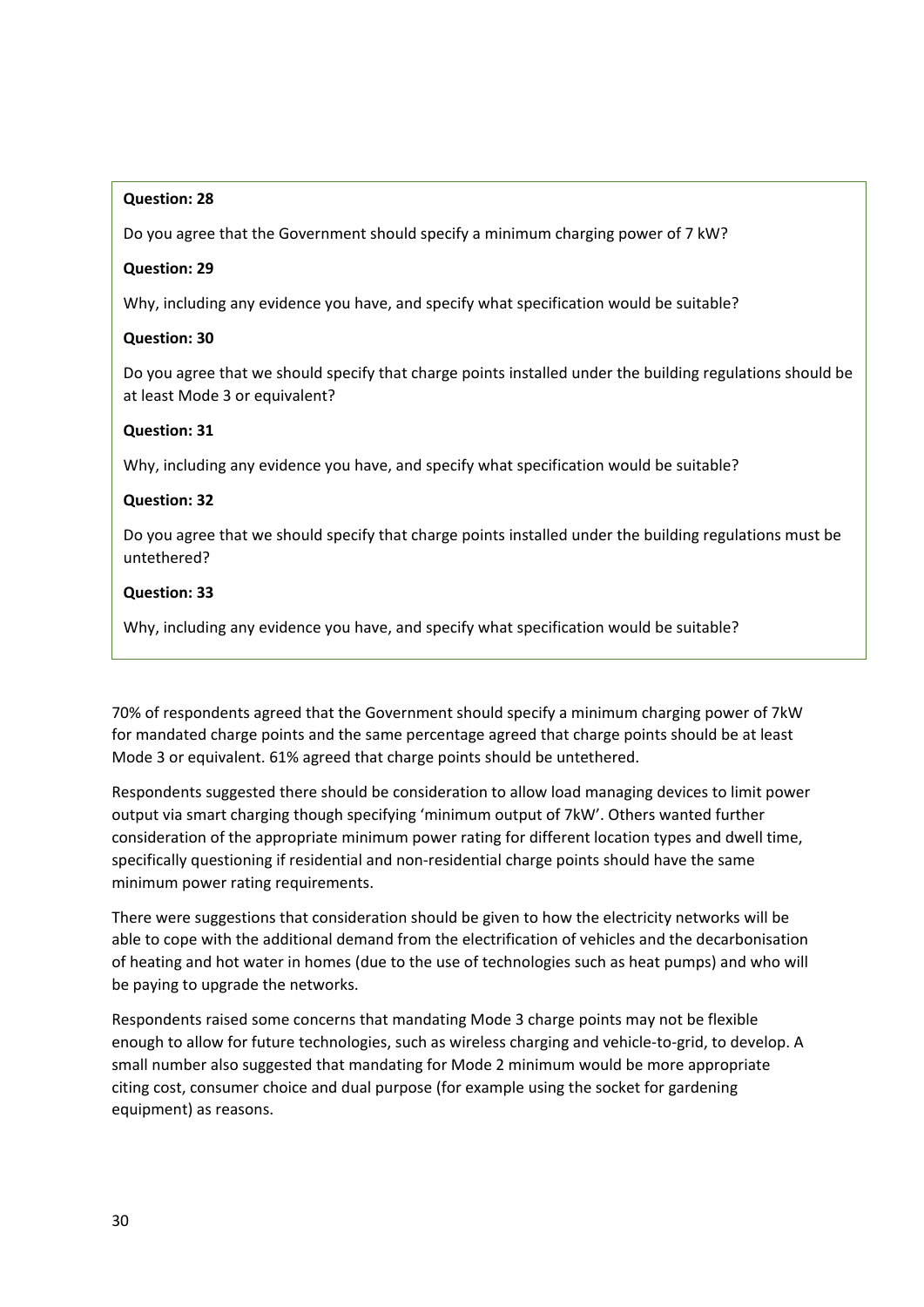Some respondents also thought that the consumer should have final choice over if their charge point should be tethered or untethered, particularly for residential properties and that the best solution should be chosen for each location.

There were also observations made on the different safety implications between tethered and untethered, including who is responsible for the maintenance of the charging cable and regulating the length of charging cables.

# Government response

Having considered the support shown for the measures from respondents and having conducted further engagement with industry, **the Government has decided that charge points installed as a result of these regulations should have a minimum charging power of 7kW, be at least Mode 3 or equivalent and be untethered.**

We believe that 7 kW of charging power and Mode 3 charge points will sufficiently future-proof standards for home charging and better enable smart charging benefits, compared to lower powers and other mode types. Likewise, untethered charge points will ensure that consumers are able to charge any type of electric vehicle at the charge point, regardless of plug type. As these are set as minimum standards, developers may provide charge points with higher performing kW and Mode if they choose to do so. Further engagement with stakeholders was carried out in light of consultation responses, to understand any potential issues this might cause with electricity network connections, but no significant concerns were raised. The Government is confident that the grid will be able to cope with increased demand from electric vehicles and is working with the electricity market, OFGEM and industry to ensure the network is ready for the transition to zero emission vehicles. We have also laid regulations mandating that most private smart chargepoints must be smart and meet minimum device standards, to help manage increased electricity demand from EVs.

#### **Question: 34**

In your opinion do the draft Approved Document specifications adequately consider accessibility requirements with regards to location of the:

- 34.1. cabling routes?
- 34.2. charge points?
- 34.3. Why including alternatives?

#### **Question: 35**

In your opinion what, if any, other accessibility requirements should we include in the Approved Document?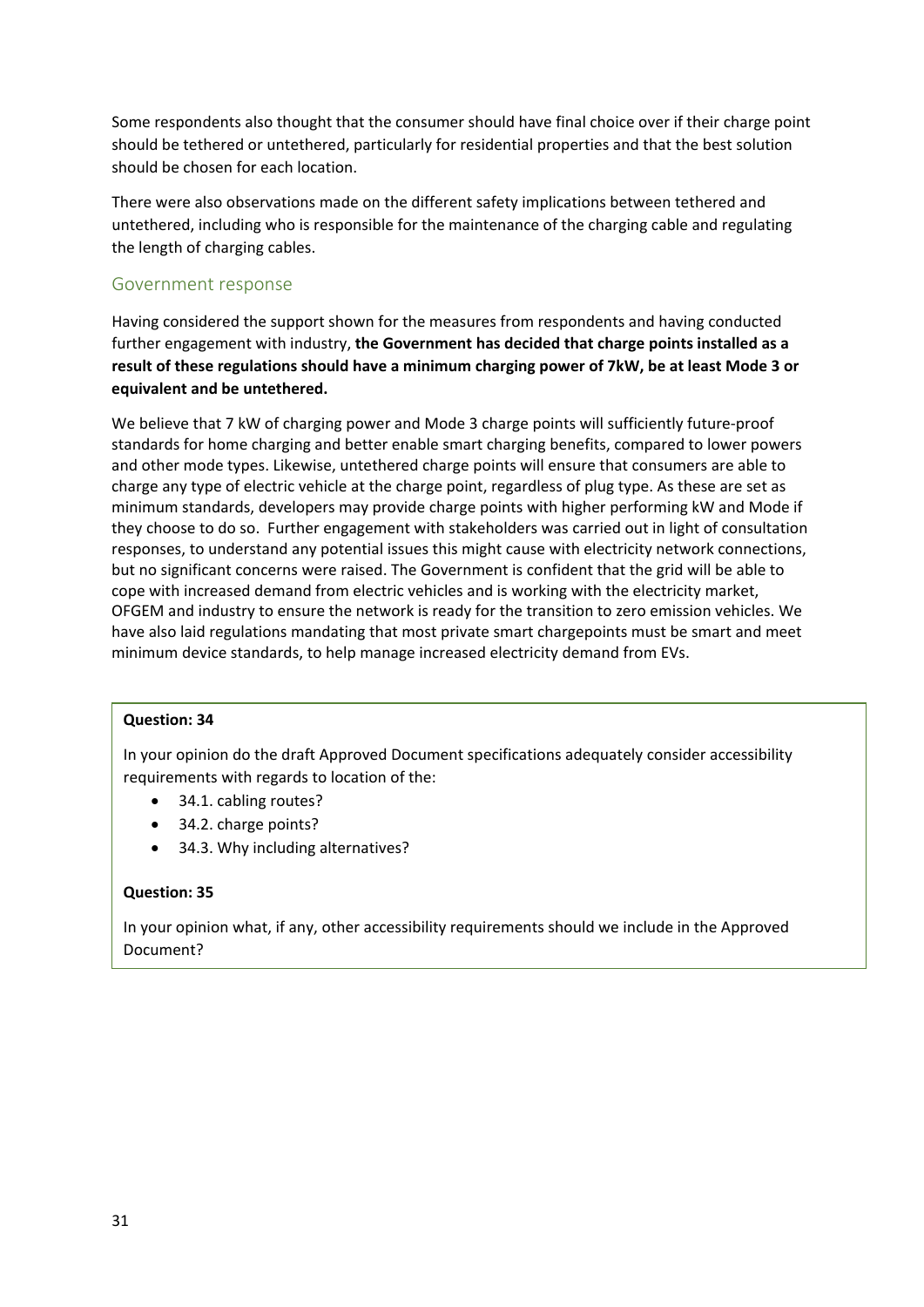

*Left image: A pie chart showing breakdown of responses by type: Yes (56%); No (6%); Don't know (38%)*

*Right image: A pie chart showing breakdown of responses by type: Yes (55%); No (7%); Don't know (38%)*

Just over half of respondents thought that the Approved Document adequately considered accessibility requirements with regards to the location of the cable routes and charge points. 49 respondents provided comments on what other accessibility requirements should be included in the Approved Document.

Some respondents expressed that the question was ambiguous as to what type of accessibility it was referring to. The majority of comments related to accessibility for users with mobility impairments, while others referred to accessibility in terms of access for vehicles and people. There were a range of comments regarding accessibility for those with reduced mobility. These included requests for additional guidance on the size of parking bays, sufficient clearance and hazard protection around street furniture and ensuring there is provision in designated accessible bays.

A number of respondents thought that the Approved Document should specifically reference Part M of the building regulations. Some respondents also called for Part M to be updated with references to electric vehicle charge points and specific asks for accessible spaces with charge points to be wide enough.

Physical access comments were provided in relation to due consideration of firefighting access, escape routes and location, as well as adequate street furniture to protect charge points, such as bollards.

There were also comments provided requesting the guidance to include reference to communal and visitor parking and electrical installation requirements.

# Government response

**The Government has reflected on the responses to the consultation and consequently intends to update the Approved Document to reference Approved Document M for accessibility standards**. This includes referring to provisions currently in Approved Document M on minimum and maximum mounting boundaries and including an additional 500mm horizontal space for future connections,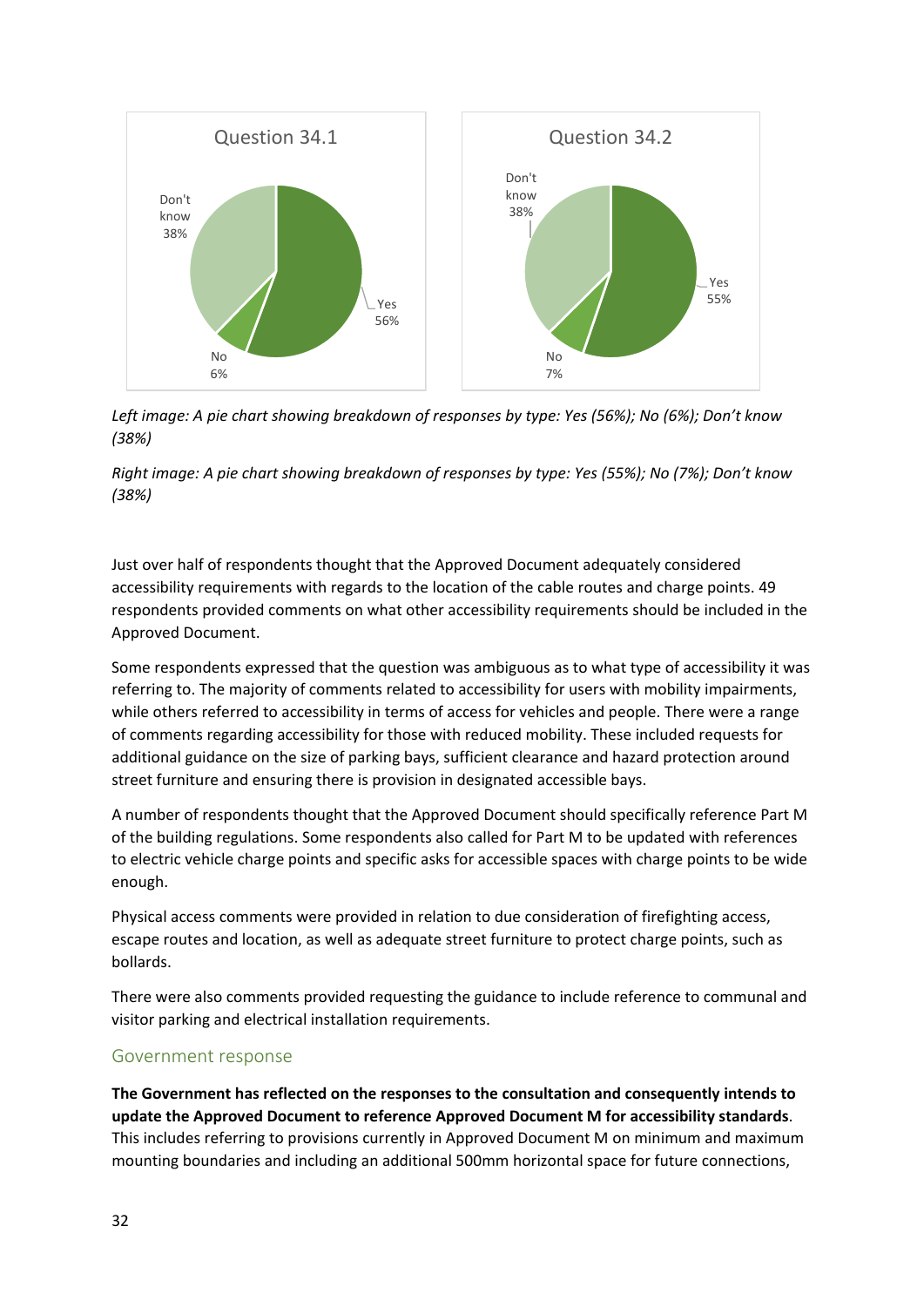where vehicle barriers are necessary. An additional diagram will also be included, to give an example of future connection locations serving accessible parking service.

We recognise that further consideration is needed on accessibility at charge points including research into the issues facing current and prospective disabled drivers to inform the development of proposals to improve accessibility. As part of our consultation on improving the consumer experience at public charge points published in February 2021 we included a call for evidence on accessibility.

#### **Question: 36**

Are the specifications with regards to safety standards outlined in the draft Approved Document appropriate?

#### **Question: 37**

Why, including what further safety specifications do you think we need to include?

#### **Question: 38**

Do you agree with our proposal that the installation, addition or alteration of dedicated circuits and earthing and bonding arrangements of electric vehicle charge points should be notifiable building work?

#### **Question: 39**

Why?

Approximately half of respondents thought the specifications with regards to safety standards outlined in the draft Approved Document (AD) were appropriate. 78% of respondents agreed with our proposal that the installation, addition or alteration of dedicated circuits and earthing and bonding arrangements for electric vehicle charge points, made under these building regulations, should be notifiable building work.

Respondents that provided comments on further safety specifications requested that the Approved Document should reference the latest IET wiring regulations and asking for more continuity between these two documents as well as other ADs such as Approved Document B.

Some respondents also provided suggestions regarding fire safety specifications including guidance on breaching compartmentation and facilities for attending fire crews such as an isolation facility.

Respondents made comments on the technical review of Building Regulations and asked for charge points to be considered as part of this and within Approved Document B.

Of those that disagreed with the proposal to make the installation, addition or alteration of dedicated circuits and earthing and bonding arrangements for electric vehicle charge points notifiable work, points raised included:

- That making bonding and earthing notifiable would stop individuals carrying out sensible improvements;
- That non-residential installations should not be notifiable to keep costs lower; and
- If installations are carried out by qualified individuals it shouldn't be necessary.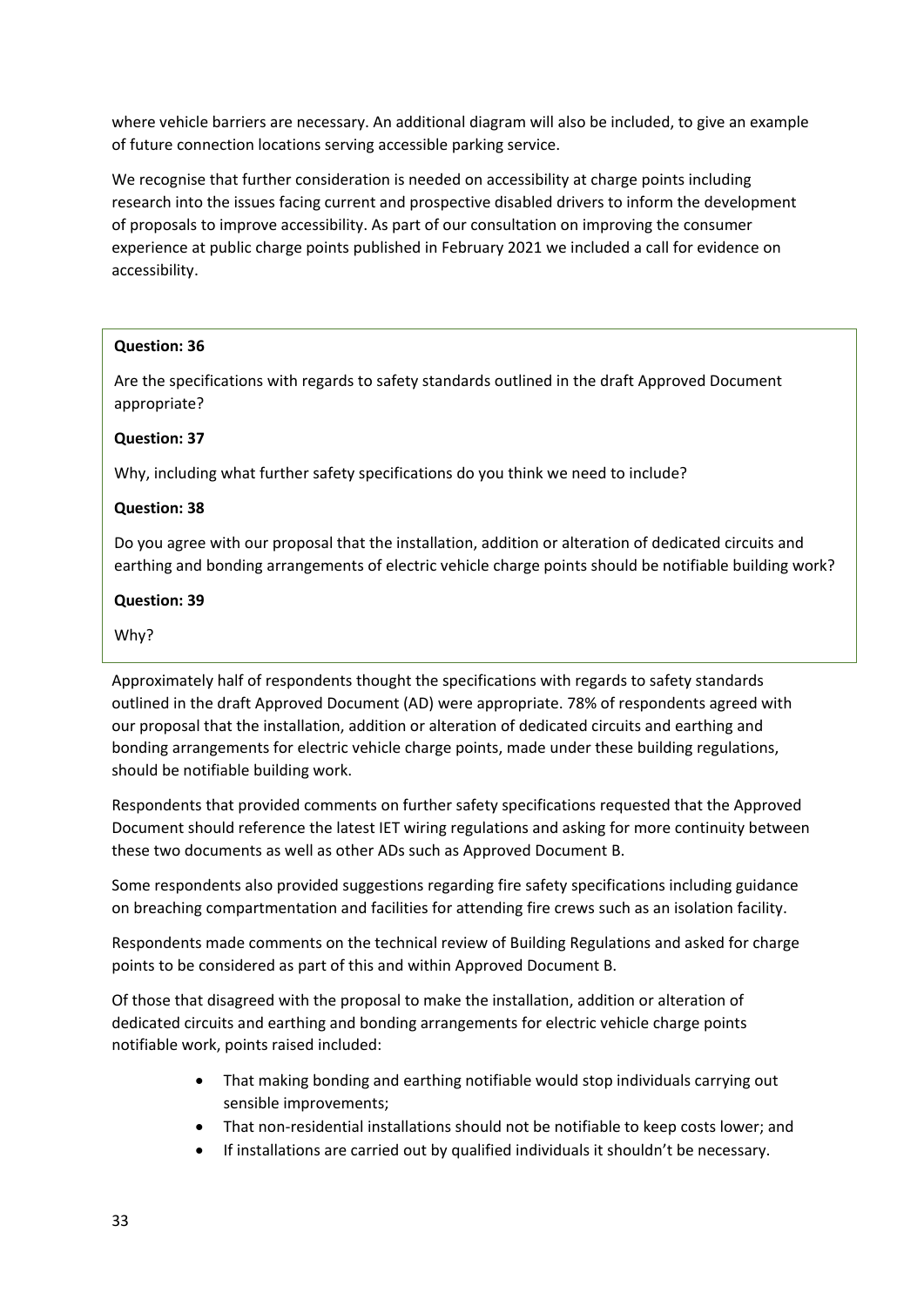Those that agreed with the policy proposal gave reasons including distribution network operators needing to be aware of charge point installations to ensure the network is fit for purpose and that due to the high currents and voltages involved, it is important for installations to be done carefully and competently. It was suggested by some respondents there should be a notifying mechanism to ensure the correct parties are notified.

One respondent requested for additional assessment of the safety implications of extensive cabling in large multi-story car parks to ensure any requirements for these properties are adequate.

#### Government response

**The Government agrees that the Approved Document should reference the latest IET wiring regulations and plans to carry out a consultation proposing a minor amendment in Approved Document P (Electrical safety- Dwellings) to also reference the same safety standards.** These latest IET wiring regulations include updated standards and guidance for new electric vehicle charge point safety devices and technologies.

**The Government does not plan to alter the arrangements for electrical work that needs to be notified under Part P of the Building Regulations.** Electric vehicle charge points installed under this policy upon the construction, material change of use and major renovation of a building mean that the electric vehicle charge point installation will form part of a wider piece of notifiable building work that must comply with all relevant requirements of the Building Regulations. This includes Part P requirements for the electrical safety of installations in dwellings.

Outside of this policy, the voluntary installation of electric vehicle charge points in existing dwellings is also controlled by Part P of the Building Regulations. The installation of a new electric vehicle charge point would generally include the installation of a new circuit and when a new circuit is installed this is classed as notifiable building work. Alterations to existing circuits may not be notifiable, however the work should still comply with the electrical safety requirements in Part P. The development and recognition of new devices in the latest IET wiring regulations should also help to make the safe installation of electric vehicle charge points more straightforward. In light of this, there are no plans to change the current Part P notification arrangements.

The electrical safety requirements for electric vehicle charge point installations in non-domestic buildings are controlled through the Electricity at Work Regulations 1989. It is therefore not clear that there would be any significant benefit to introducing a new requirement to notify the local authority building control department upon the voluntary installation of electric vehicle charge points in non-domestic buildings. We have chosen not to introduce a new Building Regulations notification requirement for this type of installation.

**Electric vehicles and their recharging infrastructure will be taken into account in the technical review of Approved Document B (Fire Safety).** We noted concerns from respondents regarding the potential impact of increased use of electric vehicles on fire hazards in buildings containing parking. We are satisfied that these concerns do not justify delaying the proposed provisions for charging points, but we agree that they should be properly examined as part of the current review of the fire safety guidance given in Approved Document B.

Other concerns raised by respondents are already sufficiently mitigated through the current guidance and as such, we can continue to progress with introducing these building regulations.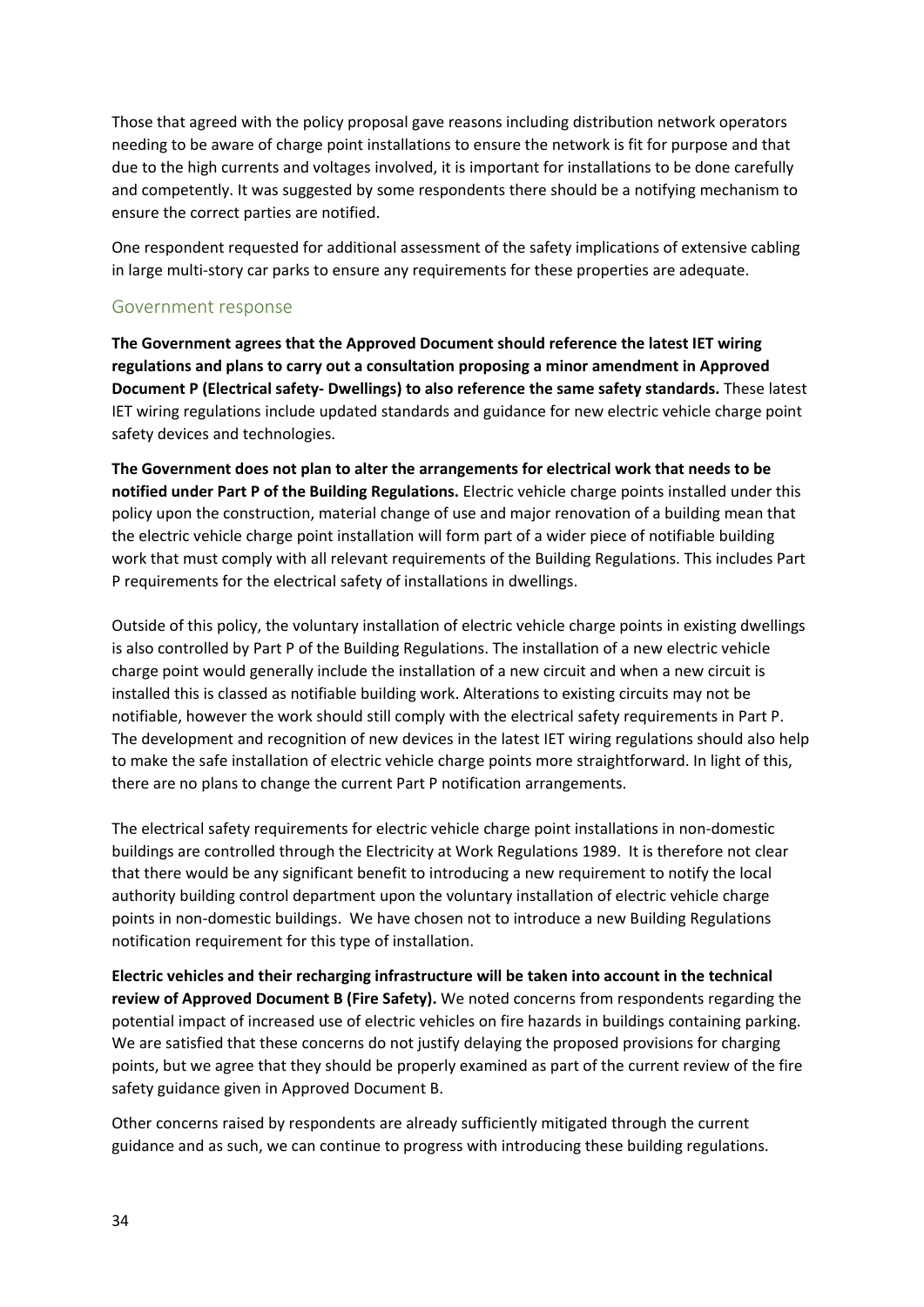#### **Question: 40**

Does the proposed guidance in the draft Approved Document provide sufficient detail to comply with the requirements?

#### **Question: 41**

Why, including any suggestions for how to improve the guidance?

47% of respondents agreed and 44% said they didn't know if the draft Approved Document provided sufficient detail for compliance with the requirements.

Suggestions on how to improve the guidance were provided by some respondents. These included:

- Referencing a suitable location for charge point installation;
- The option for installing three-phase electricity supply being noted within the guidance;
- The inclusion of reference to a regular maintenance regime.

There were also comments that asked for the guidance to be more specific to ensure that it would not be open to interpretation in different ways, and cross referencing other relevant ADs and standards. Some respondents also called for a clearer separation between single and multipleoccupancy dwellings as installation methods may vary between them.

# Government response

**The Government has engaged further with industry to ensure the guidance in the Approved Document provides sufficient detail to comply with the requirements.** This includes, where possible, providing better and further diagrams to help support the installation of charge points.

#### **Question: 42**

The diagrams in the draft Approved Document are illustrative only but do you think they provide sufficient detail for compliance?

#### **Question: 43**

Why?

Just over half of respondents thought that the diagrams in the Approved Document provide sufficient detail, 38% said they didn't know.

Comments on why respondents thought there was insufficient detail included:

- Lack of guidance on accessibility;
- Variations needed of the label in Diagram 7 for different use cases;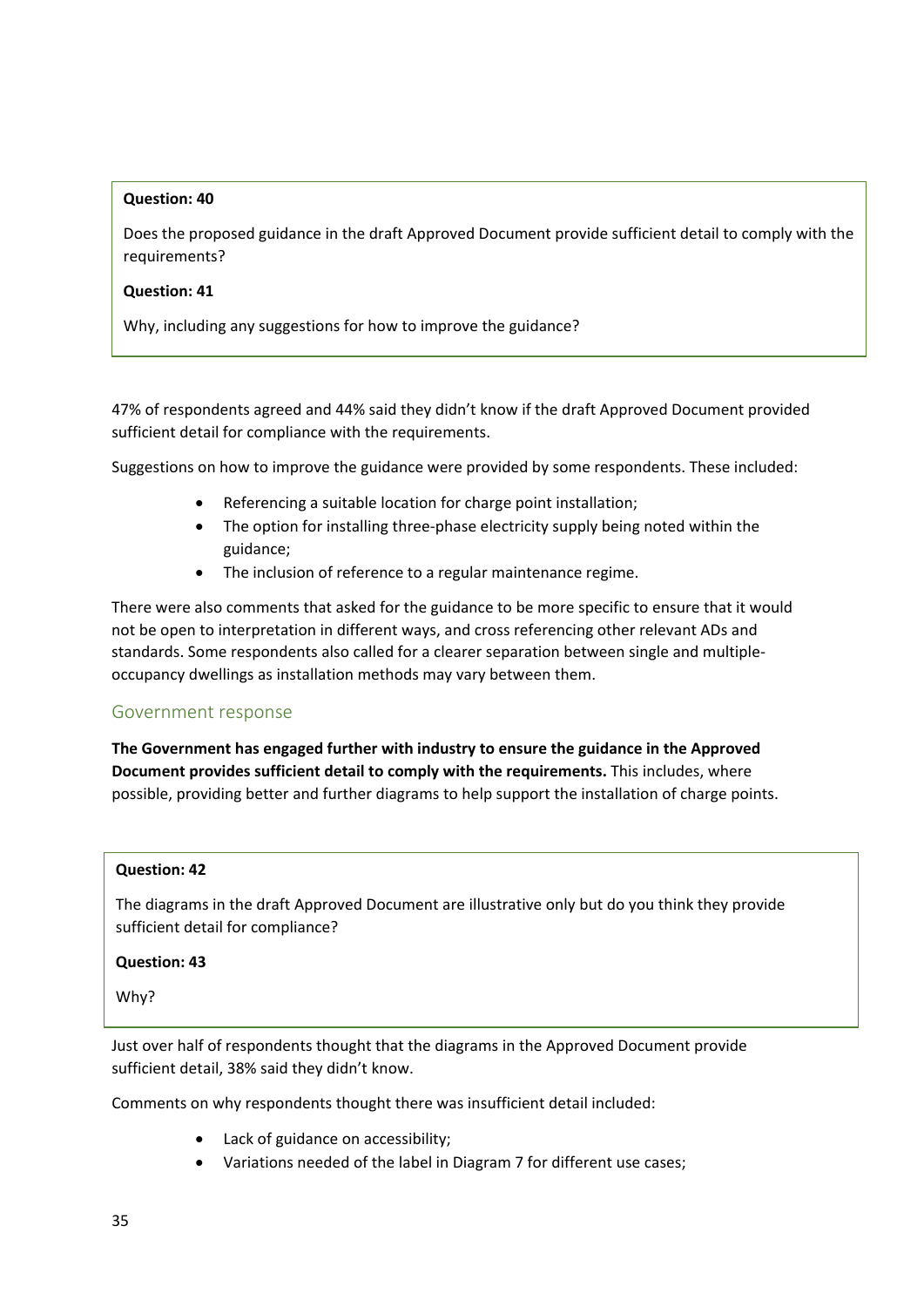• The space provision in Diagram 9 not necessarily being reflective of residential installations, indicating that the diagram should show more than one dimension.

There were also comments on Diagram 3 asking for more detailed specifications of the cable routes route, such as smooth conduit inside, minimum bend radii, depth of cover, material and colour.

### Government response

In response to the respondent comments, **the Government will update the Approved Document** with:

- The addition of a diagram showing an example of future connection locations serving accessible parking spaces,
- Improvements to diagram 3 and other diagrams, to provide clarity.

We have also further engaged with industry to make sure that the diagrams are fit for purpose.

#### **Question: 44**

Does the draft Approved Document meet our overall proposed policy intent?

#### **Question: 45**

What information do you think is missing from the draft Approved Document to meet the intended policy intent?

Most respondents thought the draft Approved Document meets our overall proposed policy intent.

Of those that provided comments to support their views, multiple respondents requested a more detailed definition of major renovation and called for the Approved Document to have greater cross referencing with other ADs and safety standards.

#### Government response

**The Government has reflected on the comments made by the respondents and will update the Approved Document to reference Approved Documents B (Fire Safety), M (Access to and Use of Buildings) and P (Electrical Safety) and to improve definitions.** Please see above for further detail.

#### **Question: 46**

What additional information, if any do you think needs to be added to the Approved Document?

46 respondents provided comments and suggestions on what additional information they thought needed to be added to the Approved Document.

Those suggestions that were echoed by multiple respondents included:

- Addition of considerations for the needs of both disabled drivers and pedestrians;
- Details on adequate earthing and bonding for charge point installation;
- Information on mandating charge point installation notification to the Distribution Network Operator (DNO).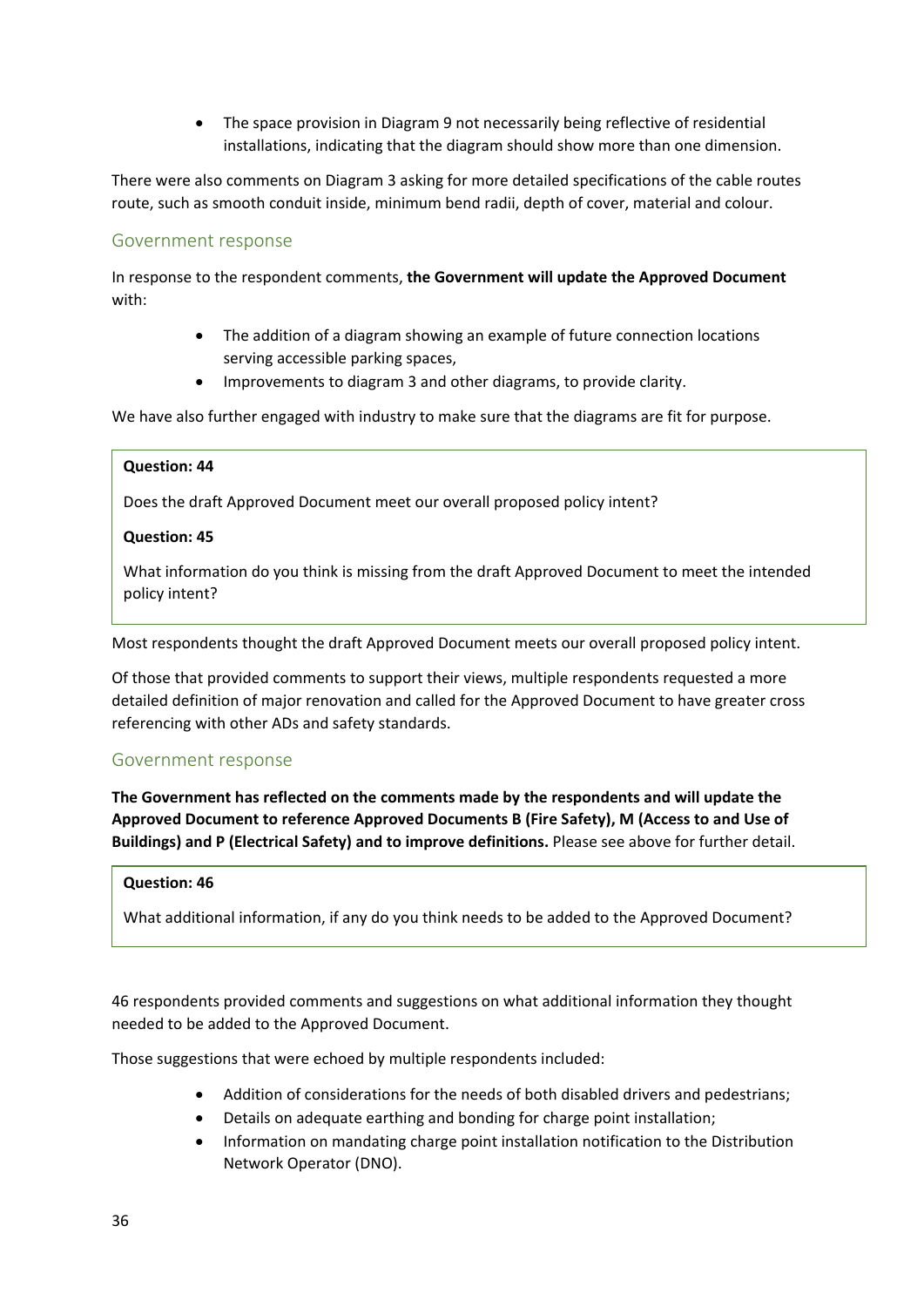Some respondents asked for clarity and guidance on the ownership of charge points installed in multi-dwelling residential buildings. Comments were also provided giving suggestions of improvements to the diagrams and wording contained within the Approved Document.

# Government response

**The Government has reflected on comments and will update the Approved Document to reflect that DNOs should be notified of charge point installations, as legally required under the Low Carbon Technologies responsibility, specifically the Distribution Planning and Connection Code 5.2.1. Though, this is not a requirement of the building regulations themselves.**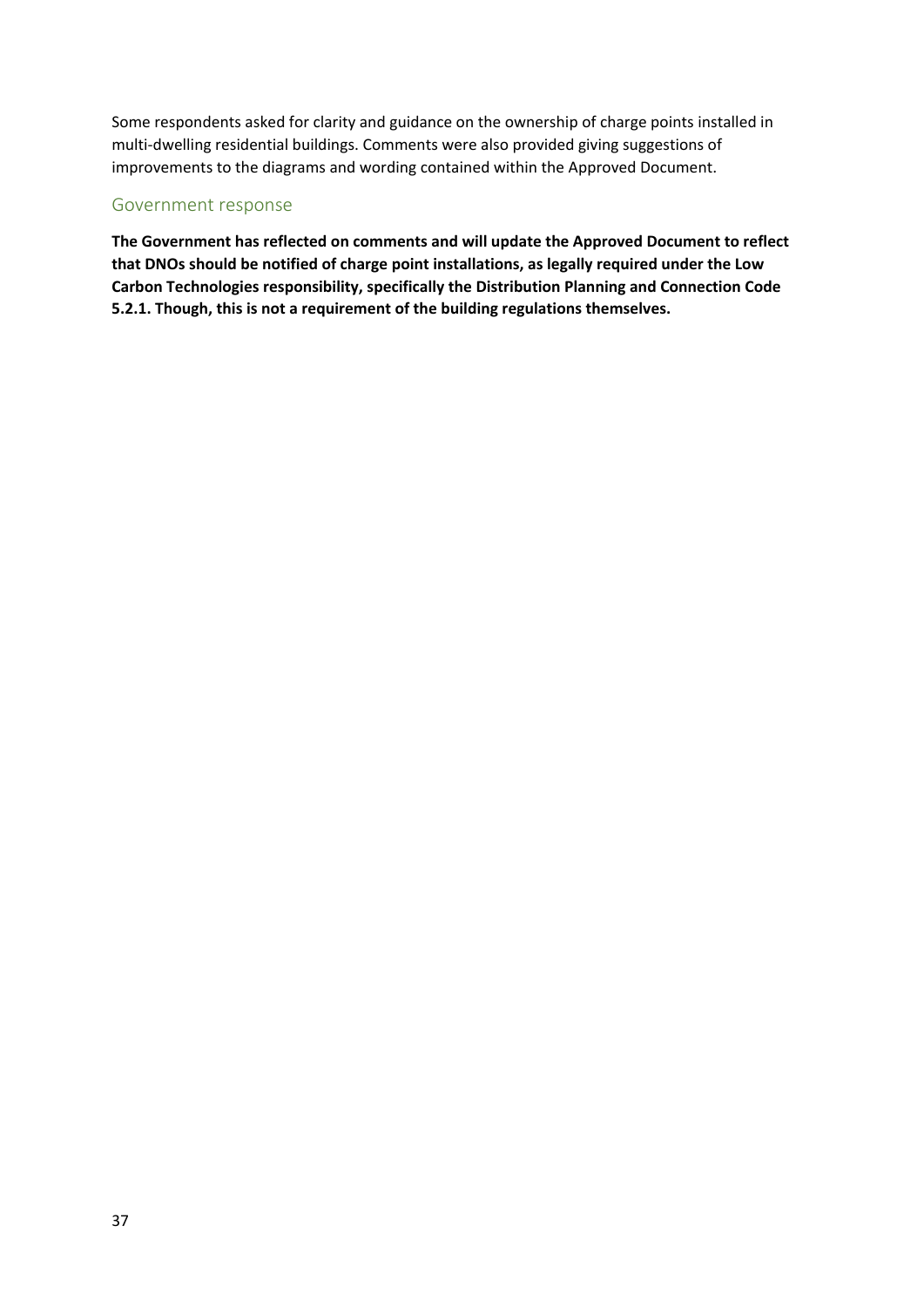# <span id="page-37-0"></span>6. Exemptions and Adjustment Period

# <span id="page-37-1"></span>Proposed and Final exemptions

# **Table 02 – Proposed and final exemptions and Adjustment Period to the Building Regulations:**

|     | <b>Adjustment Period</b>                                                                                                                                                                                                                                       | <b>Residential</b> | <b>Non-Residential</b> | <b>Final Position</b> |
|-----|----------------------------------------------------------------------------------------------------------------------------------------------------------------------------------------------------------------------------------------------------------------|--------------------|------------------------|-----------------------|
|     | A period will be put in place, between<br>the laying and coming into force of<br>the regulations, during which<br>properties which have their initial/<br>building notices or full plans<br>deposited will not be legally required<br>to meet the regulations. | Proposed           | Proposed               | To be introduced.     |
| No. | <b>Exemption</b>                                                                                                                                                                                                                                               | <b>Residential</b> | <b>Non-Residential</b> | <b>Final Position</b> |
| 1.  | New residential buildings<br>where the installation of<br>charge points would increase<br>grid connection costs by more<br>than £3,600 per charge point.                                                                                                       | Proposed           | N/A                    | To be introduced.     |
| 2.  | <b>Exemption for buildings</b><br>undergoing material change<br>of use for listed buildings,<br>buildings in conservation<br>areas and buildings included<br>in schedule of monuments.                                                                         | Proposed           | N/A                    | To be introduced.     |
| 3.  | For buildings undergoing<br>material change of use the<br>policy will only require the<br>installation of the number of<br>charge points which can be<br>accommodated within the<br>existing power supply.                                                     | Proposed           | N/A                    | To be introduced.     |
| 4.  | For residential buildings<br>undergoing major renovation<br>the policy will only require<br>the installation of the number<br>of charge points which can be<br>accommodated within the<br>existing power supply.                                               | Proposed           | N/A                    | To be introduced.     |
| 5.  | For major renovations, where<br>the cost of the installation of<br>electric vehicle infrastructure<br>exceeds 7 % of the total cost<br>of the major renovation of<br>the building.                                                                             | Proposed           | Proposed               | To be introduced.     |
| 6.  | Exemption for small and<br>medium enterprises.                                                                                                                                                                                                                 | N/A                | Proposed               | Not to be introduced. |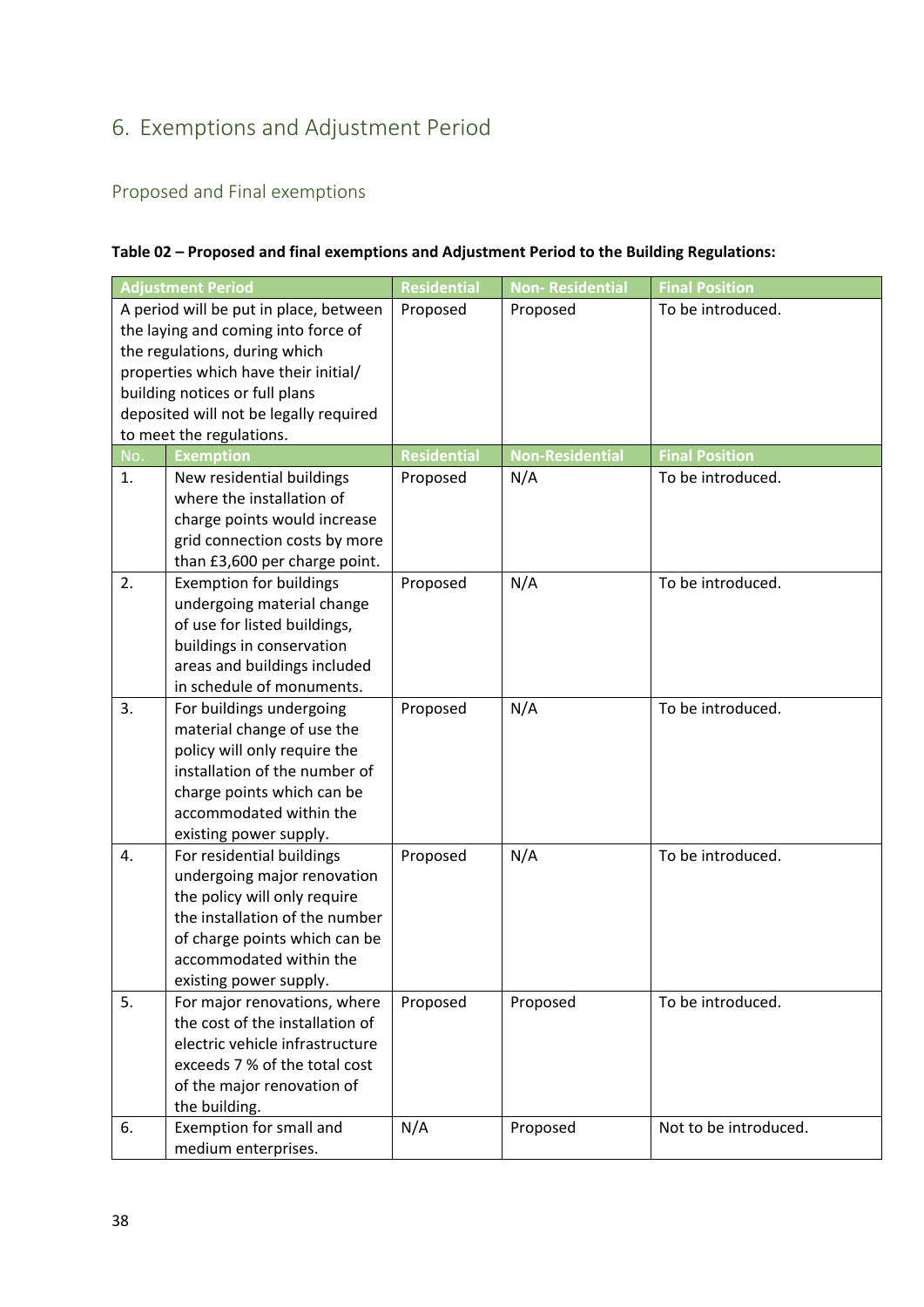| 7. | The charge point                 | Proposed      | Proposed having | To be introduced.          |
|----|----------------------------------|---------------|-----------------|----------------------------|
|    | requirements do not apply to     | having        | considered      |                            |
|    | spaces in enclosed or open-      | considered    | consultation    |                            |
|    | sided car parks (e.g.            | consultation  | responses.      |                            |
|    | basements, those below           | responses.    |                 |                            |
|    | buildings and multi-stories).    |               |                 |                            |
|    | Cable route requirements         |               |                 |                            |
|    | should still be met in new       |               |                 |                            |
|    | buildings, buildings             |               |                 |                            |
|    | undergoing material change       |               |                 |                            |
|    | of use to create dwellings and   |               |                 |                            |
|    | buildings undergoing major       |               |                 |                            |
|    | renovation, as above. This       |               |                 |                            |
|    | exemption does not apply to      |               |                 |                            |
|    | locations such as individual     |               |                 |                            |
|    | garages.                         |               |                 |                            |
| 8. | <b>Exemption for residential</b> | Proposed      | Proposed post   | To be introduced following |
|    | properties undergoing major      | post          | consultation.   | targeted consultation.     |
|    | renovation for the purposes      | consultation. |                 |                            |
|    | of fire safety remediation due   |               |                 |                            |
|    | to historical fire safety        |               |                 |                            |
|    | deficiencies (i.e. cladding      |               |                 |                            |
|    | remediation).                    |               |                 |                            |

# <span id="page-38-0"></span>Summary of responses

*Adjustment Period, between the laying and coming into force of the regulations, during which properties which have their initial/building notices or full plans deposited will not be legally required to meet the regulations.*

# **Question 47:**

What do you believe is a reasonable transition period between publishing the new regulations plus guidance and the requirements coming into force?

The Government asked for opinions on what a reasonable transition (adjustment) period between the new regulations being laid and coming into force may be. 138 respondents provided views and 57% of respondents suggested a one-year period.

Many local councils called for the period to be less than a year, with some suggesting no transitional period. The reasons for this included the need to act as quickly as possible given that a number of local councils have declared a climate emergency and the legally binding net zero target.

Local councils also suggested that a longer period would lead to an increase in the number of applications being submitted during the time which could result in thousands of properties being built that are not future-proofed for the mass adoption of electric vehicles. It was proposed that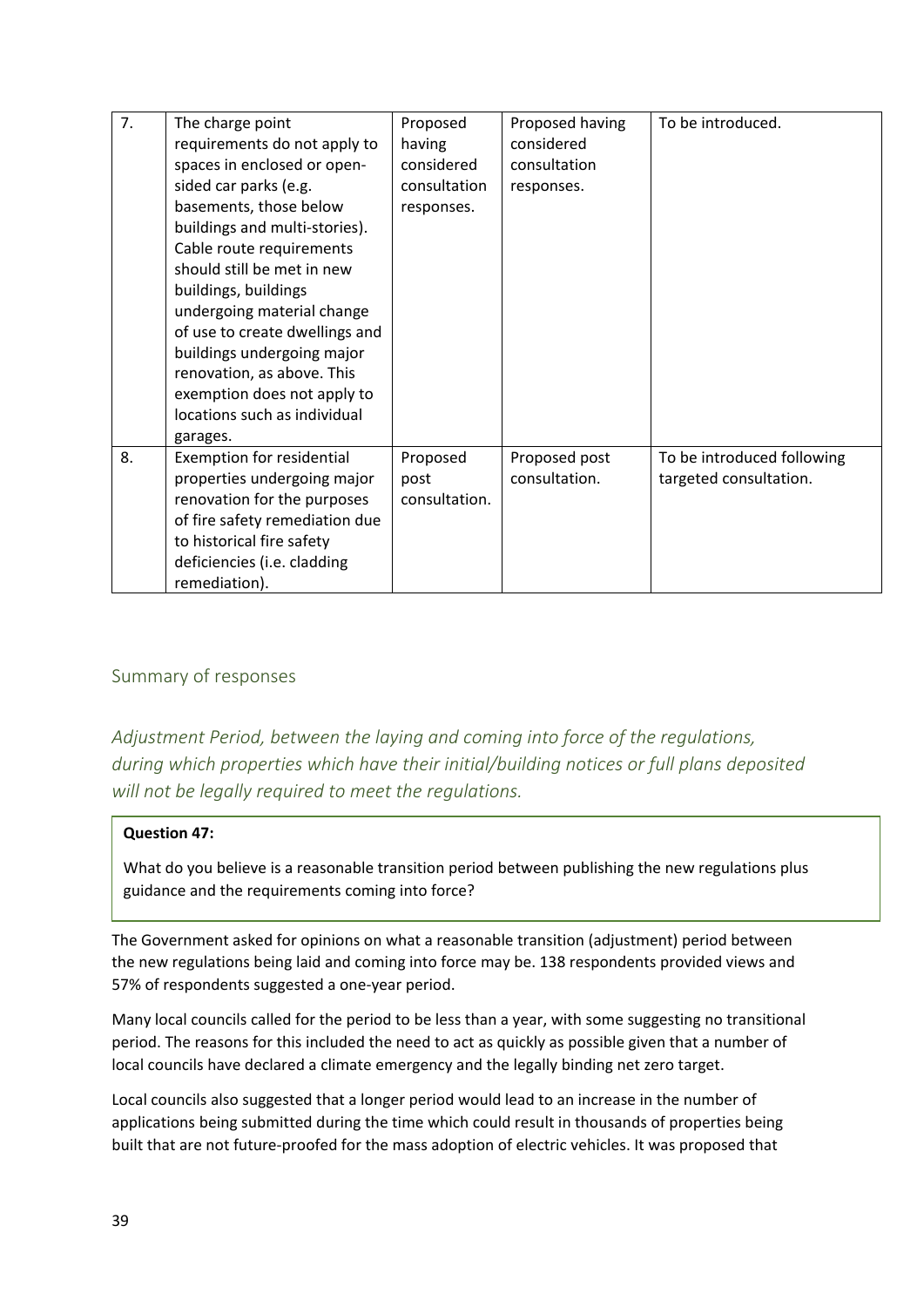buildings that have not been completed by the time the period has ended should have to comply with the requirements.

21% of respondents suggested that the period should be longer, with the majority of those suggesting a period of two years. Respondents wanted more time to consider the impact of these regulations on scheme development and the planning process, reducing the risk that planning applications would have to be amended or updated at a cost. Some argued that greater time was needed so supply chains can be managed and land agreements renegotiated.

# Government response

Following the publication of this document, the Government will lay the required regulations in Parliament in 2021. The Government has decided that there will then be an adjustment period of no less than 6 months from the date of the laying of the regulations in parliament and the regulations coming into force, during which initial/ building notices or full plans deposited will not be legally required to meet the new regulations. Initial/ building notices or full plans submitted in this period must begin building work by no later than 12 months after the coming into force date, otherwise the new regulations will need to be met.

A 6-month period is considered to be sufficient to allow stakeholders and industry to familiarise with the policies and regulations and prepare for the requirements. The Government recognises the concerns raised by industry on the potential complexity of these rules and as such, will be providing support and guidance to stakeholders during the transition period to address concerns and provide clarity.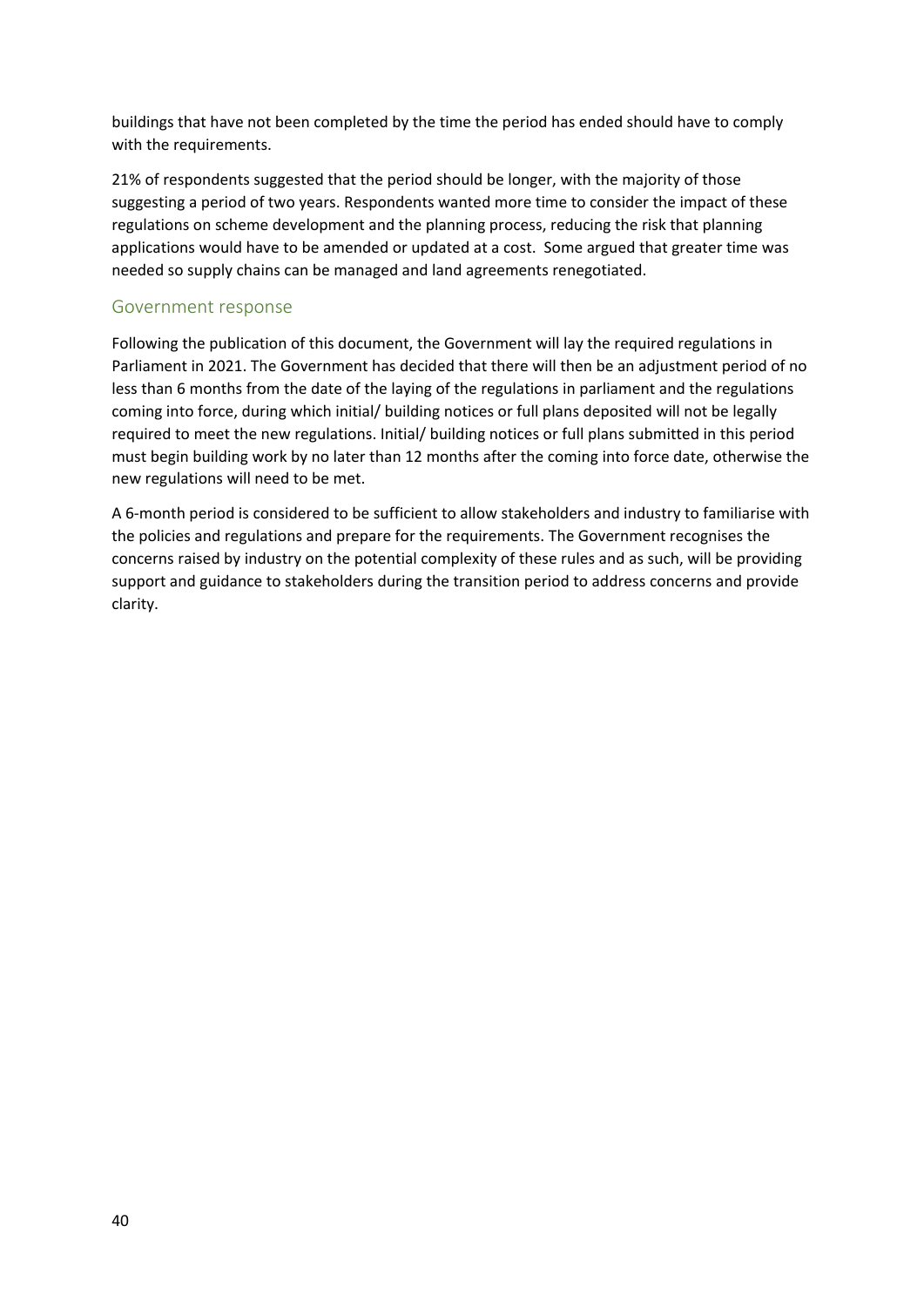*Exemption 1: New residential buildings where the installation of charge points would increase grid connection costs by more than £3,600 per charge point.* 

#### **Question: 48**

Do you think we should apply an exemption to our proposal to require a charge point in every new home when the grid connection cost is high?

### **Question: 49**

Why not, including any potential exemption you think is suitable?

#### **Question 50:**

Does the draft text in the draft Approved Document (section 1.27) capture the intended exemption?

#### **Question 51:**

If not, please suggest an alternative drafting

#### **Question 52:**

Do you agree with our suggested maximum cost for grid connection exemption threshold?

### **Question 53:**

What do you think is a reasonable threshold including any evidence?

# **Question 54:**

Does this exemption sufficiently mitigate any negative impact on housing supply?

# **Question 55:**

Why?

# **Question 56:**

What other technical considerations do you think should be included?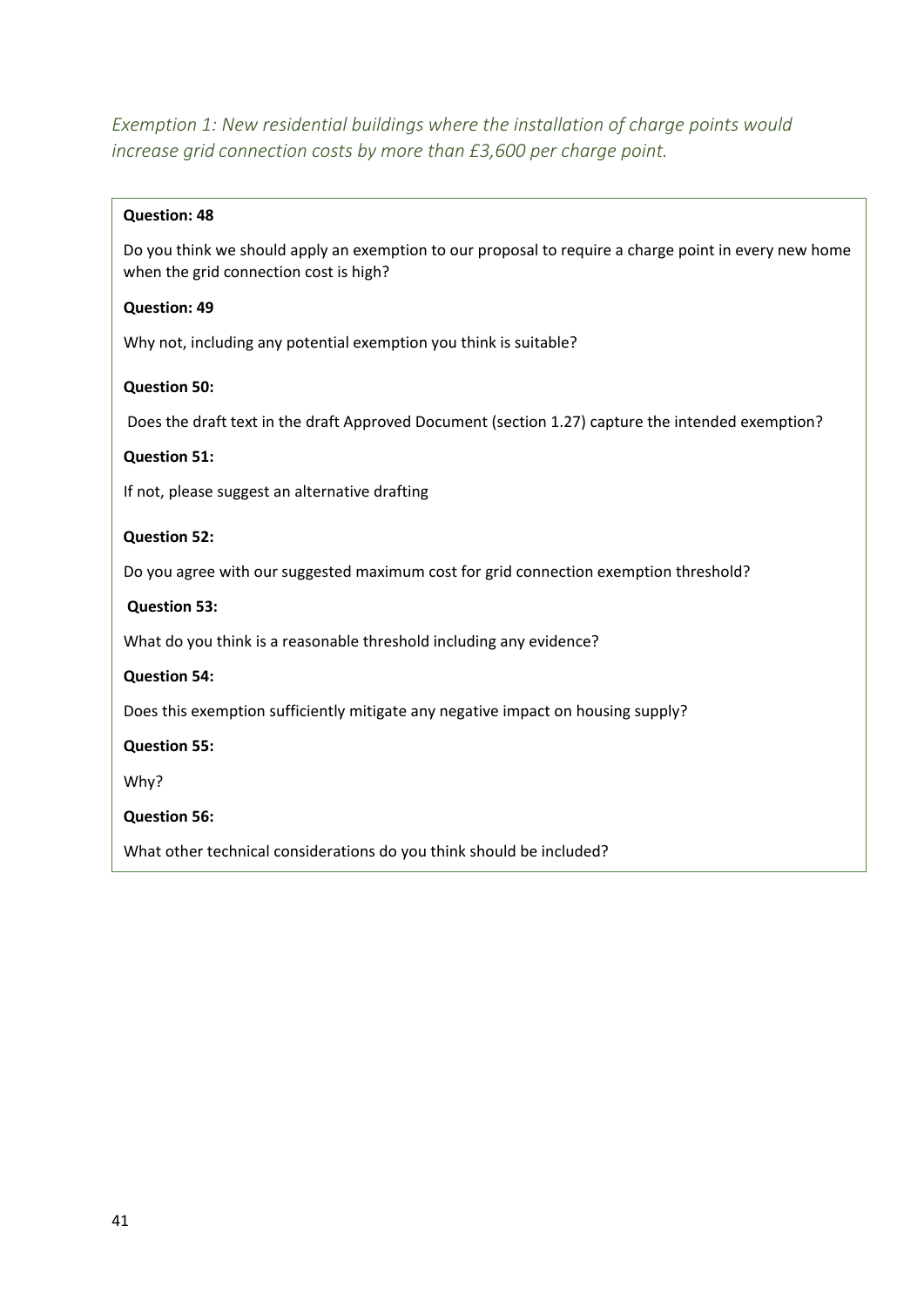

*A pie chart showing breakdown of responses by type:*

*Yes (31%); No (53%); Don't know (16%)*

The following section summarises the responses and addresses the Government's response to all questions related to the introduction of an exemption from the requirement to install a charge point in a new residential property, with associated parking, where the cost of the electricity connection is very high.

There was a varied response to our proposal to introduce an exemption from the requirement to install a charge point in a new home where the grid connection cost is high. However, there was clear evidence that a large number of the respondents (particularly individuals, local councils and the energy sector) believed that an exemption should not be applied in any instance.

Among those that held this view, the following points were made:

- Access to a home charge point risked becoming a postcode lottery, leading to patchy provision and would unfairly penalise those who live in areas where local network capacity is limited;
- Concerns developers will inflate costs or find another loophole to meet the exemption or DNOs may quote up to the maximum value for exemption meaning developers will be charged too highly for connections;
- It could result in many new developments being exempt from providing charge points which would not support Government's ambitions to reduce emissions and improve air quality;
- It is more onerous and costly to retrofit a development/property than it is to install charge points during construction or renovation of a building. If costs are deemed high for developers who could also achieve economies of scale, they would be higher for householders acting individually;
- An exemption for new homes would lead to higher costs for bill payers, as costs for connections for existing homes are more widely socialised.
- Electric vehicle charging should be considered as essential as other utilities such as gas, electric, water and the telephone;
- Load management systems could help to reduce the need for expensive grid reinforcement;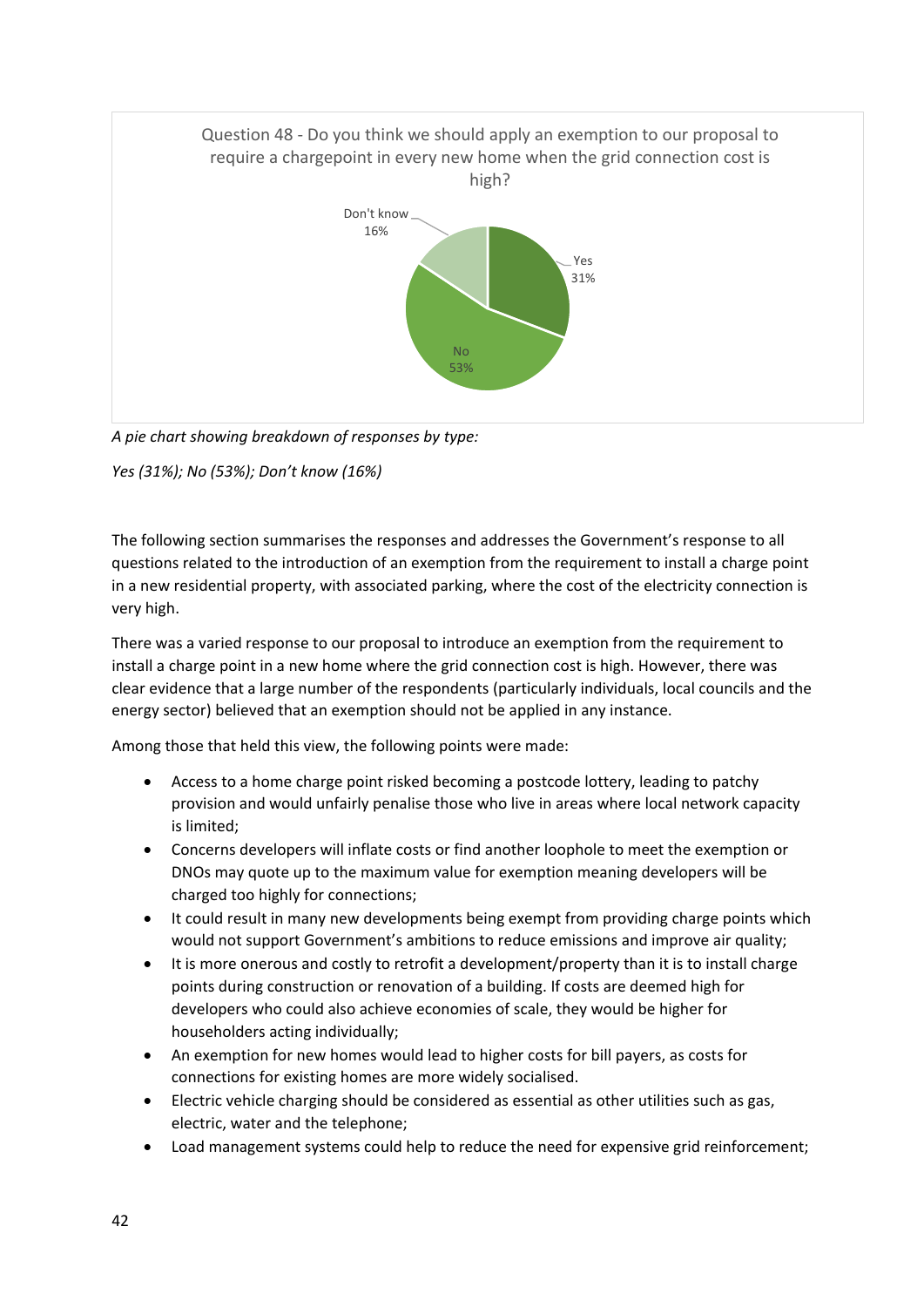• The average cost for a single domestic connection is around £1,500 and the demand of an electric vehicle can often be accommodated on this standard connection.

Those that supported the exemption included the majority of developers. Common arguments in favour of an exemption included:

- The need for costly network reinforcement may lead to delays or threaten development viability;
- The exemption is needed to mitigate the impact on developers of meeting any additional requirements above the EPBD requirements. It was also highlighted that the cumulative effect of multiple clean energy requirements such as low carbon heating and electric vehicle charge points needed to be considered.

Several respondents argued that if the exemption is to be applied, a number of measures should be put in place, including that:

- In the event that total costs per charge point exceed the £3,600 threshold proposed in the consultation, the development should not be exempted from providing any charge points. Instead, the development should install the maximum number of charge points possible before the cost threshold is met;
- Any regulations would need to clearly set out the evidence required from developers to demonstrate the threshold had been exceeded;
- The exemption should only be applied when connecting to an existing electrical network. Those requiring a new connection should not have an exemption;
- Public charging provision of the surrounding area should be taken into consideration before an exemption is granted.

Concerns were raised that the exemption did not sufficiently mitigate any negative impact on housing supply. Some developers argued that the suggested threshold could have a significant impact on the viability of larger schemes and may impact negatively on land values and investor interest. Many developers argued that local councils and building control should have more discretion over whether a development should be exempt, considering all factors.

Local councils were also concerned that:

- Costs will vary across the UK and the exemption may leave some areas with fewer charge points;
- In some parts of the country, the costs of connection will make some developments unviable. Subsidy should be available in such areas, in particular for social housing developments.

A range of views were submitted on the suggested threshold, with many agreeing with the Government's proposed amount of three times the high cost scenario but with a significant number arguing for both higher and lower levels. Alternative suggestions ranged from £500 up to £10,000, however largely little or no evidence was provided when a new threshold was proposed. Some highlighted that any threshold specified in regulations would need to be regularly updated to factor in increase in changing costs and inflation, or changes to industry codes and regulation.

Both developers and the energy sector recognised that the introduction of a threshold incentivises developers and other actors to find alternative solutions to reduce costs. Respondents suggested a requirement should be introduced whereby the developer is required to assess options for flexibility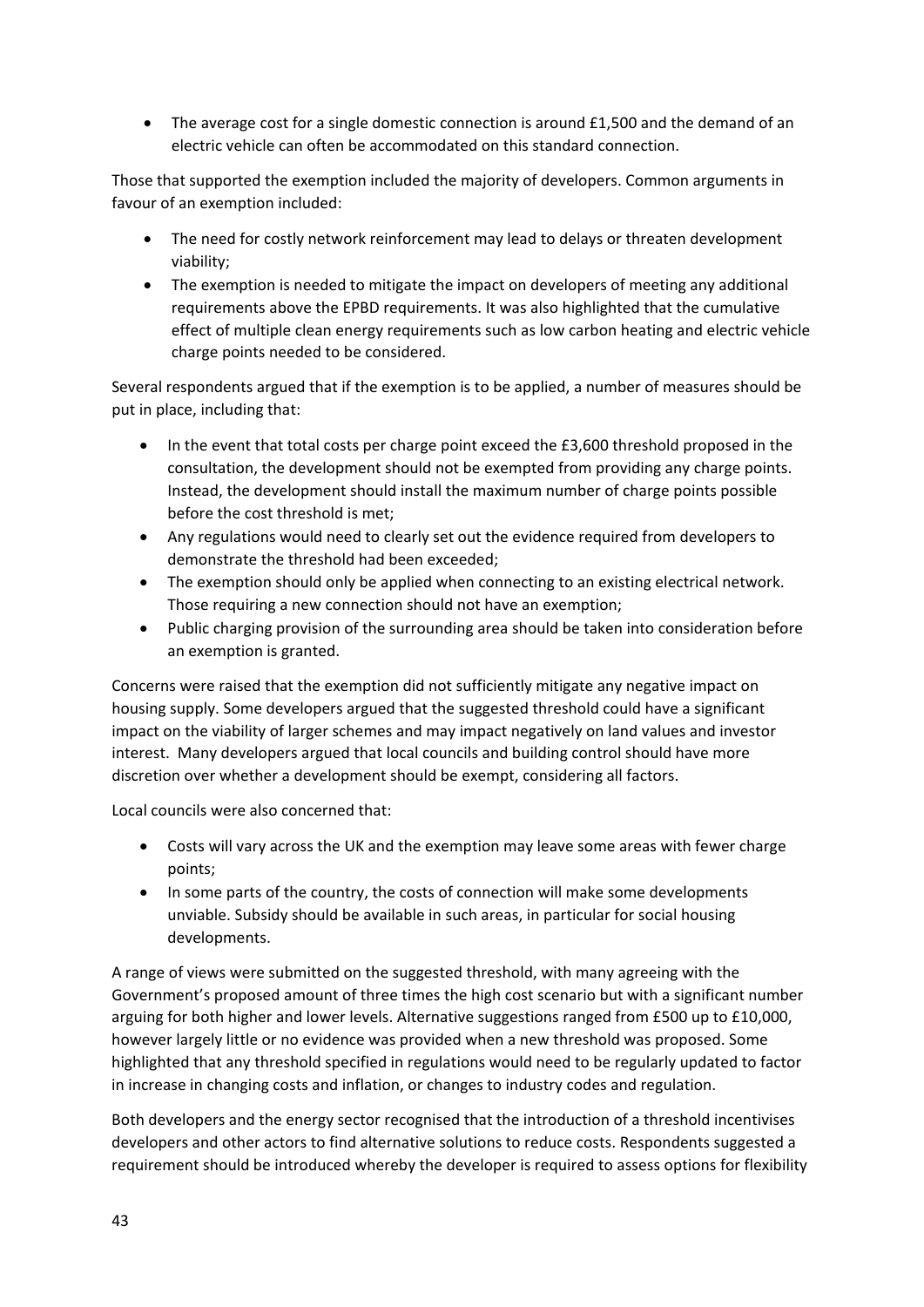(e.g. battery storage, onsite generation) to reduce connection costs or that an exemption should only be provided if all reasonable alternatives have been exhausted.

Despite the concerns above, the majority of respondents agreed that the text in the draft Approved Document captured the intended exemption. A number of local councils and Local Authority Building Control highlighted the difficulty of evidencing the threshold and that it would be difficult for building control to determine and substantiate any argument against a claim for this exemption.

When asked what other technical considerations should be made, the most common theme in the responses were suggestions that consideration should be given to the impact that these requirements would have on the grid system and that technology such as smart charging and vehicle-to-grid systems should be adopted to mitigate any negative impacts.

# Government response

**The Government believes it is right to include an exemption from the requirement to install a charge point in a property, where the electricity connection cost is very high.** This is an important measure, to ensure that developments avoid excessively high connections costs and that the UK continues to build the housing stock it needs.

However, we recognise the strong negative reaction to this exemption and the concerns raised on the need to future proof properties. **That is why the Government will require all new properties to be fitted with cable routes, where this exemption is granted.** This is above our consultation proposal of requiring the minimum EPBD requirements (cable routes in all spaces, in properties with more than 10 parking spaces) where the exemption is granted. There are still significant cost savings in this approach, compared to retrofitting charge point infrastructure, and will make the installation of future charge points easier.

**We will set this exemption at three times the high scenario cost of the average electrical capacity connection, as set out in the consultation.** We believe this level balances the need to ensure that developments avoid excessively high connection costs, while ensuring the majority of new homes are fitted with charge points. We recognise the concerns that developers may still face relative high costs under this regime. However, the Government believes this is the correct approach given the positive cost benefit of installing charge points at the point of construction, and the need to futureproof homes for the transition to zero emission vehicles.

We recognise concerns that inflation may impact the effectiveness of the cost threshold. As such, the level of the threshold will be kept under review and can be altered in the future, if the Government feels it is appropriate.

The Government also wants to ensure that the maximum number of new homes are built with charge points. As such, we will consider the wording of the exemption to ensure these policy ambitions are properly reflected. We will clarify that the exemption will not exempt developers from installing all charge points at a development. The exemption is based on the electricity connection cost *per charge point*. Developers seeking a connection for multiple dwelling should therefore install charge points for the maximum number of homes in a development, before the cost cap is exceeded, based on the average cost per charge point. We will make changes to the Approved Document to detail the evidence that developers should submit to the relevant Local Authority Building Control teams or approved inspectors to show the cost cap has been met, to receive this exemption.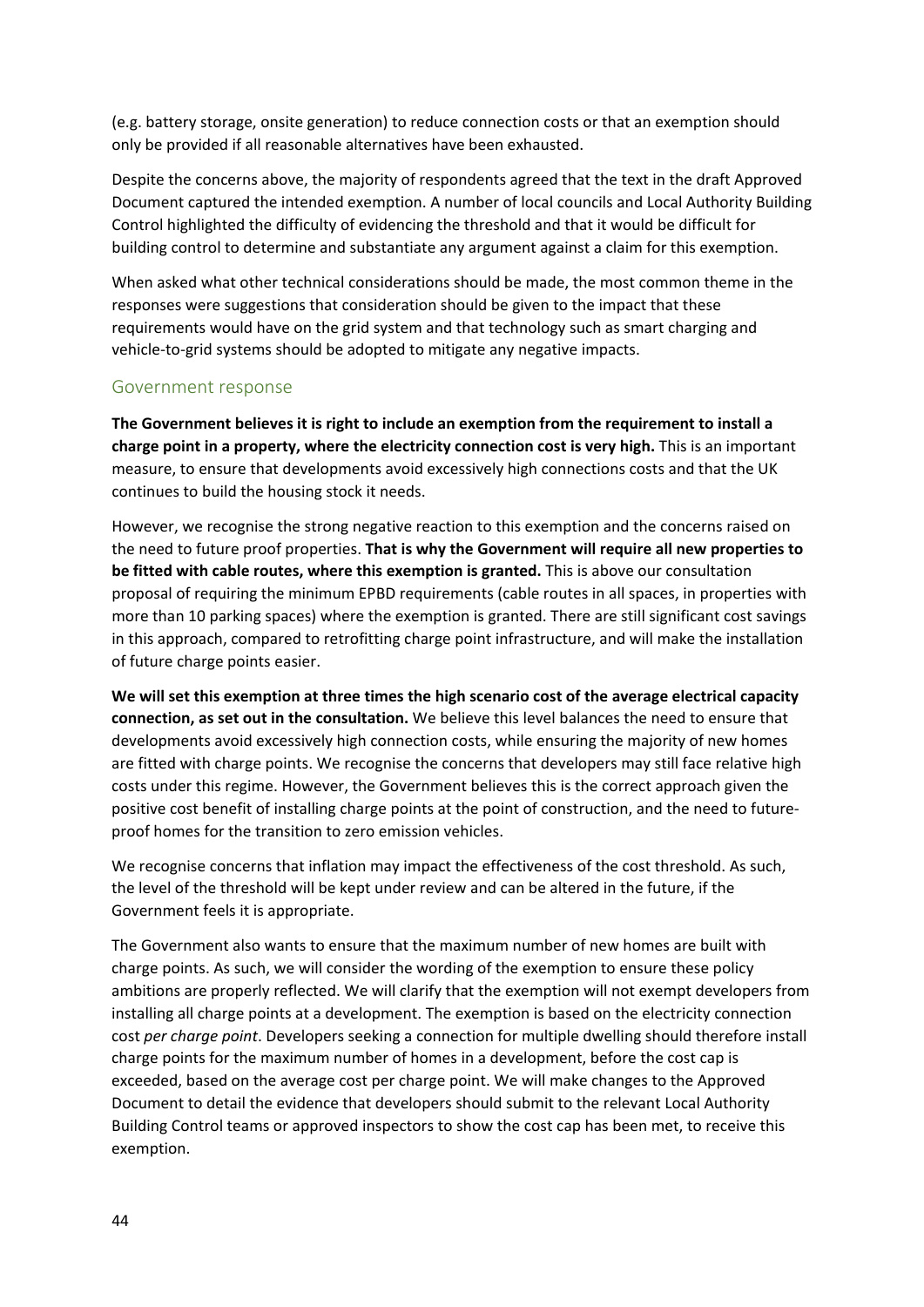*Exemption 2: Exemption for buildings undergoing material change of use for listed buildings, buildings in conservation areas and buildings included in schedule of monuments.*

#### **Question 57:**

For our *'a charge point in every new home created from a material change of use'* requirement do you agree that we should apply an exemption for:

- 57.1. listed buildings?
- 57.2. buildings in conservation areas?
- 57.3. Explain your reasoning if you disagree.

The majority of respondents were opposed to an exemption for listed buildings and buildings in conservation areas. Some respondents suggested that charge points could be installed with careful consideration of its surroundings, while several others thought that properties should adapt to changing needs. It was also highlighted that large areas of some city centres are designated as conservation areas. A number of respondents stated that each property should be considered on a case-by-case basis but the aim should always be to install a charge point where possible.

Those respondents who were supportive of the policy noted that conservation areas are fragile and would benefit from less pollution, but charge points would need to be installed without disturbing the area.

# Government response

**The Government will introduce an exemption for listed buildings, schedule monuments and those in conservation areas from the requirement to install a charge point in new homes, with associated parking, where they have been created from a material change of use or where the installation of an electric vehicle charge point would lead to unacceptably altering the character or appearance of the building or its surrounding.** We will set out in the Approved Document that building control bodies should consider the advice of the local council's conservation officer when deciding whether the exemption applies. This is in line with other building regulations.

The Government is sympathetic to the concerns raised about the potential for city centre areas to consequently lack the number of desired charge points and the need to maximise the number of properties with electric vehicle charging infrastructure. However, we believe it is right that decisions should be made under the guidance of local council's conservation officers, who are best placed to make decisions considering the needs of local people.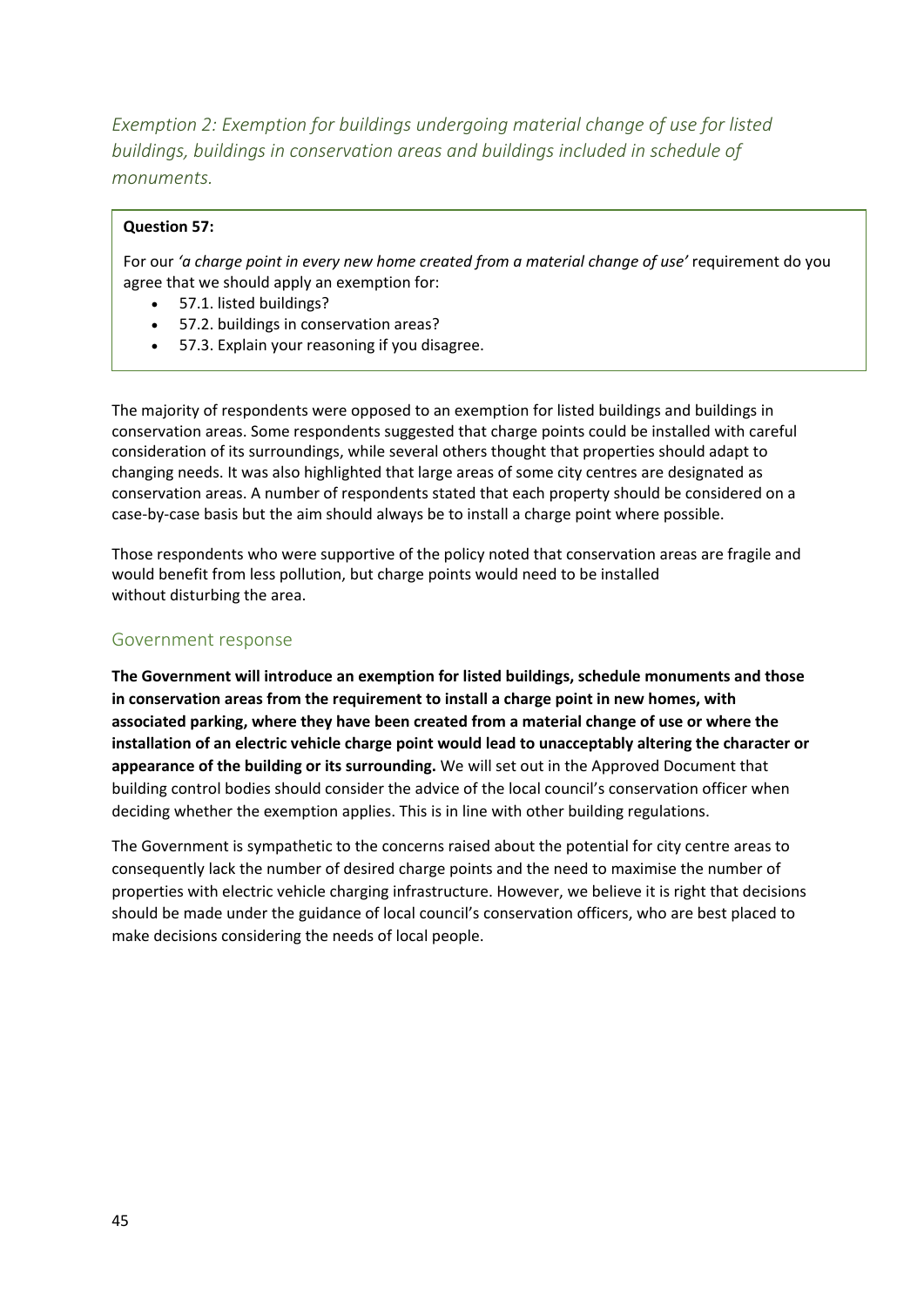*Exemption 3: For buildings undergoing material change of use the policy will only require the installation of the number of charge points which can be accommodated within the existing power supply.* 

#### **Question 58:**

For a charge point in every new home created from a material change of use requirement, should we apply an exemption in cases where there is adequate spare capacity in the incoming electrical supply to the car park?

#### **Question 59:**

Why not?

44% of respondents expressed opposition to this question. However, there may have been some confusion over the nature of the exemption. Some comments suggested the question could have been clearer. The Government, in this question, was proposing that where properties undergo material change of use, we would only require the installation of the number of charge points that **can** be accommodated within the existing power supply. Respondent comments supported this proposal, suggesting:

- That if there is spare capacity, then as many charge points as possible should be delivered;
- That an exemption should only exist when costs become too high.

There were also considerations around exploiting loopholes, ensuring that there are no 'opt outs' and some argued that there was no reason to make an exemption.

# Government response

**Where a property undergoes a material change of use to create dwellings, the Government will only require the number of charge points to be installed that can be accommodated in the existing power supply.** This will balance the need to ensure housing projects remain viable while ensuring that the majority of new homes are fitted with electric vehicle charging infrastructure.

We have made changes to the Approved Document to detail the evidence that should be submitted by developers to the relevant local council / building controls team to receive this exemption.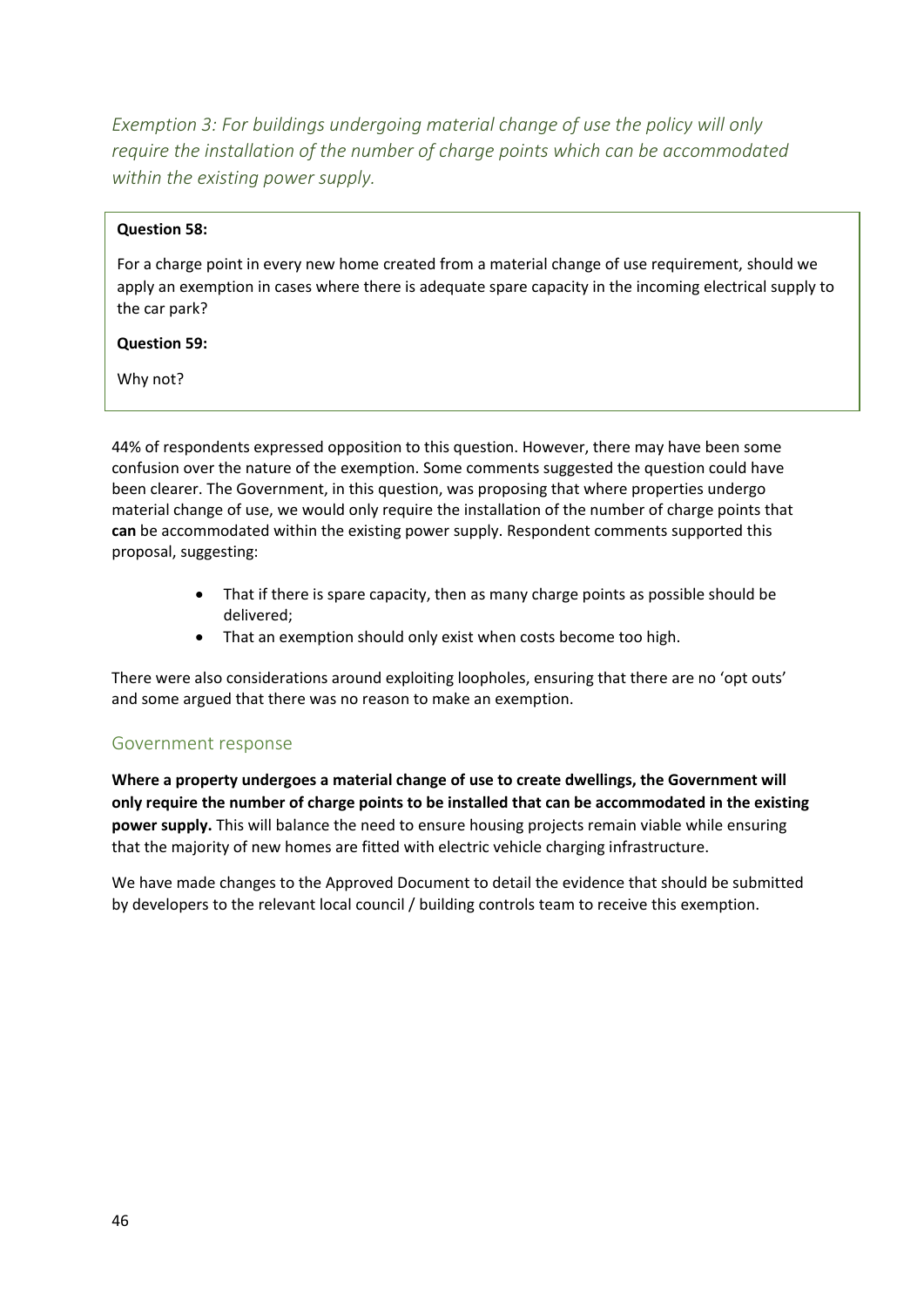*Exemption 4: For buildings undergoing major renovation the policy will only require the installation of the number of charge points which can be accommodated within the existing power supply*

#### **Question 60:**

If we apply the charge point requirement to residential buildings undergoing major renovations should we allow an exemption in cases where there is adequate spare capacity in the incoming electrical supply to the car park?

#### **Question 61:**

Why not?

As with question 58, there may have been some confusion over the nature of this exemption. The Government, in this question, was proposing that where residential properties undergo a major renovation, we would only require the installation of the number of charge points that **can** be accommodated within the existing power supply. Most respondents (across all sectors) agreed with this proposal, arguing that if there was sufficient grid capacity, then properties should be fitted with charge points. Some argued that there should be no exemptions regardless of grid capacity issues, given the Government's commitment to decarbonisation or that major renovations should have the same requirements as new homes.

One respondent from the energy sector stated that availability in the local area should be considered before allowing an exemption for charge points at sites of major renovation and considerations should be made in the context of travel need.

#### Government response

**Where a residential property undergoes major renovation and the charge point requirements are triggered**, **the Government will only require the number of charge points to be installed that can be accommodated in the existing power supply.** This will balance the need to ensure housing projects remain viable while ensuring that the majority of new homes are fitted with electric vehicle charging infrastructure. As per the major renovations policy, developers will still be required to install cable routes in all parking spaces without charge points, ensuring properties are future proofed.

We have made changes to the Approved Document to detail the evidence that should be submitted by developers to the relevant local council / building controls team to receive this exemption.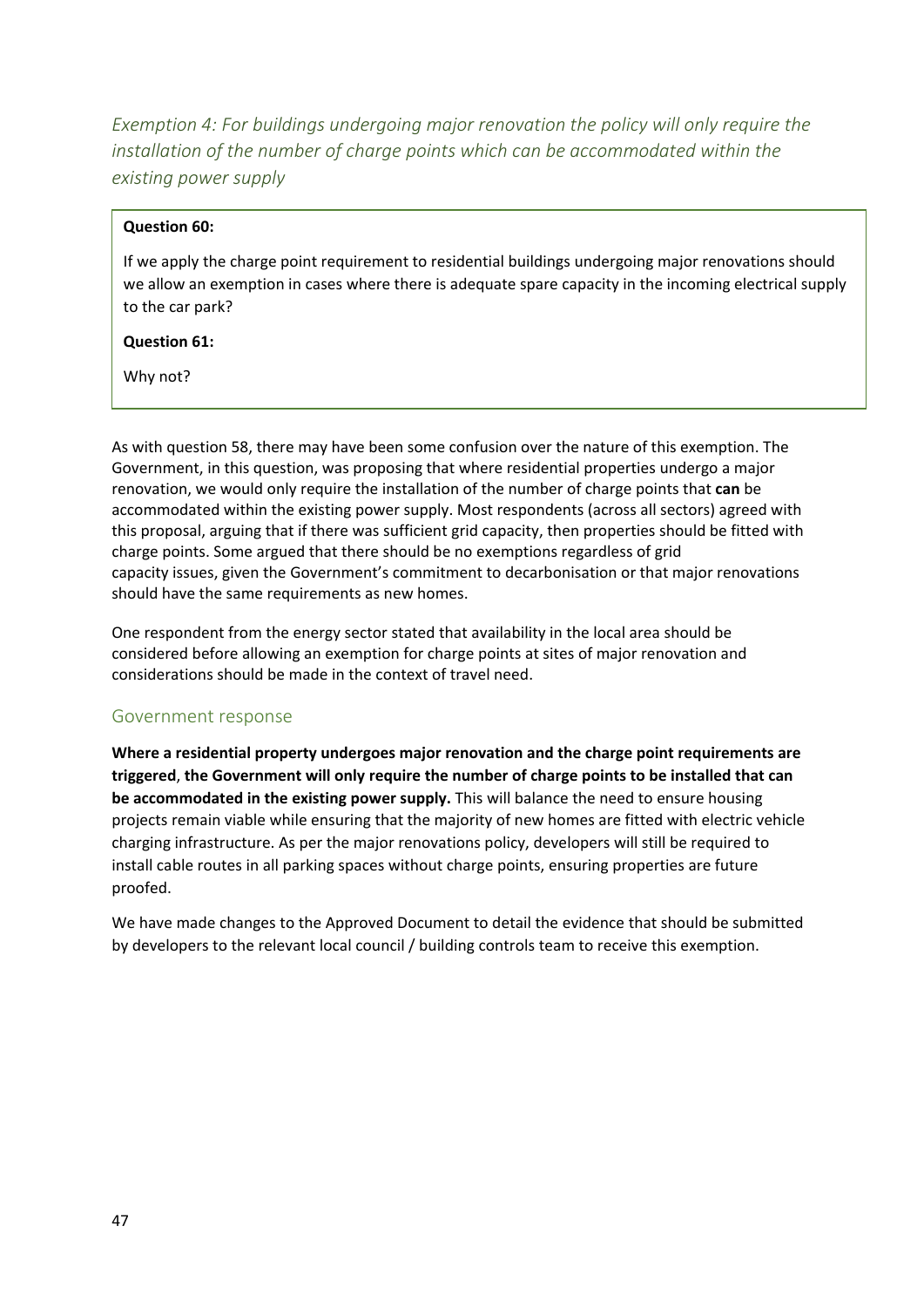*Exemption 5: For major renovations, the cost of the charge point and cable routes installations exceeds 7 % of the total cost of the major renovation of the building.*

# **Question 62:**

Should we apply an exemption where the cost of installing the cable routes exceeds 7% of the total cost of a major renovations within:

- 62.1. residential buildings?
- 62.2. non-residential buildings?
- 62.3. Why?

The Government proposed to transpose an EPBD exemption, where the costs of electric vehicle infrastructure exceeds 7% of the total cost of a major renovations. 35% of respondents thought that a 7% exemption threshold for the cost of installing cable routes should apply to residential buildings, whereas only 28% thought this exemption should apply to non-residential buildings. 41% and 48% of respondents thought there should not be an exemption for residential and non-residential respectively.

The most prevalent reason for disagreeing with this was that respondents felt the exemption would be open to abuse, allowing renovators to misrepresent costs to evade the requirement. Other arguments against the exemption included:

- That retrofitting charge points is more costly than installing them during construction;
- That buildings need to be futureproofed for a zero-emission transport future;
- That charging will be necessary in all spaces.

A suggestion of financial help being made available where costs fall above the threshold was put forward by several respondents.

For many of those in favour, the exemption was seen as an important measure to ensure housing projects remain viable. Respondents who agreed or disagreed with the exemption suggested there should be an independent review on a case-by-case basis for exemptions to ensure there is no exploitation of the exemption threshold.

There were several responses regarding the 7% threshold value. Some respondents were unclear on where the 7% value was derived from, others commented that the value was too high and others that it was too low. Alternative approaches were suggested, including a change of language to 'where practical' or considering the development margins of a project within the exemption values.

# Government response

**The Government will introduce a two-tier exemption, for residential and non-residential properties undergoing major renovation, where costs of the required infrastructure exceeds 7 % of the total cost of the renovation. Residential and non-residential properties undergoing major renovation will be exempt from:** 

- **Installing charge points where the cost of charge points and cable routes exceed 7 % of the total cost of the renovations. Cable route requirements will still apply as per the residential and non-residential major renovations policy, subject to the next bullet point.**
- **Installing cable routes where cost of installing all of the cable routes exceeds 7 % of the total cost of the renovation.**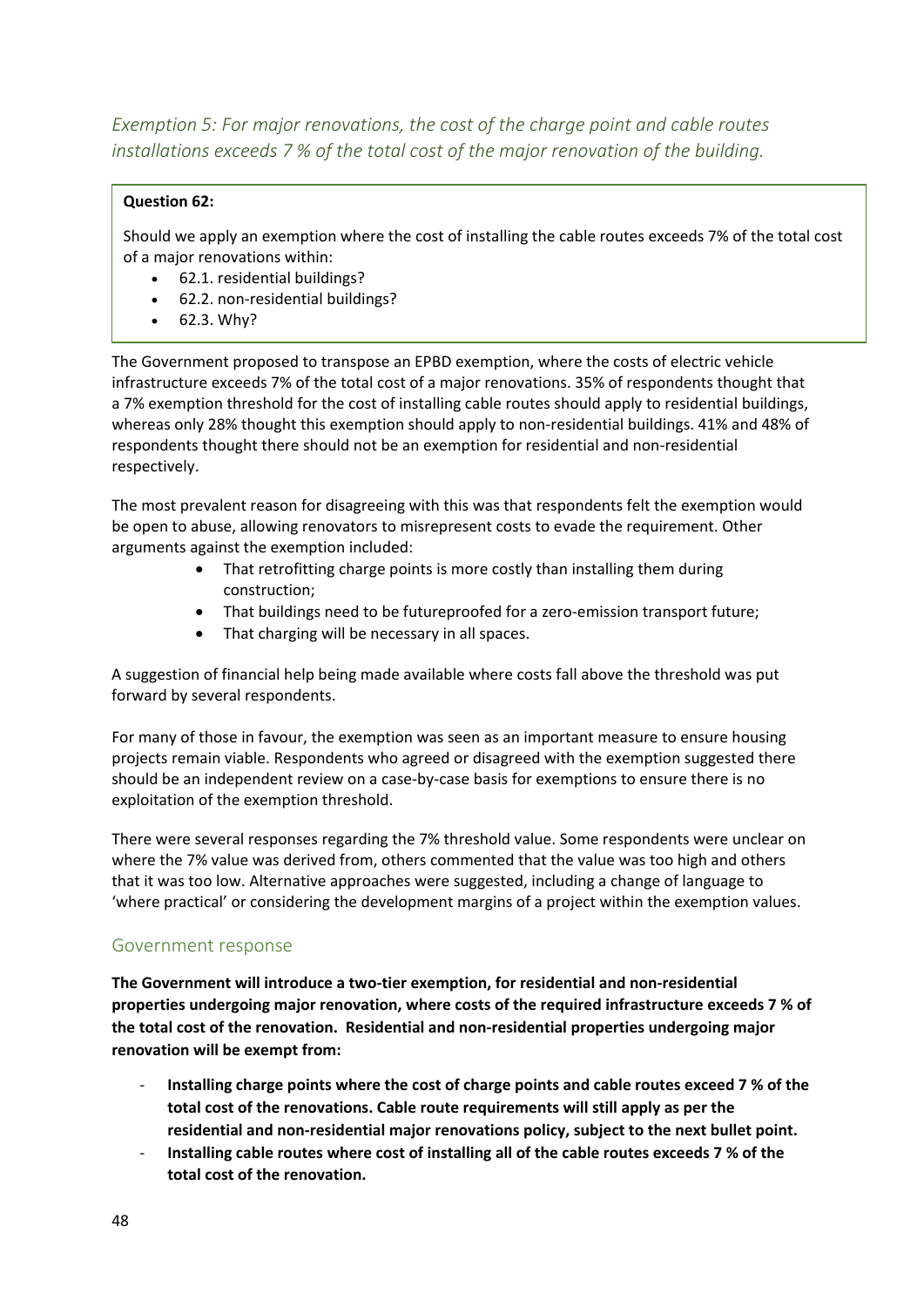The consultation suggested an exemption only where the cost of cable routes exceeds 7% of the total cost of the major renovation. However, as charge point installations will be required in residential and non-residential major renovations, we believed it pertinent to include the cost of charge points in this exemption.

To illustrate the above:

- A residential property undergoing a major renovation contains 12 dwellings and 14 parking spaces in the site boundary for use by all dwellings.
- As per the building regulations, a charge point is required for each of the dwellings (12 spaces) and cable routes are also required in the 2 further spaces. The charge points can be accommodated within the existing power supply.
- However, the total cost of installing charge points in each of the 12 spaces, plus installation of the cable routes in the 2 further spaces, exceeds 7 % of the total cost of the renovation. As such, the property is exempt from the charge point requirements.
- In this instance cable routes should still be installed in all of the parking spaces.
- However, the total cost of installing all of the cable routes also exceeds 7 % of the total cost of the major renovation. In this instance, the property is also exempt from installing cable routes.

The Government recognises concerns on retrofitting costs and the need to future proof properties and we believe that this approach will ensure the majority of properties will have electric vehicle infrastructure installed, while ensuring property redevelopments remain viable.

We have made changes to the Approved Document to detail the evidence that should be submitted by developers to the relevant local council / buildings controls team to show the cost cap has been met, to receive this exemption.

# *Exemption 6: Exemption for small and medium enterprises.*

#### **Question 63:**

Should we apply an exemption for the requirement for existing non-residential buildings to small and medium enterprises?

#### **Question 64:**

Why not, including any evidence you think is relevant?

In the consultation document, the Government set out a possible exemption included in the EPBD, for new and existing non-residential properties and those undergoing major renovation, owned and occupied by SMEs. The Government explained that as we are seeking to introduce these measures through building regulations, it would be unprecedented and difficult to enforce in practice. The Government therefore proposed to not transpose these requirements, except for existing buildings (the policies for which we are not progressing).

Just over half of respondents also said that they did not think small and medium enterprises (SMEs) should be exempt from the requirements for new non-residential and non-residential buildings undergoing major renovation.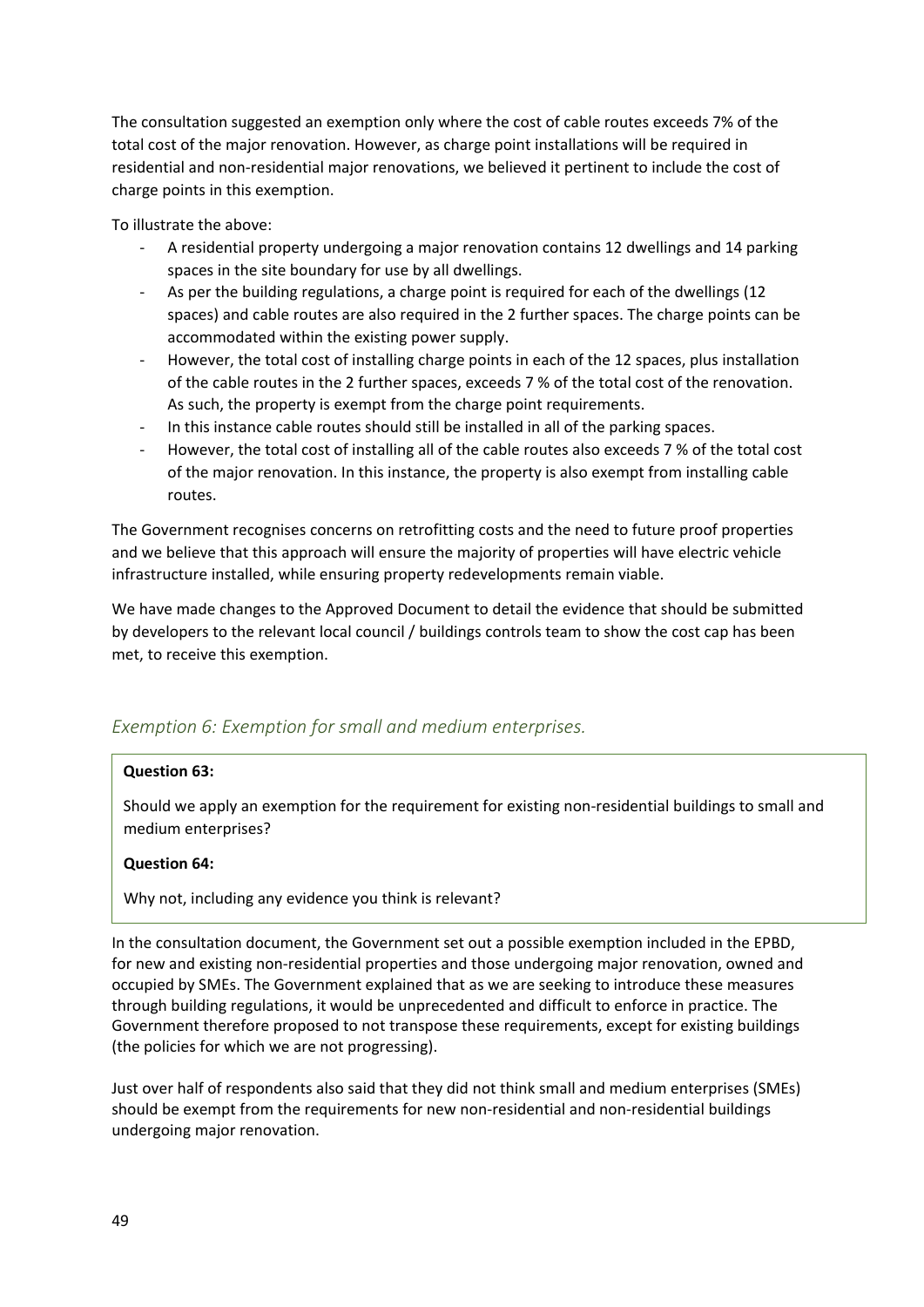Those respondents that thought an exemption should be applied expressed concerns that the requirements may be financially disproportionate on smaller companies and that additional unnecessary burdens should not be placed on SMEs.

Many respondents conveyed that they did not support an exemption for SMEs, because many businesses in the UK, which could afford the measures may also fall into this category. They argued that the definition of an SME is too large for an exemption, therefore the policy would not have the desired outcome, if they were all exempt. This view was supported with additional comments that transition to decarbonised transport and meeting our climate change goals needed to be supported across all sizes of business.

It was noted by some that there may be circumstances where an exemption may be appropriate, but this should be by exception with case-by-case consideration. Respondents also suggested there should be some form of financial support provided to SMEs where the cost of the requirements is prohibitively high.

#### Government response

**The Government will not introduce an exemption from the requirements for new non-residential buildings and those undergoing major renovation, which are owned and occupied by small and medium enterprises.** As detailed, this would be unprecedented to introduce through Building Regulations. Likewise, we expect that costs are more likely to fall to developers, rather than those who own or occupy a building.

**The Government has also considered the option of introducing an exemption for both residential and non-residential properties built by Small and Micro Business developers (those with fewer than 50 staff and/ or those who produce fewer than 100 buildings per year). However, the Government will not introduce these provisions.** The Government believes that adequate charging provision is needed in as many homes and destinations as possible, to support the transition to zero emission vehicles, regardless of the size of the developer that built the property. Similar arguments were put forward by majority of the respondents. The Government also does not wish to penalise the future tenants of a property (both residential and non-residential) and not provide electric vehicle infrastructure due to a developer being an SME. From our analysis, SME developers also tend to build smaller, higher cost, developments (the majority building 1-3 developments per year) and operate in a highly competitive market. Evidence from industry has indicated that many SME developers are already installing charge points and as such, introducing an exemption may stifle this competition. Ultimately, the Government believes that the wider exemptions proposed in this document will be sufficient in protecting businesses from high costs due to the installation of electric vehicle infrastructure.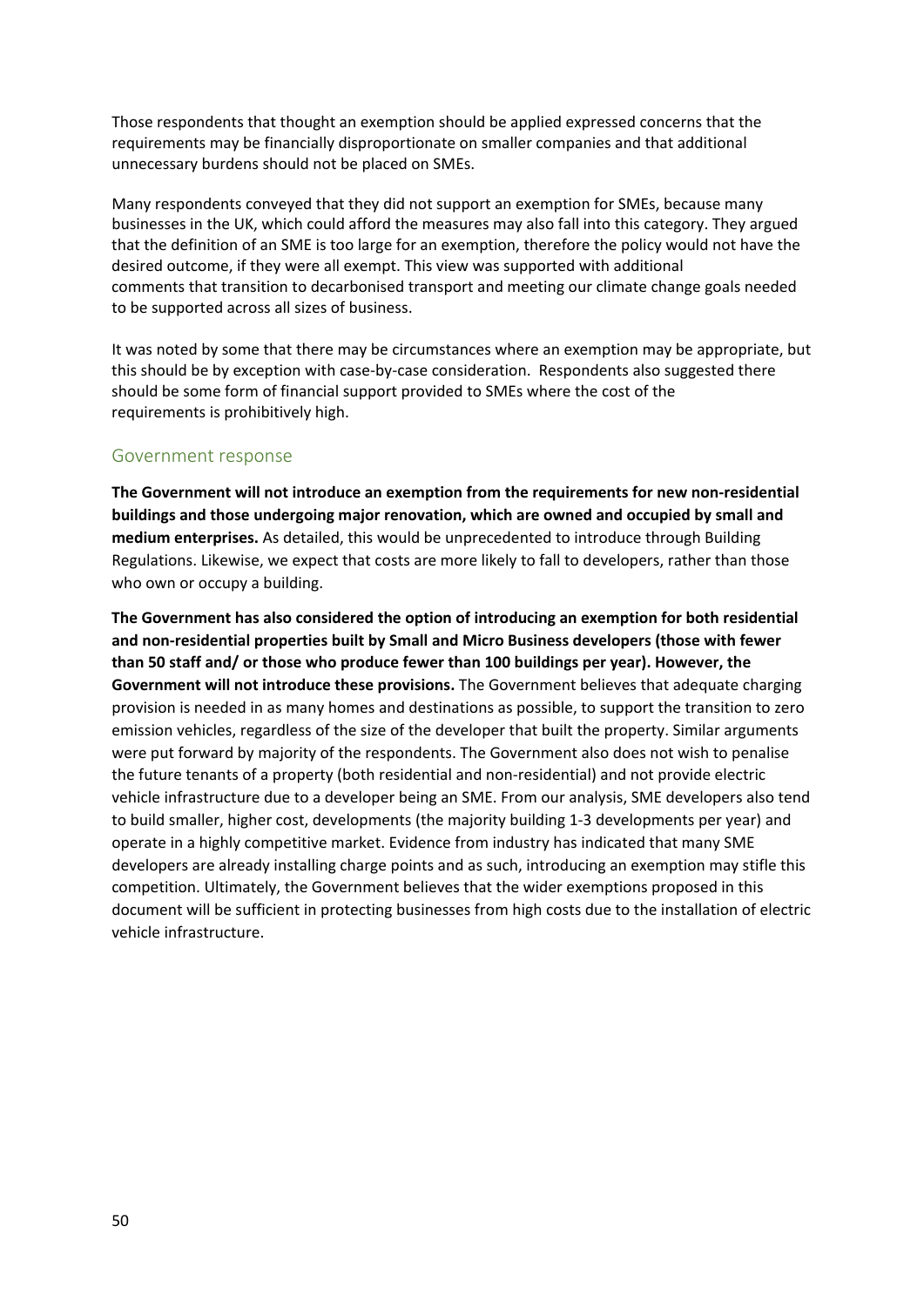# <span id="page-50-0"></span>7. Evidence and Analysis

# <span id="page-50-1"></span>Proposed evidence and analysis

Government published two consultation stage Impact Assessments alongside the consultation, to capture the residential and non-residential building requirements. The Impact Assessments are based on some key assumptions around the development of the electric vehicle and charge point markets.

Central to the Impact Assessment is the extended appraisal period of 31 years. Since the consultation stage Impact Assessment was published the Government announced a phase out date for the sale of new petrol and diesel cars and vans of 2030. From 2035, all new cars and vans must be zero emissions at the tailpipe and between 2030 and 2035, any new cars and vans sold that emit from the tailpipe must have significant zero emission capability, which would include some plug-in and full hybrids. The final Impact Assessment has considered how an earlier phase out date will impact the results of the proposed policies.

To assess the impact of the proposed policies we conducted an analysis on some policy scenarios:

| <b>Option</b>   | <b>Detail</b>                                              |
|-----------------|------------------------------------------------------------|
| <b>Baseline</b> | Retrofitting of 91.5%% of all residential buildings, with  |
|                 | the installation rate rising with the proliferation of     |
|                 | electric vehicles. This illustrates                        |
|                 | the costs if we do not intervene, and provides a baseline  |
|                 | against which to consider the other options. Note that     |
|                 | this was not a legitimate                                  |
|                 | option as we were bound to install cable routes along      |
|                 | the lines of the EPBD as a minimum.                        |
| Policy Option 1 | Mandate cable routes to be installed in all residential    |
|                 | new builds with 10 or more parking spaces associated       |
|                 | with the building, to allow easy charge point installation |
|                 | in the future (minimum EPBD requirements).                 |
| Policy Option 2 | Mandate full charge point installation in all residential  |
|                 | new builds with a parking space associated with the        |
|                 | dwelling (Road to Zero commitment).                        |

#### **New Residential Buildings Impact Assessment Options**

#### **New Non-Residential Buildings Impact Assessment Options**

| Option          | <b>Detail</b>                                                |
|-----------------|--------------------------------------------------------------|
| <b>Baseline</b> | Retrofitting of all non-residential buildings, with the      |
|                 | installation rate rising in line with the proliferation of   |
|                 | electric vehicles. This illustrates the costs if we do not   |
|                 | intervene, and provides a baseline against which to          |
|                 | consider the other options.                                  |
| Policy Option 1 | To require a charge point and cable routes for 20% of        |
|                 | parking spaces to be installed in all non-residential new    |
|                 | builds with 10 or more parking spaces associated with        |
|                 | the building, as well as a charge point in all existing non- |
|                 | residential buildings with 20 or more parking spaces.        |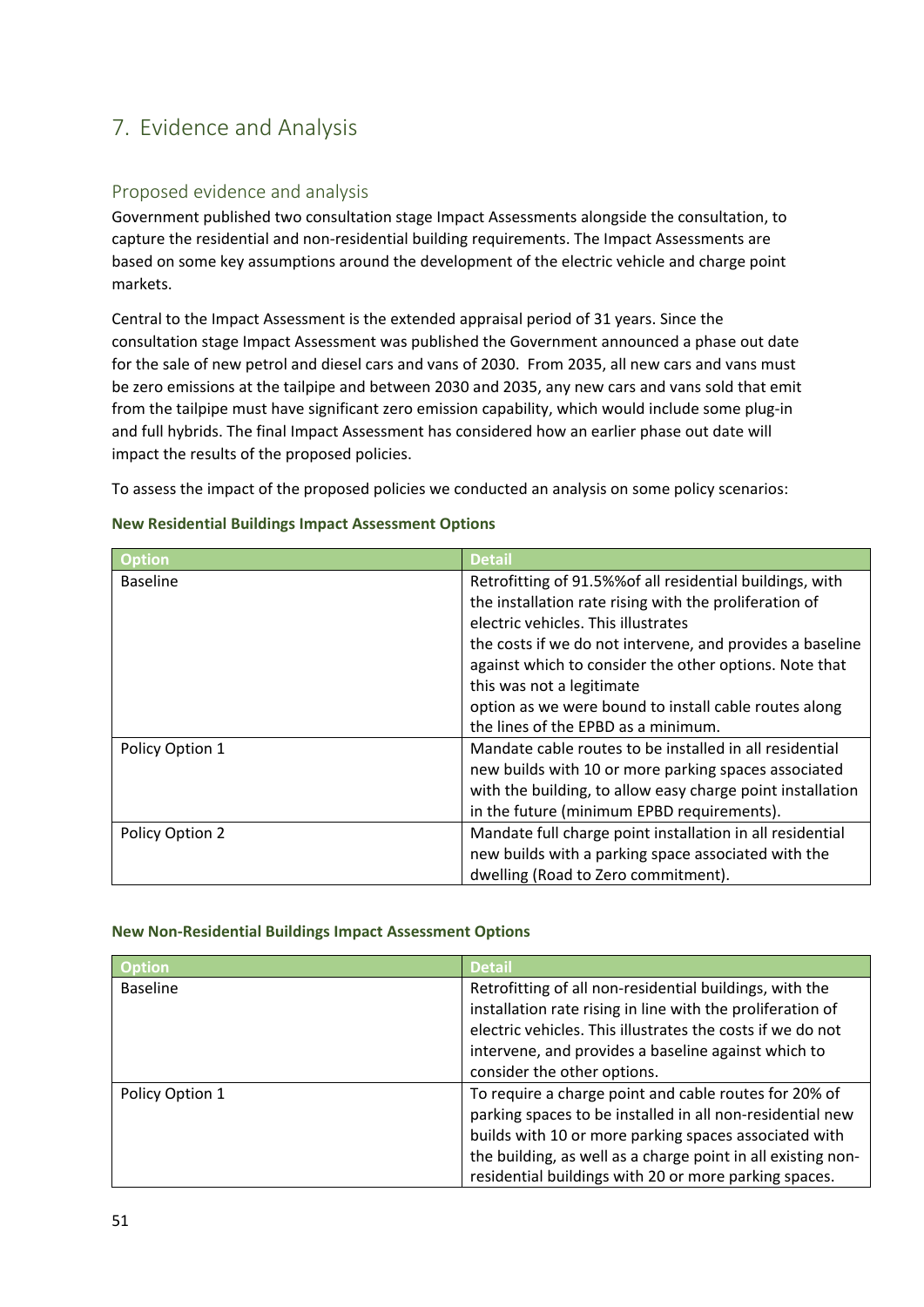# <span id="page-51-0"></span>Summary of responses

#### **Question 65:**

Do you agree with:

- 65.1. assumptions set out in the Impact Assessment?
- 65.2. costs set out in the Impact Assessment?
- 65.3. impacts set out in the Impact Assessment?
- 65.4. Explain your reasons if you disagree.

#### **Question 66:**

Provide any evidence you think relevant to the impact assessment.

Over half of the respondents answered that they did not know if they agreed with the assumptions, impacts and costs set out in the Impact Assessment. There were areas highlighted where respondents believed further analysis could be undertaken as part of the Impact Assessment.

Respondents stated both that costs of charge point installations were underestimated and overestimated. There was wide acceptance that costs would be variable dependent on location, connection capacity and development size.

There were concerns raised regarding assumptions of the lifespan of a charge point. Some respondents thought the 15 years used in the Impact Assessment was over optimistic. Some also questioned if the charge point infrastructure would become out of date and obsolete during its lifetime given the market is continually developing.

Respondents raised concerns over the accumulated costs of all new changes being introduced into new buildings not being reflected in the Impact Assessment. For example, proposed changes to Part L (energy efficiency) and Part F (ventilation) of the building regulations. Taking the additional cost of charge points into account independently may not reflect the true impact the combined changes could have on property developers and consequentially housing supply.

Additionally, the costs borne by energy consumers through their electricity bills, due to the socialisation of electricity system infrastructure costs were said to be missing. As were points concerning potential fire safety measures, load balancing systems and costs associated with the additional space required per vehicle bay to accommodate the infrastructure.

# Government response

**Having considered the responses to the consultation, the Government believes that the assumptions, costs and impacts included in the Impact Assessments are fit for purpose.** Where possible we have updated the analysis to reflect the latest available evidence; however limited evidence was received to suggest that any of the assumptions and analysis should be altered in the Impact Assessments.

The Government recognises the concerns raised on the potential cumulative impact to developers of these and other upcoming legislative changes. However, the development of the estimated costs of many of other policies has not yet been finalised and as such, these could not be reflected in this Impact Assessment. The Government will consider the need for the calculation of the cumulative costs of its proposals as our work progresses.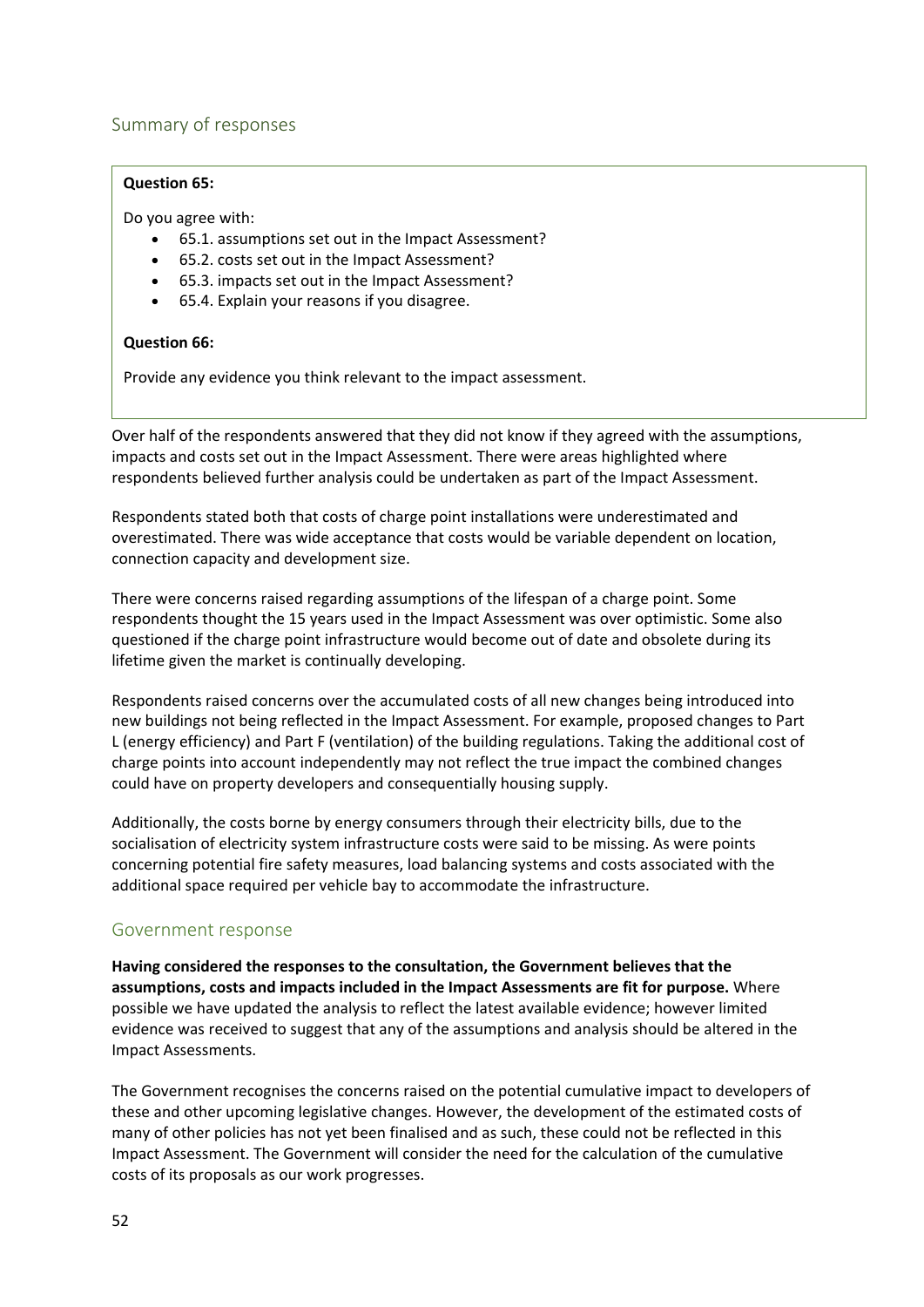The Government recognises that requiring EV Charge points in new builds will increase electricity demand. How much that might impact on the existing electricity network will vary by development. Under the connection charging arrangements developers are solely responsible for the costs of connecting their developments to the existing electricity network and for a proportion of any wider network costs of accommodating their project<sup>2</sup>. It is in a developer's interest to manage the connection capacity to minimise or avoid these wider network costs, we would therefore expect them to take action, such as deploying smart solutions, on their developments where possible to achieve this.

The requirement to install electric vehicle charge points would also not necessarily mean extra costs for bill payers, as a development may have required the same level of upgrade to the existing network, regardless of the inclusion of charge points. Likewise, any infrastructure funded by electricity bill payers would be available to accommodate the expected general demand growth expected from the electrification of transport and other technologies, such as heat.

The Government notes that connection network charges are a matter for the independent regulator, Ofgem. Ofgem is currently reviewing the electricity distribution connection charging framework (including the connection costs borne by connection customers and electricity bill payers) any changes are expected to be implemented from April 2023. Given that each housing development will have different requirements, the variation in available network capacity across the country and uncertainty over the connection charging framework we have not included quantified costs in the impact assessment.

#### **Question 67:**

How do you think these costs are likely to change over time?

62 respondents provided comments on how they thought costs were likely to change over time.

The majority of respondents thought that overall costs will decrease over time, however a significant number of correspondents disagreed, stating costs would increase over time.

Overall there was agreement that hardware costs would decrease over time as the potentials of technological advances and economies of scale are realised. Some areas, such as the cost of cabling and labour, were seen by some as unlikely to change significantly.

There was recognition from a number of respondents that costs may initially increase due to demand and training but would then decrease over the longer term through efficiencies, economies of scale and as more efficient technology is brought to market.

# Government response

**The Government has decided that it will not make any changes to the cost assumptions set out in the Impact Assessment.** Our costs are based on surveys performed by consultants and subsequent validation undertaken directly with charge point installers. Since respondents indicated that the

<sup>&</sup>lt;sup>2</sup> Developers are responsible for covering their proportion of the costs for upgrades to one voltage level above their connection voltage. Any remaining costs are socialised across all electricity bill payers in the region.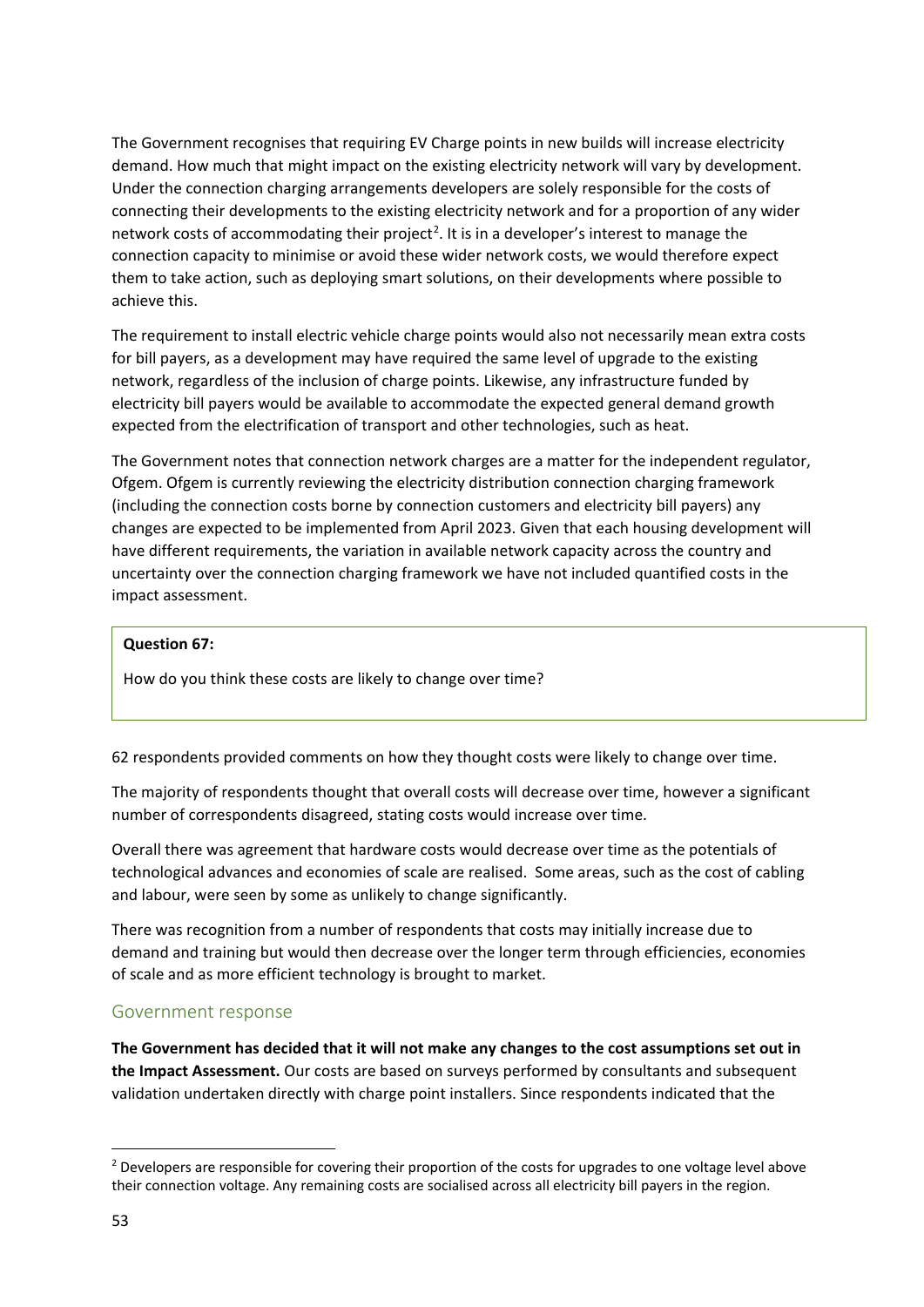costs could be higher or lower than we suggest we do not believe this constitutes a sufficient basis for changing our analysis.

#### **Question 68:**

What do you think are the likely cost reductions from economies of scale specifying whether the cost reductions will be relevant for both installation and hardware costs?

40 respondents provided comments on what they thought the likely cost reductions of economies of scale will be.

One third of the respondents thought that there would be minimal or no cost reductions achieved through economies of scale. One third thought that savings from economies of scale would be made through either hardware, installation or both. The remaining respondents thought savings would be dependent on the site location as well as changes in regulation and standardisation.

Few respondents provided detail on whether their comments on savings related to the installation or the hardware.

#### Government response

**From the responses received, the Government is content that it has properly reflected the impact of economies of scale in the Impact Assessment and has made no further changes.** Our assessment of costs does factor in economies of scale and without hard evidence on how they might be alternatively factored in we consider the analysis that has been done in the IA to be sufficient in this regard.

#### **Question 69:**

Do you think there are groups who would be impacted by these regulations that have not been captured by this assessment?

#### **Question 70:**

What additional groups and why?

Of the 147 respondents who provided an answer to the question, almost half said they did not know if there were other groups that were not captured in the assessment, while approximately a quarter thought there were additional groups not captured and the remaining quarter thought all impacted groups were considered.

Respondents focused mainly on providing the additional groups that may be impacted by the proposed regulations. Additional groups that respondents suggested could be included in the impact assessment and reasons why were:

- Disability groups due to the need for provision for accessible spaces;
- Rural communities, who are likely to travel further distances than urban communities and therefore require a different charging pattern and have a greater reliance on vehicles;
- Residents who will not own an electric vehicle within the charge point's lifespan and will not utilise services the charge point provides;
- Retirees because: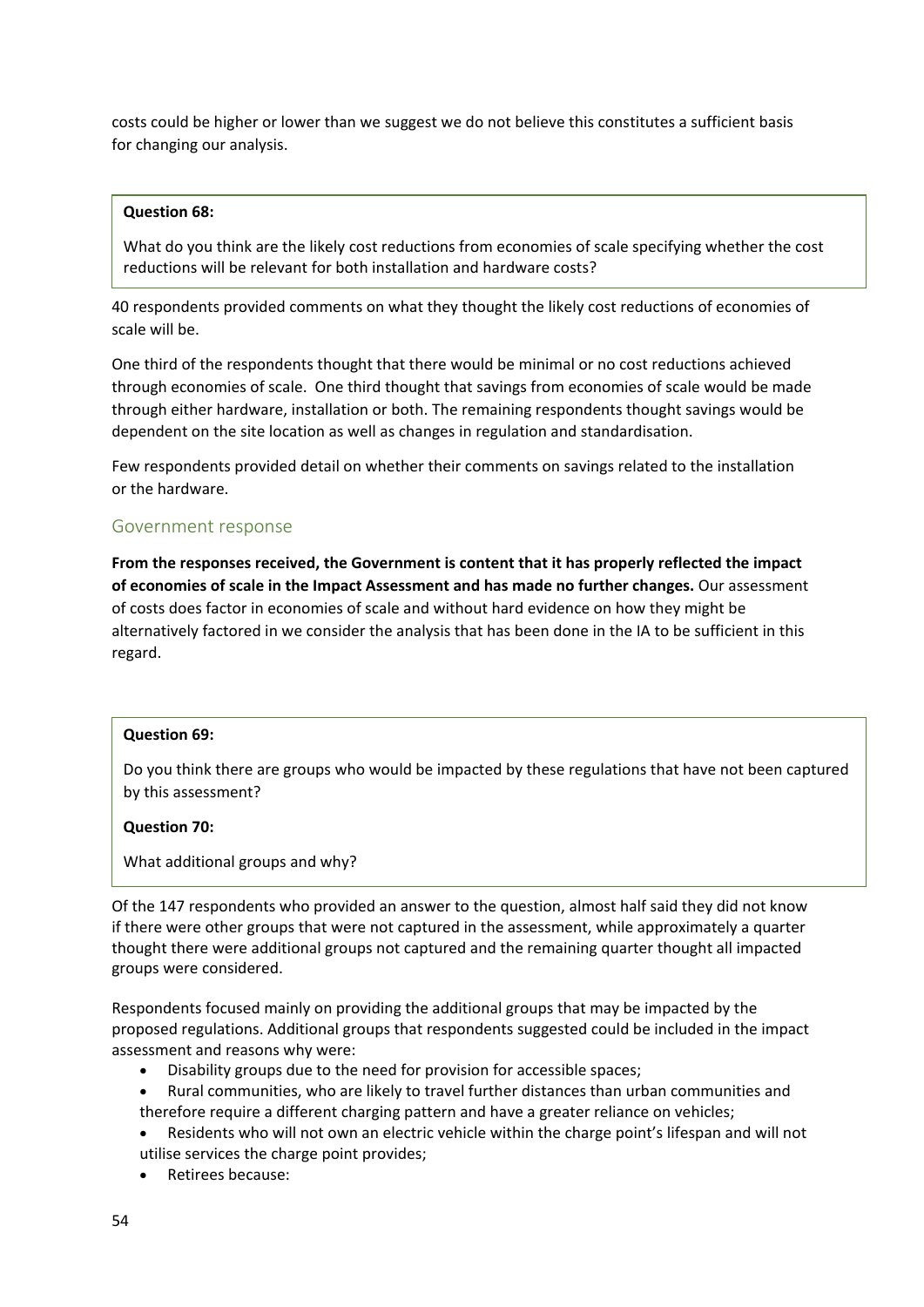$\circ$  They are a different demographic with different requirements from mainstream housing;

- o They have lower car ownership within the demographic; and
- o There could be increased difficulty in providing power for disability vehicles.

#### Government response

**While respondents suggested some groups that the Impact Assessment could consider, the Government did not receive any evidence that these groups will be adversely impacted by the policies set out.** We also believe some of these groups may be positively impacted by these policies, including rural communities who often have poor public charging infrastructure. We recognise the concerns raised on costs being passed to homeowners who will not use the infrastructure. However, the Government believes that developers will face the majority of costs from this policy and homeowners will benefit from increased value to their properties, from pre-installed charge points.

#### **Question 71:**

Do you think multiple single-occupancy developments (such as housing estates) will be able to take advantage of economies of scale savings for charge point installation?

#### **Question 72:**

Why?

65% of respondents thought that multiple single-occupancy developments would be able to take advantage of economies of scale savings for charge point installation.

Of those that thought savings would be achieved, the majority cited bulk purchasing and reduction in labour costs through central planning installations, as key to realising these savings. Negotiating deals, and building relationships with charge point manufacturers and installers, were also cited as ways in which savings could be achieved through economies of scale.

Of those that did not think savings would be made through economies of scale, increased grid connection costs were seen to outweigh any other savings that may be made.

#### Government response

**As responses were largely in accord with the Impact Assessment, no further changes have been made.** 

#### **Question 73:**

What are the likely technological learning rates that charge point hardware would experience and why?

48 respondents left comments for this question, of which half conveyed that they did not know or did not understand the question. 'Technological learning rates' are the cost reductions seen for a technology, as technology manufacturers accumulate experience.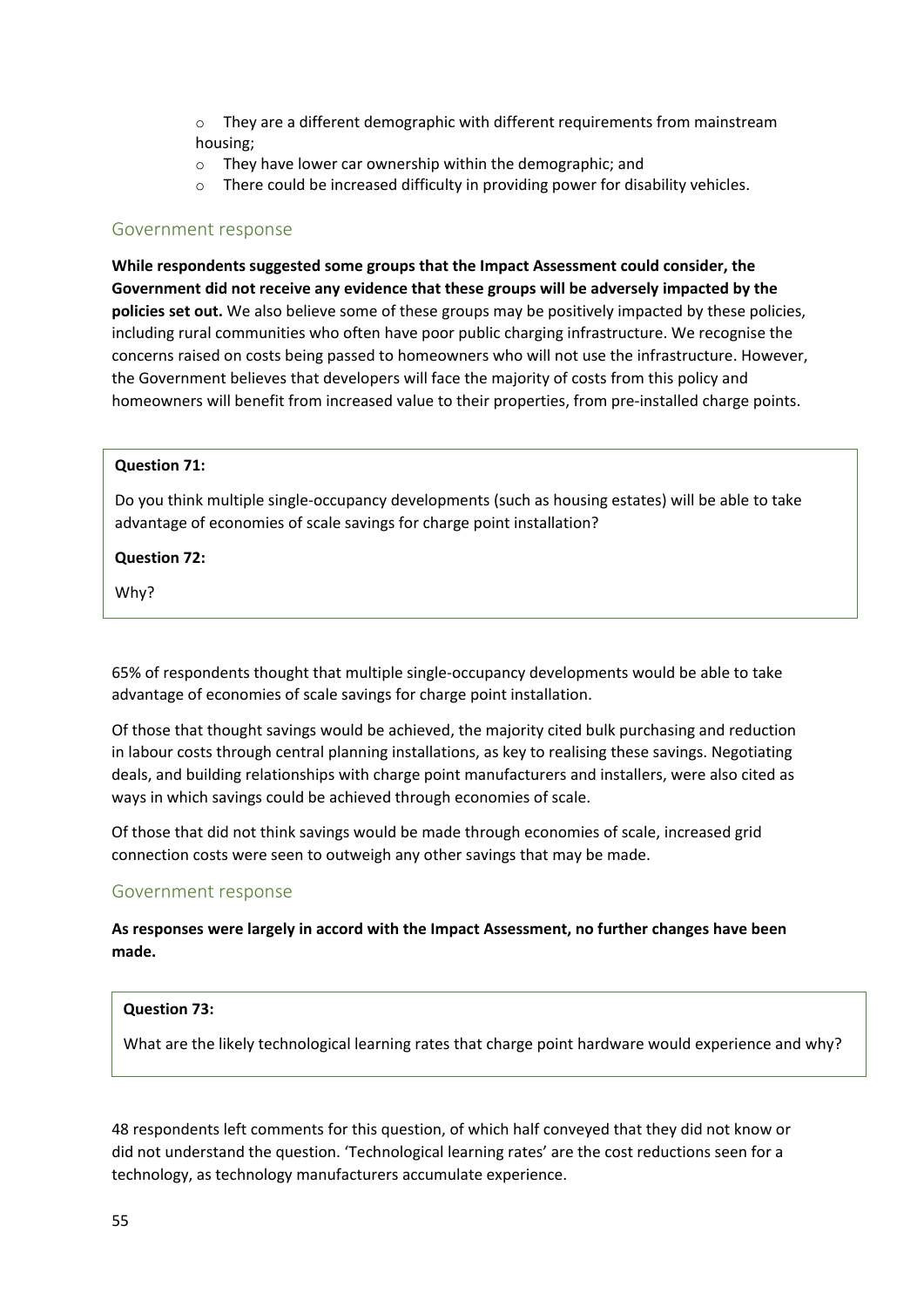Some respondents expressed that charge point software improvements and installation knowledge would increase over time while others thought hardware costs were unlikely to change significantly. There was some acknowledgement that learning rates were likely to be faster in the short term before slowing down as standardisation may begin to occur in the medium-long term.

### Government response

**In line with the questions posed on cost reductions, due to unpredictable future trends and a lack of compelling evidence, no alterations to the Impact Assessment have been made.** 

#### **Question 74:**

Do you think our methodology for capturing grid connection cost variation is suitable?

#### **Question 75:**

What do you think is a more suitable methodology for capturing the variation in grid connection costs?

20% of respondents thought the methodology for capturing grid connection cost variation used in the Impact Assessment was suitable. 9% thought that the method used was not suitable and the remaining 71% said they did not know.

Some respondents provided comments on ways they thought were more suitable for capturing variation in grid connection costs. These included that:

- Every site is individual, so there is no average that can be applied;
- Smart charging applications can defer or reduce connection upgrades;
- ACE 49 Standard techniques for estimates of low voltage demand should be incorporated;
- The cost of space required for connection infrastructure.

#### Government response

**The Government did not receive sufficient information to alter the methodology for capturing grid connection costs in the Impact Assessment**. However, we recognise in the Impact Assessment that connection costs are very difficult to generalise and as such, have introduced an exemption where connection costs are excessively high.

#### **Question 76:**

Does the assessment of cost incidence seem accurate?

#### **Question 77:**

Why not, including any evidence you have?

21% of respondents thought the assessment of cost incidence in the Impact Assessment seemed accurate. 7% thought that the method used was not suitable and the remaining 72% said they did not know.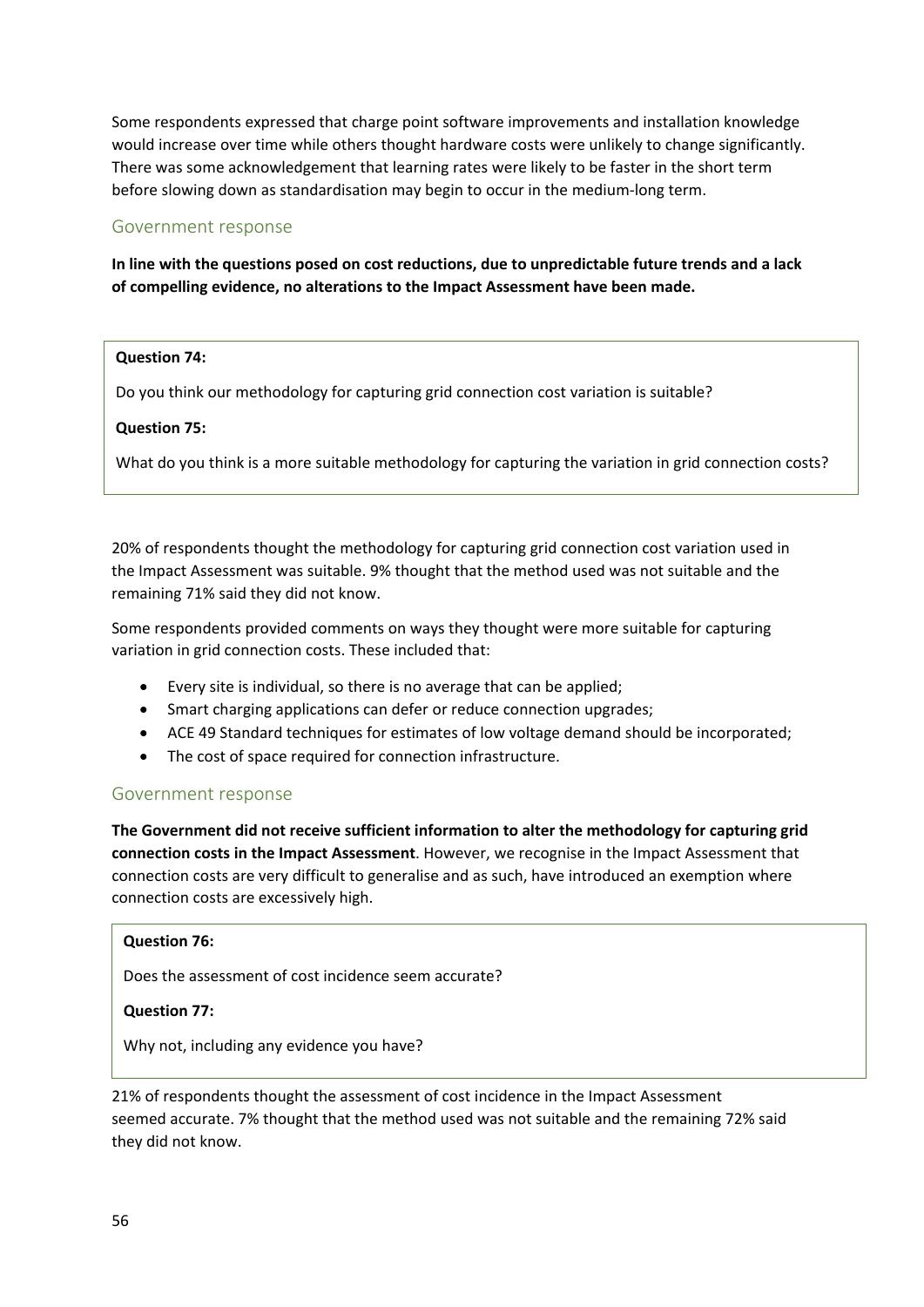Of the different industries and sectors that responded to the consultation, only the charge point industry had a majority opinion which was that they thought the assessment was accurate.

Few respondents left comments, but of those that did, some thought that costs used within the assessment were too high, while others thought they were underestimated. It was also noted by one respondent that they thought that the assessment did not take into account an overarching cost of national charge point provision.

# Government response

**The Government was not provided with hard evidence to suggest the need for changing the assessment of cost incidence in the Impact Assessment. However, we have worked with MHCLG and have sought to improve the narrative around where the costs may fall in the final impact assessment.** 

#### **Question 78:**

Do you think there are likely to be disruption costs in a retrofit scenario, and if so how large do you think these will be?

75 respondents provided answers regarding the disruption costs in a retrofit scenario. Of those that responded, 70 % thought that there would likely be disruption costs in a retrofit scenario and 20% thought there may be disruptions in some scenarios.

A few respondents specifically stated that there would be significant disruption while others specified the disruption would be small. Respondents did not quantify the size of the disruption they thought likely.

# Government response

**The Government found and received limited evidence to quantify disruptions costs, so these impacts remain unmonetized in the Impact Assessment.** Our analysis looked at potential disruption costs and could find no strong evidence on the degree to which disruption would pose a cost to those impacted by this policy, particularly addition to the disruption created by building or majorly renovating buildings.

#### **Question 79:**

In your opinion have we captured all of the benefits?

#### **Question 80:**

What additional benefits do you suggest including and why?

41% of respondents thought that all of the benefits from the proposed policies had been captured within the Impact Assessment. 11% thought that there were additional benefits that had not been captured and 48% said they did not know.

Benefits that respondents thought were missed in the Impact Assessment included: electric vehicles being a key tool in combatting climate change and meeting the UK's net zero target; the potential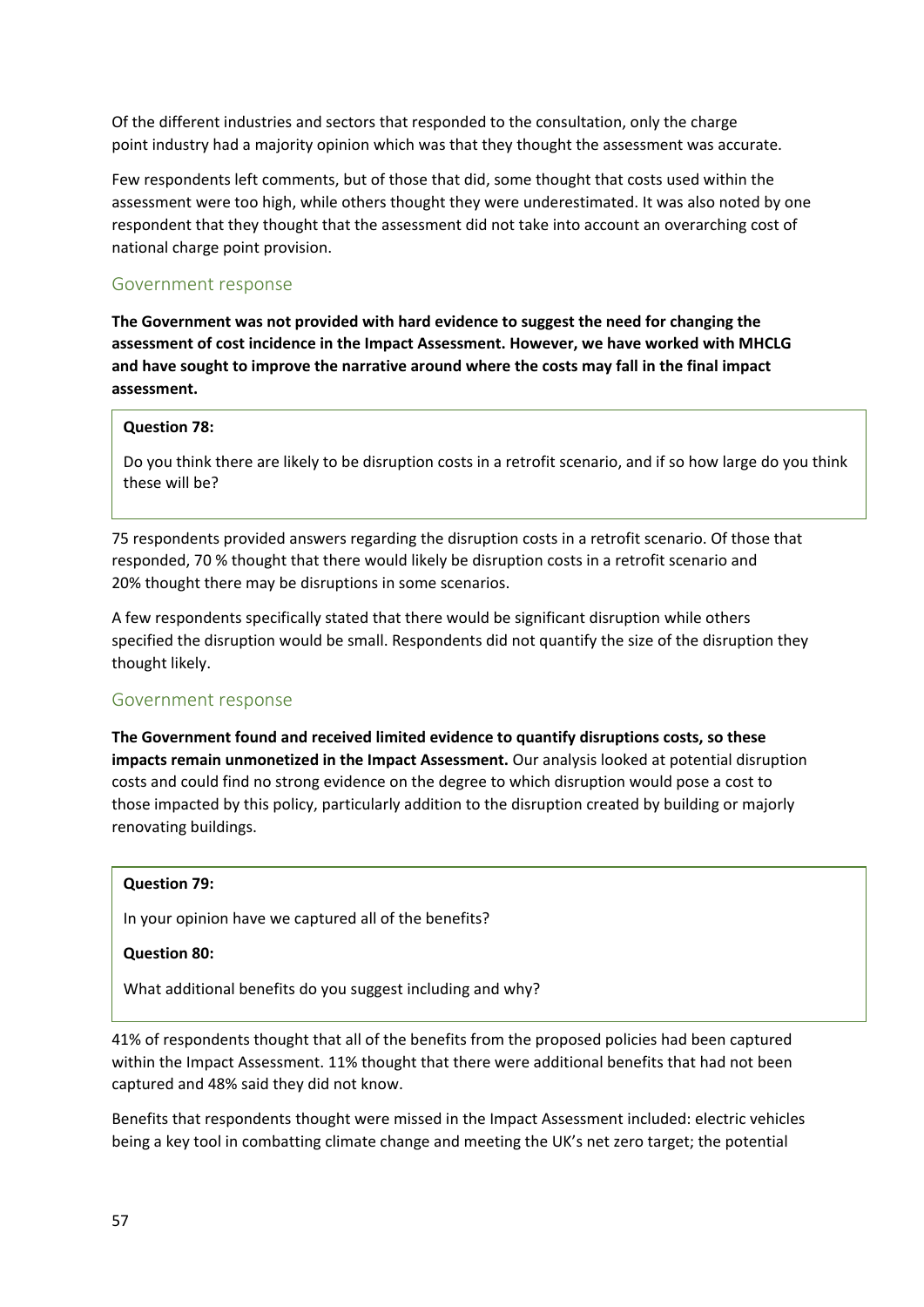for electrical network demand management, including vehicle-to-grid; and, the social and health benefits that electric vehicles bring compared to their internal combustion engine counterparts.

# Government response

While the Government agrees that these are important benefits which can be attributed to the whole transition to zero emission vehicles, there is currently no appropriate methodology to assess the degree to which this policy will specifically contribute**. As such, we have discussed these benefits in the unmonetized impacts section.**

# **Question 81:**

What do you think will be the impact on housing supply of introducing a requirement for charge point infrastructure on new dwellings?

137 respondents provided comments in relation to the impact new requirements would have on housing supply.

Half of the respondents thought that introducing a requirement for charge point infrastructure on new dwellings would have minimal effect on housing supply. Just under 10 % of respondents thought the requirements would have a large detrimental effect on housing supply, while just over 10% thought it would have a positive impact on housing supply. The remaining respondents thought there would be some effect of varying severities.

A number of respondents thought the requirements would have a positive effect, as it would make properties more attractive to purchase due to the increasing public awareness of the environment and climate change.

Some respondents noted that house prices would increase and that the increase in build costs would be passed onto the end buyer of the property.

It was noted by respondents from a number of sectors that the effect may fall disproportionately on parts of the housing market. Concerns on exacerbating a shortage in specialist housing were noted as well as viability of delivering affordable housing.

The varying cost of connections, and the increase in electrical capacity a development needs, due to the added demand of supplying charge points was also commented on by a number of respondents. Recognition of the locational variation of connection costs was linked to potential decreases in land value.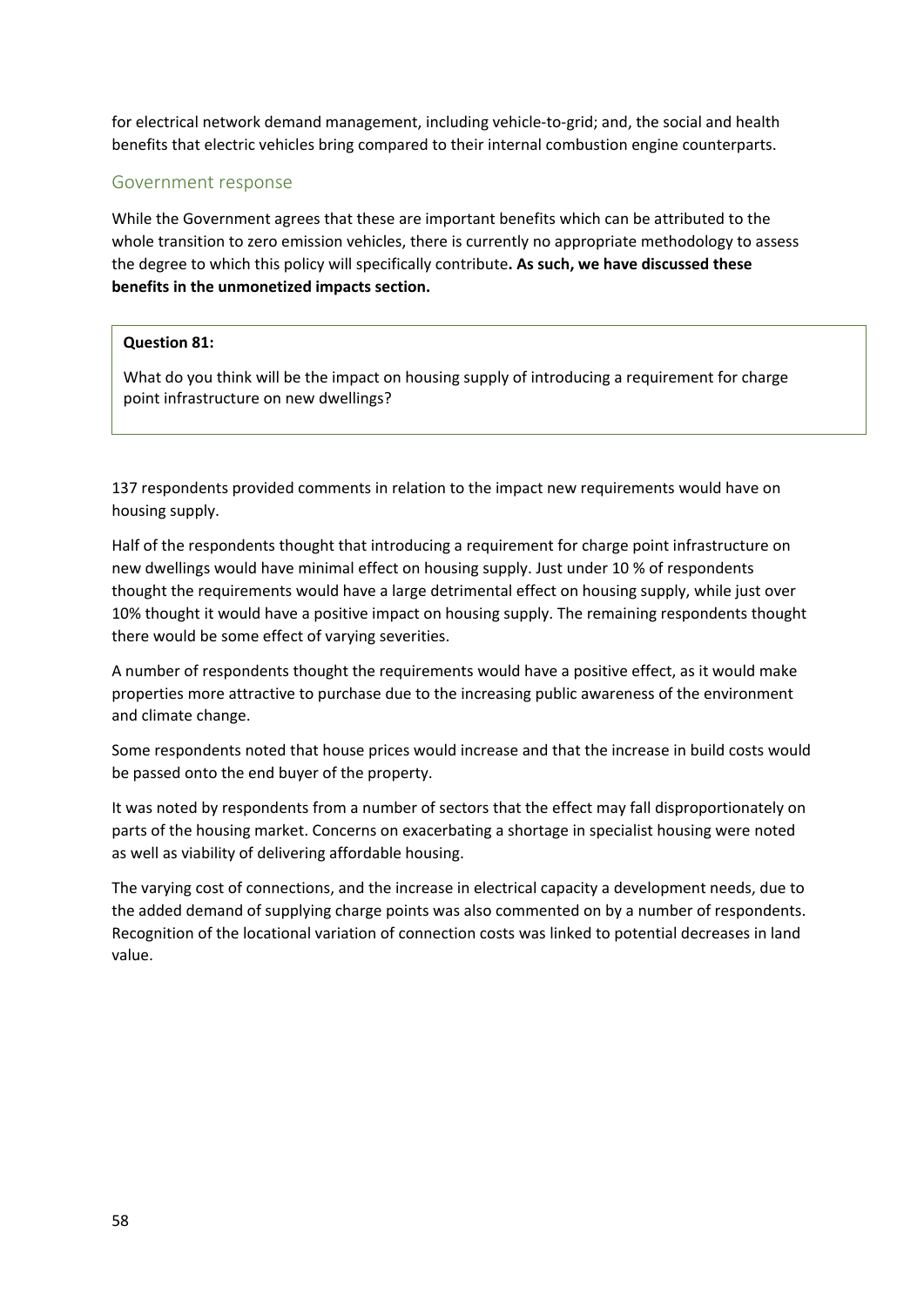### Government response

**The Government did not receive any substantial evidence from the consultation on the impact of these policies will have on housing supply. However, the Impact Assessment speaks to these potential impacts and the Government has introduced a number of exemptions to ensure** 

#### **Question 82:**

Any other comments?

**property development avoid excessively high cost and remain viable.** 

The majority of the additional comments made covered points raised in previous questions which we have covered above. These included requiring minimum standards in charge points and concerns about the demand that will be placed on the grid because of these regulations. Some respondents were concerned that the Government should go further or that it should be promoting other modes of transport, over cars. The other most common response was a general positive attitude to the policy.